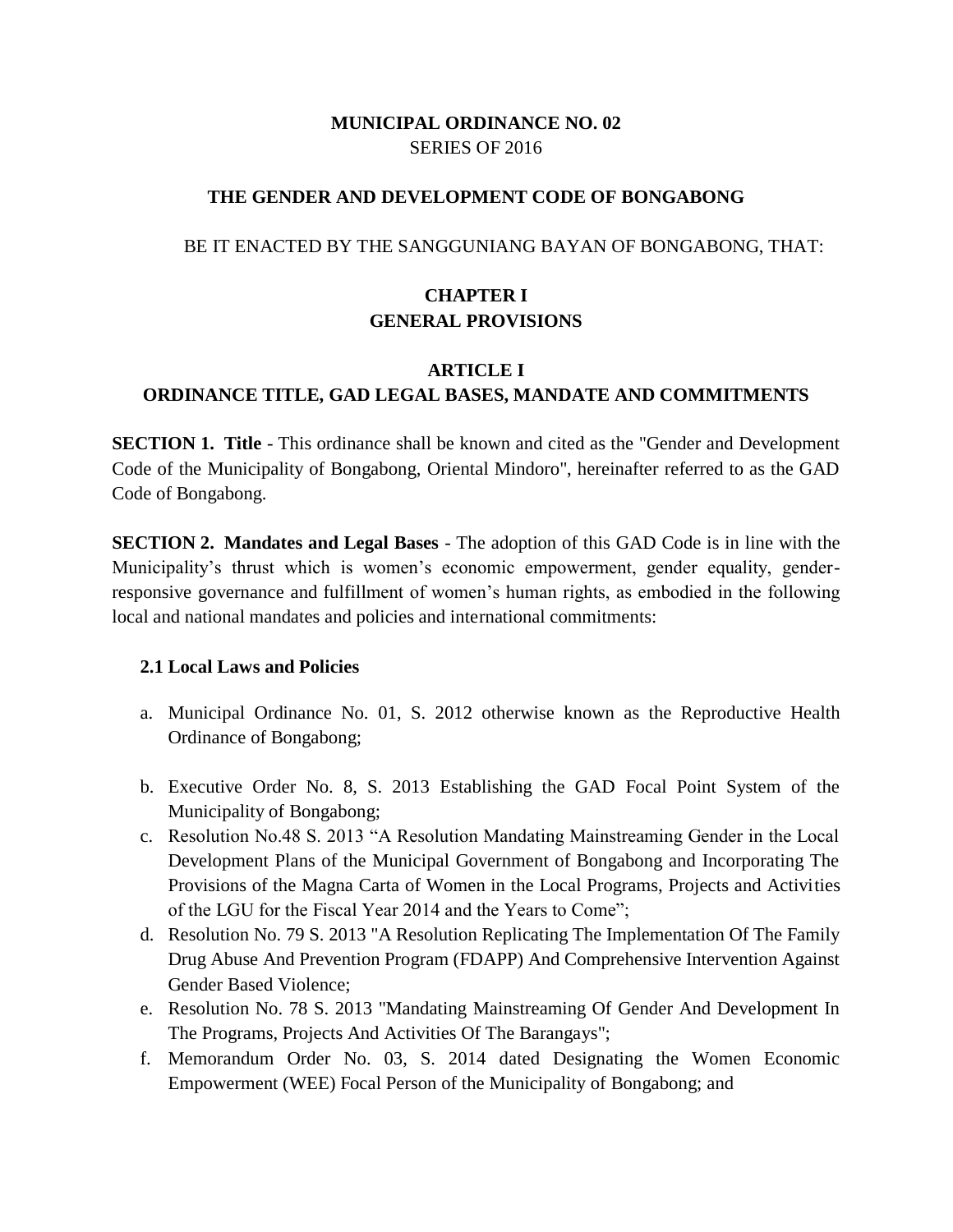g. Resolution No. 89 S. 2014 A Resolution Requiring All Offices of the Municipal Government of Bongabong, Oriental Mindoro to Maintain Gender and Development GAD Database and To Utilize Sex Disaggregated Analytical Data in Their Programs, Projects and Activities.

### **2.2 National Policies and Plans**

- a. Article II, Section14 of the 1987 Constitution which states that the "State recognizes the role of women in nation-building and shall ensure the fundamental equality before the law of women and men";
- b. Article XIII, Section14 of the 1987 Constitution which recognizes women's maternal and economic role;
- c. Article XIII, Section11 of the 1987 Constitution which recognizes women's special health needs;
- d. RA 7160 or the Local Government Code of 1991 which mandates LGUs to promote the general welfare and provide basic services and facilities to constituents;
- e. RA 7192 or the Women in Development and Nation-Building Act which promotes the integration of women as full and equal partners of men in development and nation-building;
- f. RA 9710 or the Magna Carta of Women, the comprehensive women's human rights law;
- g. Section 28 of the General Appropriations Act (GAA) from 1995 to 2000 directing government entities to formulate a GAD plan, the cost of which shall not be less than five (5) percent of their yearly budget, otherwise known as the GAD budget;
- h. Executive Order (EO) 273 which directs all government agencies to institutionalize GAD efforts in government by incorporating GAD concerns in their planning, programming and budgeting processes. It also mandates agencies to incorporate and reflect GAD concerns in their agency performance commitment contracts, annual budget proposals and work and financial plans;
- i. Local Budget Memorandum No. 28 which directs local government units to mobilize resources to mainstream and implement gender and development programs using the five (5) percent of development fund;
- j. PCW-DILG-DBM-NEDA Joint Memorandum Circular No. 2013-01 or the Guidelines on the Localization of the Magna Carta of Women;
- k. Civil Service Commission Memorandum Circular No. 12, s. 2005 which encourages all heads of constitutional bodies, departments, bureaus, offices and agencies of the national government, local government units, state universities and colleges, government-owned and/or -controlled corporations the use of non- sexist language in all its [sic] official documents, communications and issuances;
- l. Philippine Plan for Gender-responsive Development (PPGD), 1995-2025 which envisions a society that promotes gender equality and women's empowerment, and upholds human rights, among other development goals; and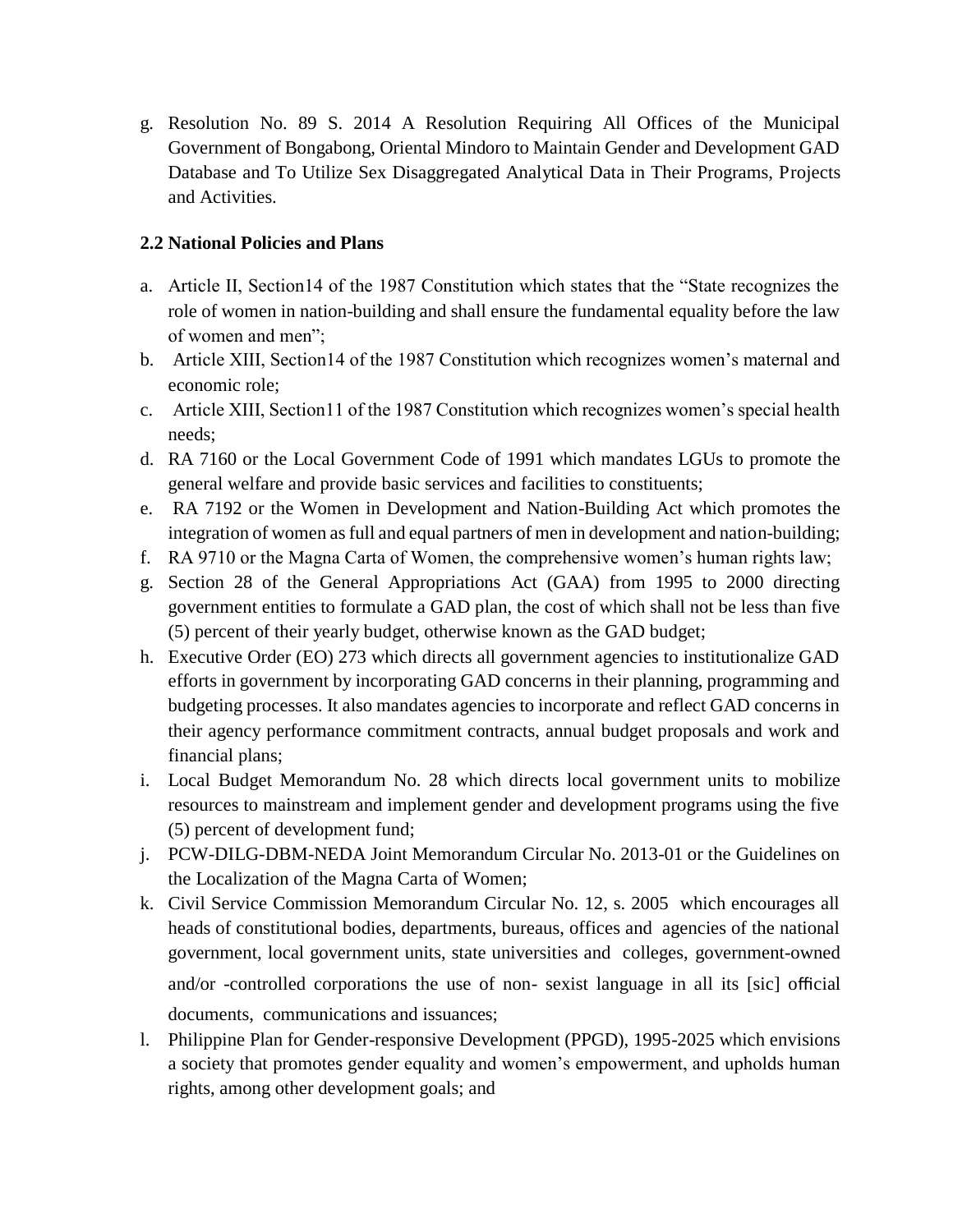m. Framework Plan for Women (FPW) which encourages agencies to promote genderresponsive governance, protect and fulfill women's human rights, and promote women's economic empowerment.

### **2.3 Other statutes**

a. RA 6725 or the Act Strengthening the Prohibition on Discrimination Against Women with Respect to Terms and Conditions of Employment;

- b. RA 6955 or the An Act to Declare Unlawful the Practice of Matching Filipino Women for Marriage to Foreign Nationals on a Mail Order Basis and other Similar Practices Including Advertisement, Publication, Printing or Distribution of Brochures, Fliers and Other Propaganda Materials;
- c. RA 7438 otherwise known as the Act Defining Certain Rights of Person Arrested, Detained or Under Custodial Investigation as Well as the Duties of the Arresting, Detaining and Investigating Officers, and Providing Penalties for Violations Thereof;
- d. RA 7688 or the Social Security Act of 1997;
- e. RA 7877 or the Act Declaring Sexual Harassment Unlawful in the Employment, Education, or Training Environment;
- f. RA 7882 or the Act Providing Assistance to Women Engaging in Micro and Cottage Business Enterprises;
- g. RA 8292 or the Magna Carta for Small Enterprises;
- h. RA 9178 or the Barangay Microbusiness and Enterprise Law of 2002;
- i. RA 8343 or the Act Expanding the Definition of the Crime of Rape, Reclassifying the Same as a Crime Against Persons, Amending for the Purpose Act No. 3815, as Amended Otherwise Known as the Revised Penal Code and for Other Purposes;
- j. RA 8353 or the Anti-Rape Law of 1997;
- k. RA 8505 or the Rape Victim Assistance and Protection Act;
- l. RA 8972 or the Solo Parent Welfare Act;
- m. RA 7658 or an Act Prohibiting the Employment of Children;
- n. RA 9208 or the Act which Institutionalize Policies to Eliminate Trafficking in Persons Especially Women and Children, Establishing the Necessary Institutional Mechanisms for the Protection and Support of Trafficked Persons, Providing Penalties for its Violations and, for Other Purposes;
- o. RA 9262 or the Anti-Violence Against Women and their Children Act;
- p. Reproductive Health Care Act of 2002 ;
- q. RA 6972 or the Act Establishing a Day Care Center in Every Barangay;
- r. RA 8187 or the Paternity Leave Act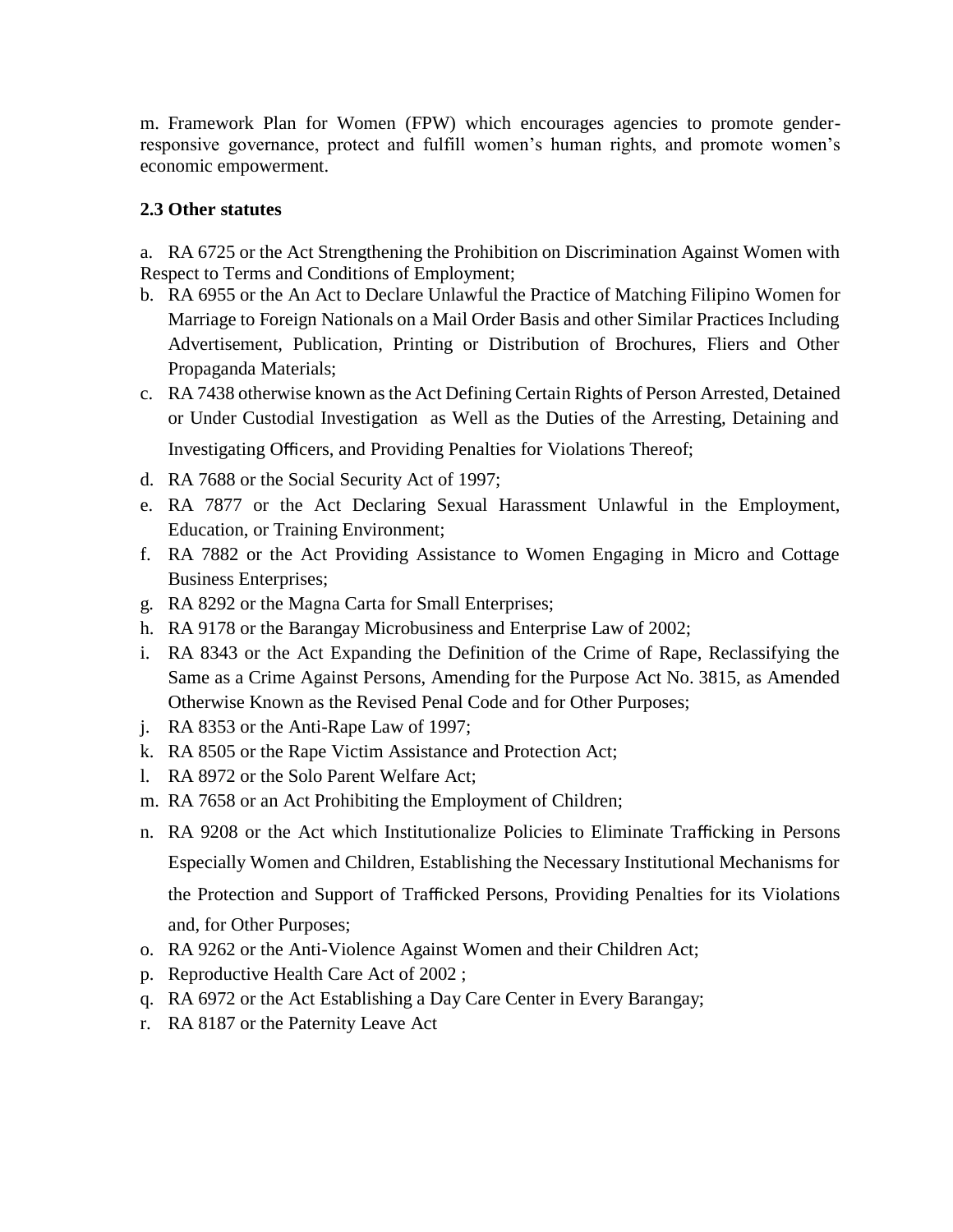- s. RA 6949 which declares March 8 of every year as a working holiday to be known as National Women's Day;
- t. RA 10354 Responsible Parenthood and Reproductive Health Act of 2012; and
- u. RA 10398 Declaring November 25 of Every Year as National Consciousness Day for the Elimination of Violence Against Women and Their Children

**SECTION 3. Other Obligations and Commitments**- In pursuit of development that is empowering, people-centered, just and sustainable, the Municipality of Bongabong shall embody the principles of Gender and Development. As such, women's empowerment and gender equality shall be the twin goals in all their development efforts.

In this respect, as enshrined in the United Nations Convention on the Elimination of All Forms of Discrimination Against Women (UN CEDAW), or the international bill of rights of women, on the Beijing Platform for Action (BPA) and on the Millennium Development Goals which provides a clear recognition that gender equality is important in achieving all of the development goals and other international conventions to which the Philippines is a signatory, and in the Philippine Constitution, the Municipality shall respect, protect, and fulfill the following rights of women:

- · The right to good and quality education;
- · The right to comprehensive health services;
- · The right to access loans and other forms of financial credit;
- · The right to join leisure, sports and cultural activities;
- · The right to decide on the number of children and on the number of years between

pregnancies, in accordance with the Constitution;

- · The right to share in parenting activities;
- · The right to have equal access to jobs, benefits and social security;
- · The right to be paid equally based on the job they do;

· The right to be free from all forms of physical, sexual, emotional, mental and economic violence;

- · The right to be free from all forms of slavery and prostitution;
- · The right to vote, run for election and hold public office;
- · The right to represent the country internationally; and
- · The right to acquire, change or retain nationality and citizenship.

# **ARTICLE II DEFINITION OF TERMS AND ACRONYM**

**SECTION 4. DEFINITION OF TERMS**. - As used in this Code the following terms are technically and operationally defined: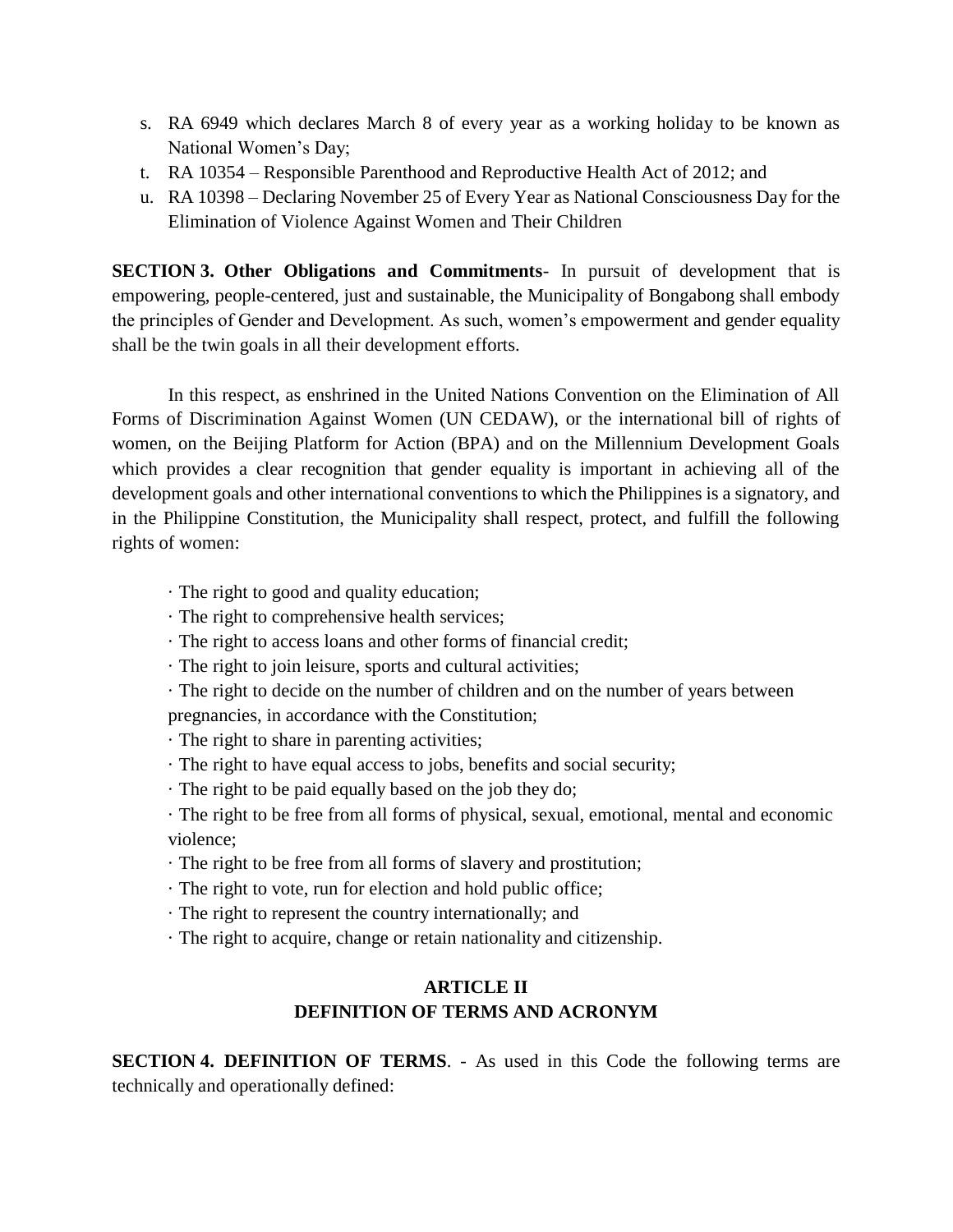- 4.1 **Children**-- persons below eighteen (18) years of age or those over but are unable to fully take care of themselves or protect themselves from abuse, neglect, cruelty, exploitation or discrimination because of a physical or mental disability or condition;
- 4.2 **Code** compilation or collection of statutes;
- 4.3 **Commodification of Women** is a practice which puts women in a subordinate situation which results in the treatment of women as both consumers and objects. As consumers, women are enticed to buy beauty products to enhance their physical attractiveness. As objects of consumption, women are reduced to a sexual commodity for manipulation and utilization for one's sexual desire or interest, usually in exchange of money or goods so that women have no control or power to reject such utilization or manipulation.
- 4.4 **Development** the improved well-being, or welfare, of people and the process by which this is achieved. The sustained capacity to achieve a better life;
- 4.5 **Discrimination against Women** is any distinction, exclusion or restriction made on the basis of gender which has a purpose or effect of impairing or nullifying the recognition, enjoyment or exercise by women of their rights irrespective of marital status;
- 4.6 **Domestic violence** is physical, psychological, social or financial violence that takes place within an intimate family-type relationship and forms a pattern of coercive and controlling behavior;
- 4.7 **Domestic workers** one employed in the service of a family or private establishment of a person keeping the home; a house servant;
- 4.8 **Fisherfolk** refers to those directly or indirectly engaged in taking, culturing, or processing fishery or aquatic resources;
- 4.9 **GAD Budget** a portion of an agency's or local government unit's yearly appropriation which is not an additional amount over and above its regular budget; the allocation of a substantial amount for implementing programs, projects and activities that address women's issues; the cost and sources of financing a GAD plan;
- 4.10**GAD mainstreaming** refers to a set of processes and strategies that aims to ensure the recognition of gender issues in the design, implementation, monitoring and evaluation of policies, programs and projects in all political, economic and social agenda on a sustained basis;
- 4.11**GAD Plan** a systematically designed set of programs, activities and projects with clear objectives for addressing gender issues and appropriate strategies and activities with monitoring and evaluation indicators. A blueprint of how an agency can achieve gender responsiveness. A set of interventions designed to transform gender-blind agencies into organizations with a gender perspective. An instrument to make all aspects of the agency and its work gender-responsive. It provides the basis for the GAD budget;
- 4.12**Gender** is a socially and culturally constructed differentiation between men and women for all sexual orientation and gender identities, created partly through socialization and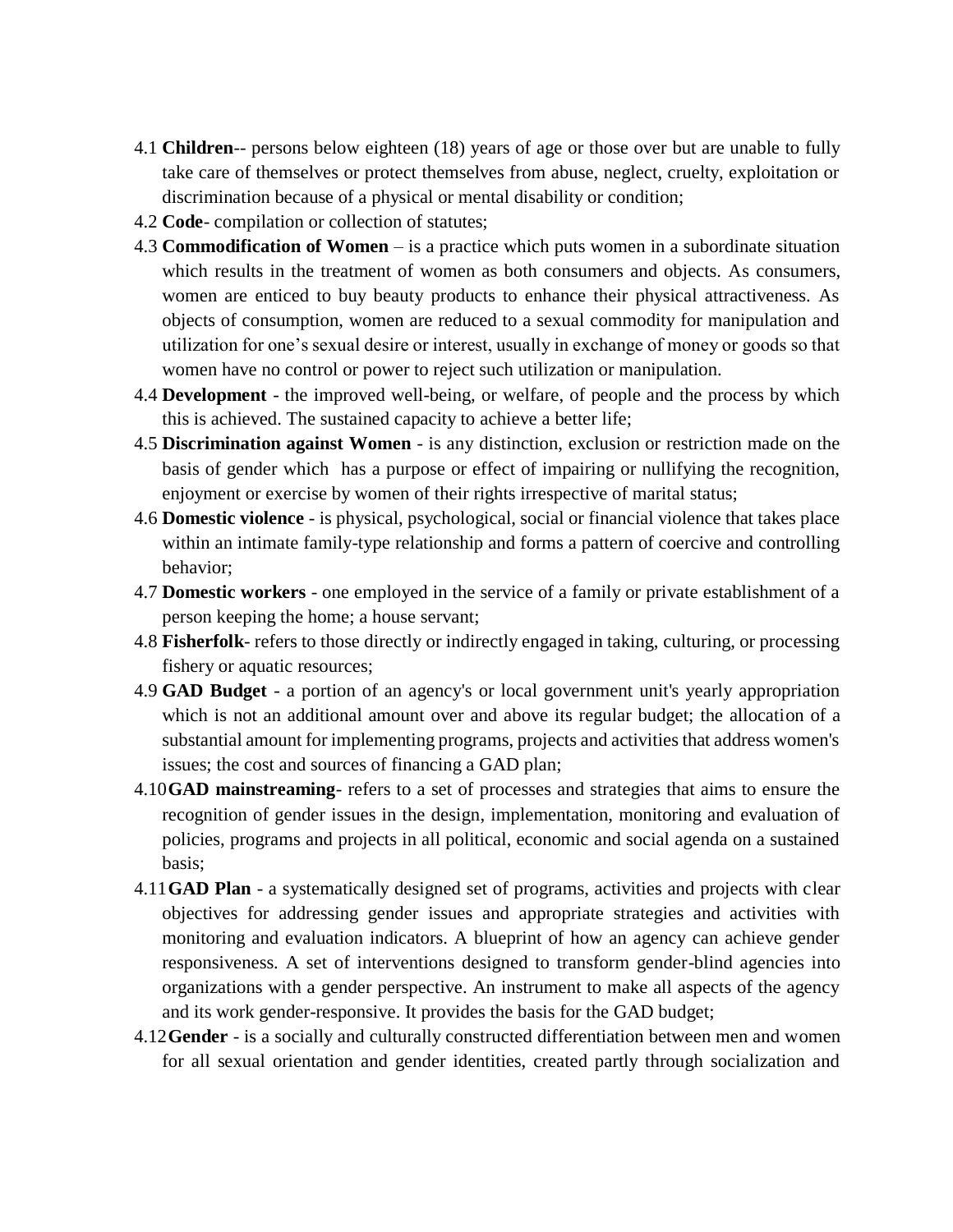partly through positive and negative discrimination in the various institutions and structures of society;

- 4.13**Gender Analysis** A tool and process to identify the differentials of men and women in terms of status or condition, roles and responsibilities as well as their access to and control of resources, benefits and opportunities;
- 4.14**Gender and Development (GAD)** a development perspective that recognizes the unequal status and situation of women and men in society. Women and men have different development needs and interests as a result of said inequality, which is institutionalized and perpetuated by cultural, social, economic and political norms, systems and structures;
- 4.15**Gender equality** is the absence of discrimination on the basis of a person's sex in authority, opportunities, allocation of resources or benefits, access to services. It is therefore, the equal valuing by society of both the similarities and differences between men and women, and the varying roles that they play;
- 4.16**Gender equity** is the process of being fair to women and men. To ensure fairness, measures must often be available to compensate for historical and social disadvantages that prevent women and men from otherwise operating on a "level playing field." Gender equity also means that health needs, which are specific to each gender, receive appropriate resources and also special needs relating to women's greater vulnerability to gender-based violence;
- 4.17**Gender sensitivity** is the ability to perceive existing gender differences, issues and equalities, and incorporate these into strategies and actions;
- 4.18**Gender Issues and Concerns** problems and concerns that arise from the unequal status of women and men including the differential characteristics, roles and expectations attributed by society to women and men;
- 4.19**Gender Discrimination** any overt behavior, practice, policy or procedure in which people are given different and unfavorable treatment on the basis of their race, class, sex, and cultural status which has the purpose or effect of denying equal exercise of human rights and fundamental freedoms in all fields of human endeavor;
- 4.20**Gender Responsive** Laws, policies and procedures made, should be accommodating to people regardless of race, class, sex and cultural status;
- 4.21**Indecent shows** refers to acts or performances, which include nude or other provocative gestures which further project and exhibit women and children as sex objects;
- 4.22**Informal economy workers** refers to self-employed, occasionally or personally hired, subcontracted, paid and unpaid family workers in household incorporated and unincorporated enterprises, including home workers, micro-entrepreneurs and producers, and operators of sari-sari stores and all other categories who suffer from violation of workers' rights;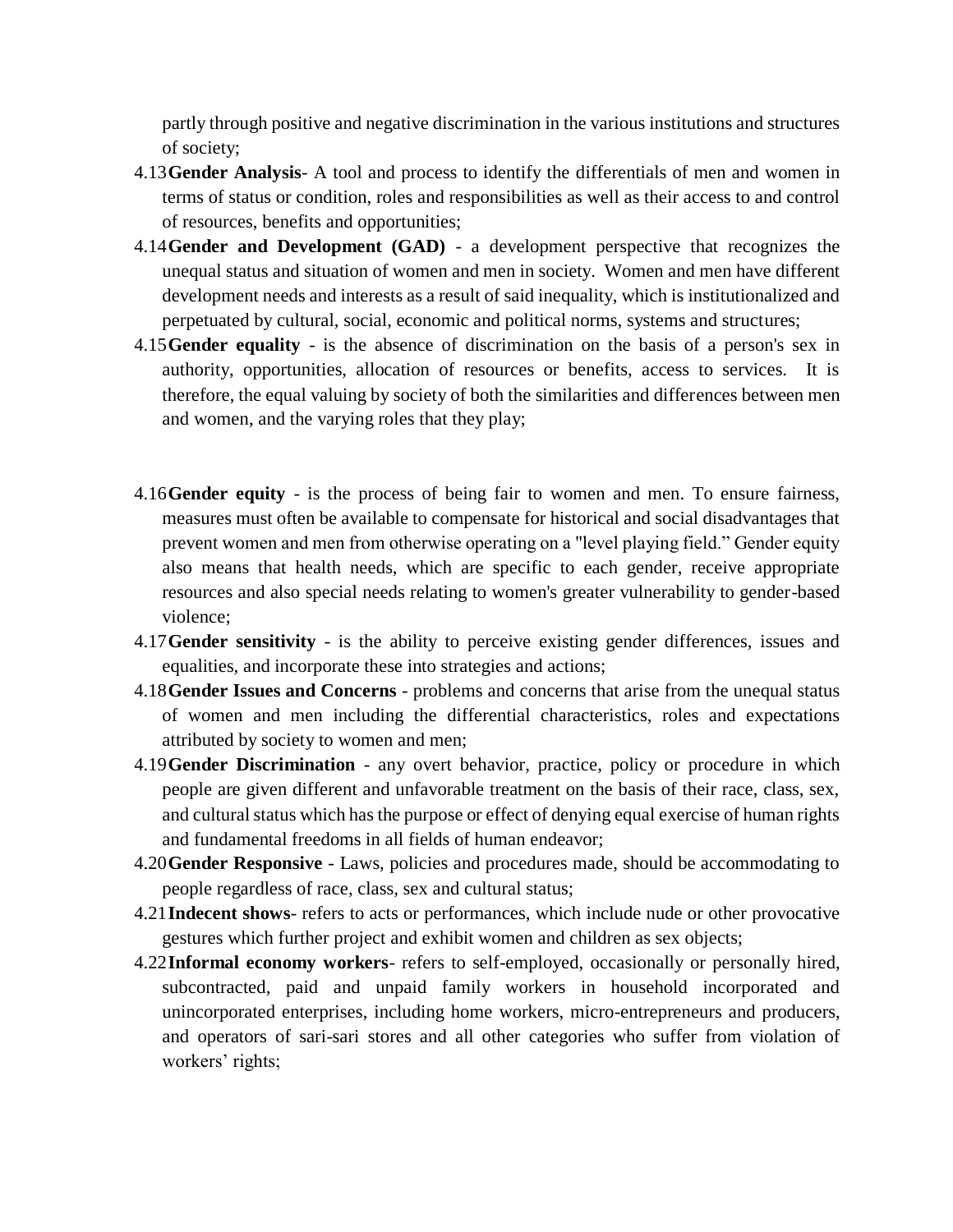- 4.23**Mainstream** in the context of GAD, an interrelated set of dominant ideas and development directions and the organizations that make decisions about resource allocation and opportunities for development. Mainstreaming - the Philippine government's strategy for making agencies and local government units work for women's empowerment and gender equality. It is the process of analyzing existing development paradigms, practices and goals; assessing the implications for women and men of existing and planned actions in legislation, policies, programs, projects and institutional mechanisms; and transforming existing social and gender relations by consciously integrating gender concerns in development goals, structures, systems, processes, policies, programs arid projects.
- 4.24**Micro-enterprise** any business engaged in manufacturing, trading services, and production with an asset size ranging from one (1) peso (Php1.00) to three (3) million pesos (Php3,000,000.00);
- 4.25**Microfinance** the provision of a broad range of financial services such as deposits, loans, payment of services, money transfers, and insurance products to the poor and low-income households and their micro enterprises;
- 4.26**Military camps**-a place where tents or simple buildings are erected for shelter or for temporary residence of soldiers engaged in promoting peace and defense and other military service;
- 4.27**Persons with disabilities** refers to those who are suffering from restriction or different abilities, as a result of mental, physical, or sensory impairment to perform an activity in the manner or within the range considered normal for a human being;
- 4.28**Pornography** is a sexual explicit material such as films, magazines, writings, photographs, internet, mobile phones or other materials that are sexually explicit and intended to cause sexual arousal;
- 4.29**Prostitution** an act of engaging in sexual intercourse or performing other forms of sex in exchange for money, or other favors, or of offering another person for such purpose**;**
- 4.30**Perpetrator** a person who attempts, or performs or commits any form of abuse or violence against women and children;
- 4.31**Reproductive Health** is the state of complete physical, mental and social well-being and not merely the absence at disease or infirmity, in alt matters relating to reproductive system and to its functions and processes;
- 4.32**Reproductive Health Care** is the constellation of methods, techniques and services that contribute to reproductive health and well-being by preventing and solving reproductive health-related problems;
- 4.33**Sex** the biological difference between male and female;
- 4.34**Sex-disaggregated data-** refers to statistical information that differentiates between women and men and allows one to see where the gaps are in their status, position or condition;
- 4.35**Sexual harassment** (refer to sexual harassment law) is a form of abused involving an act or series of unwelcome sexual advances, request for sexual favors, or other verbal or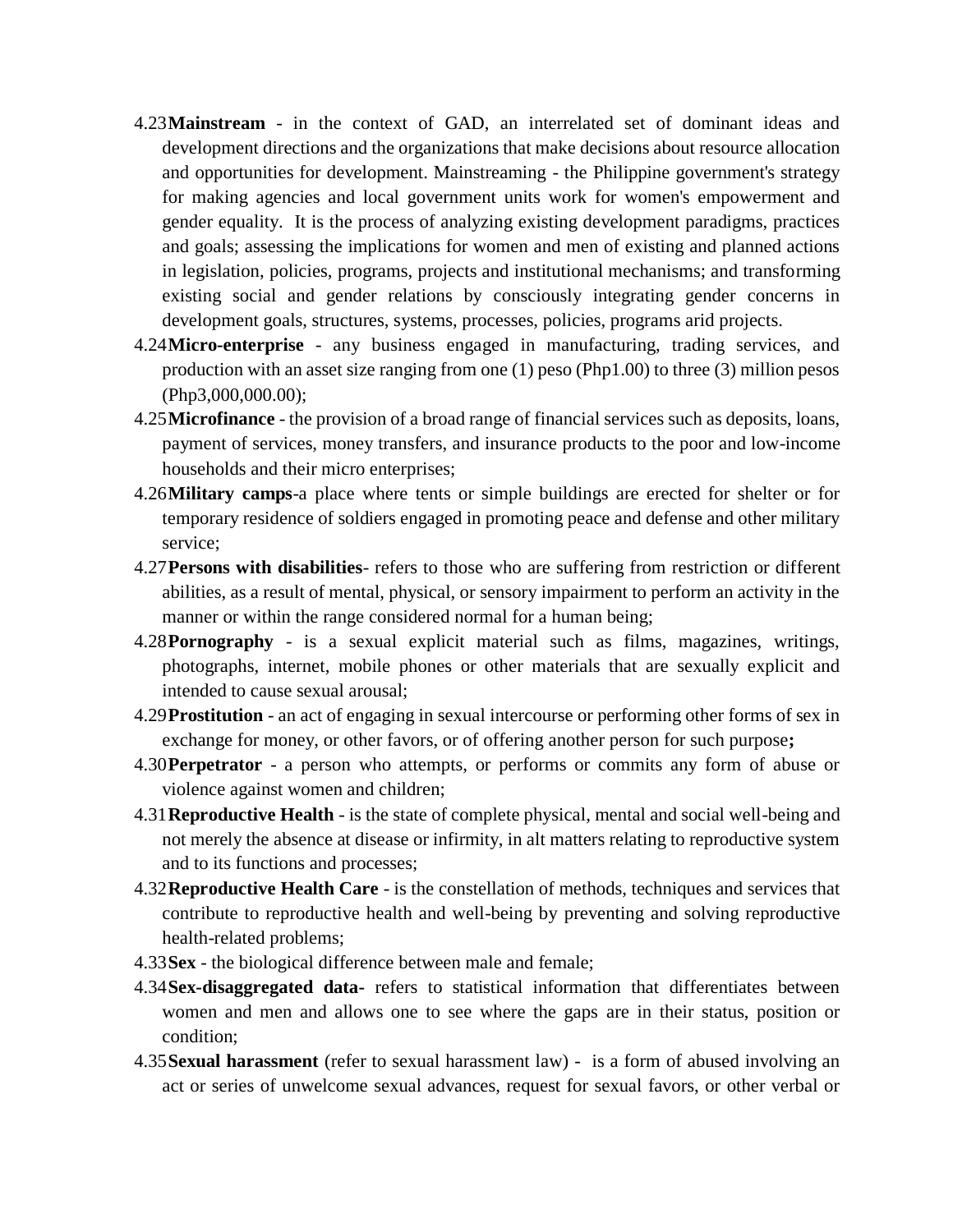physical behavior of a sexual nature, made directly, indirectly, or impliedly is about abusing power relations - using one's power to extract sexual favors;

- 4.36**Solo Parent-** refers to any individual who falls under any of the following categories:
	- a. A woman who gives birth as a result of rape and other crimes against chastity even without a final conviction of the offender provided that the other keeps and raises the child;
	- b. A parent left solo or alone with the responsibility of parenthood due to death of spouse;
	- c. A parent left solo or alone with the responsibility of parenthood while the spouse is detained or is serving sentence for a criminal conviction for at least one (1) year;
	- d. A parent left solo or alone with the responsibility of parenthood due to legal separation or de facto separation from spouse for at least one (1) year, as long as he/she is entrusted with the custody of the children;
	- e. A parent left solo or alone the responsibility of parenthood due to physical and/or mental incapacity of spouse as certified by a public medical practitioner;
	- f. A parent left solo or alone with the responsibility of parenthood due to abandonment of spouse for at least one (1) year;
	- g. An unmarried mother or father who has preferred to keep and rear her/his child/children instead of having others care for them to give up to a welfare institutions;
	- h. Any other person who solely provides prenatal care and support to a child or children; and
	- i. Any family member who assumes the responsibility of head of a family as a result of the death, abandonment, disappearance or prolonged absence of the parent or solo parent.
- 4.37**Support Group** a number of persons who aid or provide assistance to keep a person from falling or declining in a crisis situation;
- 4.38**Victim-survivor** one who endures any act of gender-based violence that results in physical, sexual or psychological harm or suffering to women, including threats

of such acts, coercion, or arbitrary deprivation of liberty, whether occurring in public or private life;

- 4.39**Women's Empowerment** refers to the provision, availability and accessibility of opportunities, services and observance of human rights which enable women to actively participate and contribute to the political, economic, social and cultural development of the nation as well as those which shall provide them equal access to ownership, management, and control of production, and of material and informational resources and benefits in the family, community and society;
- 4.40**Women's Economic Empowerment -** refers to a state wherein women have access to and control over high-value productive resources and enjoys benefits from wealth creating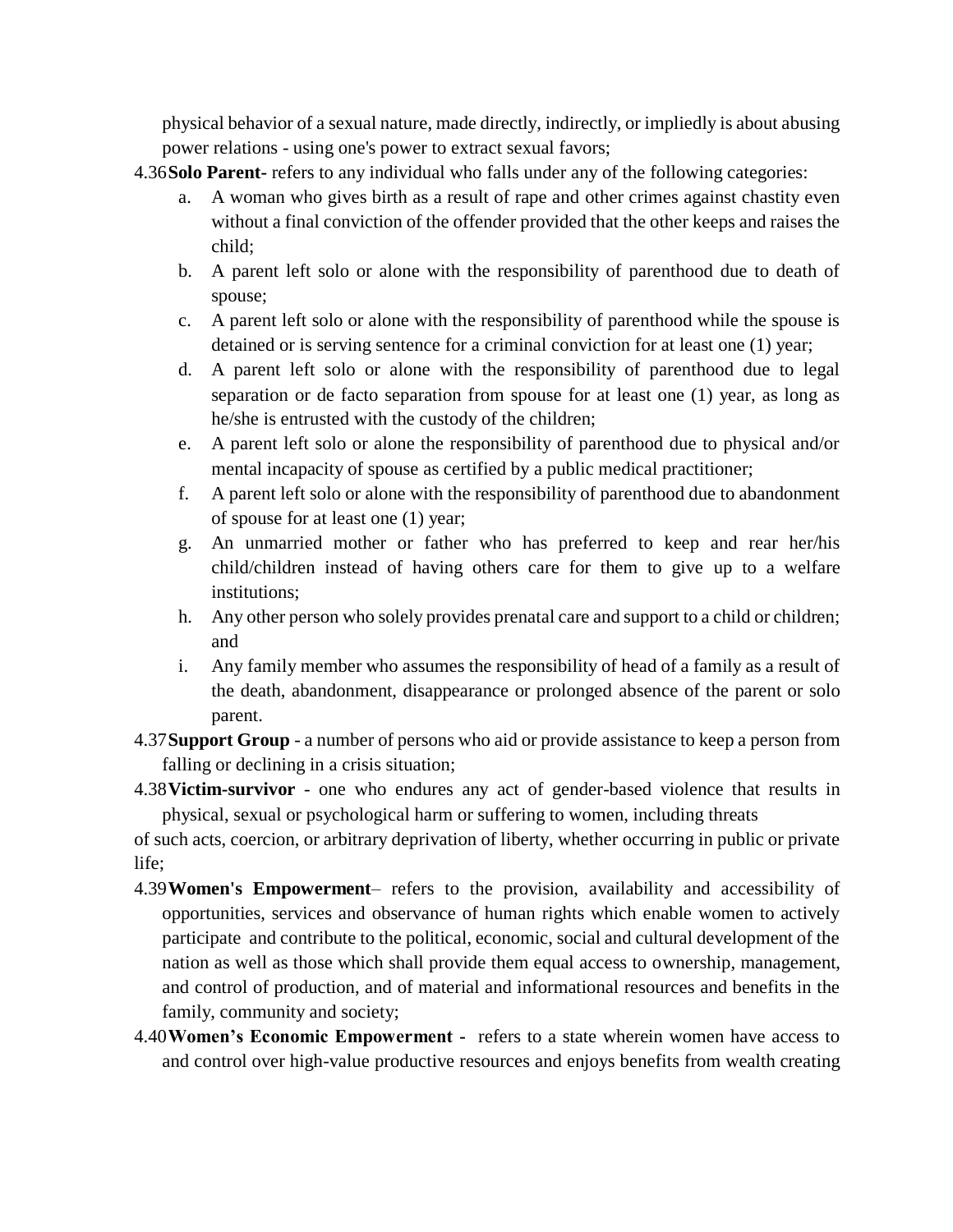opportunities equal with men, including information, credit, loans or financial assistance, trainings, markets, technology, decent jobs and humane working conditions;

- **SECTION 5. Acronyms**. As used in this code the following acronyms mean as follows:
	- 5.1 CDP-Comprehensive Development Plan
	- 5.2 CLUP-Comprehensive Land Use Plan
	- 5.3 CSO Civil Society Organization
	- 5.4 EcoDev- Economic Development
	- 5.5 GAD Gender and Development
	- 5.6 GADCD- gender and Development Concerns Division
	- 5.7 GFPS-GAD Focal Point System
	- 5.8 GRVCA- Gender Responsive Value Chain Analysis
	- 5.9 HGDG-Harmonized Gender and Development Guidelines
	- 5.10LCE-Local Chief Executive
	- 5.11LGU Local Government Unit
	- 5.12MCW- Magna Carta of Women
	- 5.13MDRRMC- Municipal Disaster Risk and Reduction Management Council
	- 5.14NGA National Government Agencies
	- 5.15NGO Non-government Organization
	- 5.16OFW Overseas Filipino Workers
	- 5.17PCW-Philippine Commission on Women
	- 5.18PESO Public Employment Service Office
	- 5.19PMC Pre-Marriage Counseling
	- 5.20RA- Republic Act
	- 5.21STI Sexually Transmittable Infections
	- 5.22VAW- Violence Against Women
	- 5.23WEE- Women Economic Empowerment

### **CHAPTER II GAD PROGRAMS AND INTERVENTIONS**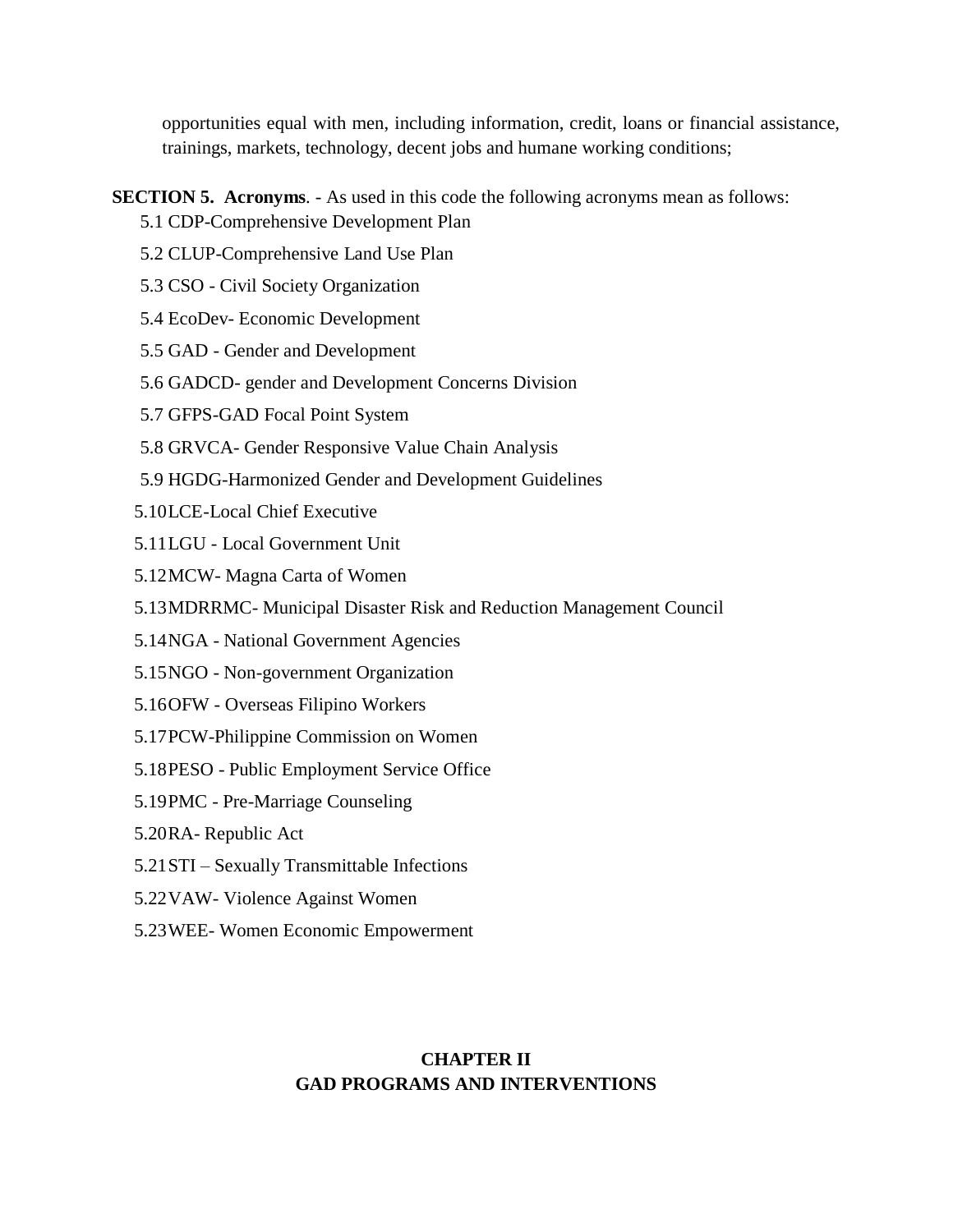### **ARTICLE I WOMEN ECONOMIC EMPOWERMENT**

To significantly improve local governance that will redound to contribute to sustainable local economic development, it is the thrusts of the Municipal Government of Bongabong to build capacities for economic governance and women economic empowerment, as such, the following shall be enforced and undertaken:

**SECTION 6. Establishment of the Women's Economic Development Division (Women's EcoDev Division). -** The municipal government shall establish the Women's EcoDev Division which will serve as a One- Stop- Shop to promote and support entrepreneurial efforts and activities that would uplift the condition of women for them to have access and control over productive resources and benefits from wealth creating activities. Said division will be directly under the supervision of the Office of the Mayor and shall be annually allocated funds for the operation of the same including salaries of personnel detailed or appointed in the said division. Annual allocation for capacity building and other relevant activities to ensure functionality of the Division shall be chargeable against the LGU GAD budget.

Specifically, the Women's EcoDev Division's functions and responsibilities shall include but will not be limited to the following:

- 6.1 Spearhead the preparation of the annual Sustainable WEE Plan and ensure implementation of the same;
- 6.2 Lead in the preparation of a comprehensive entrepreneurial training/capacity development plan for women entrepreneurs;
- 6.3 Assist the LGU in local policymaking, planning and programming for WEE and livelihood/enterprise development;
- 6.4 Matches women microentrepreneurs to access NGA and other LGU programs, services and resources on livelihood/enterprise development, and with other service providers. Likewise, assist women entrepreneurs in accessing loans and financial assistance from any government financing institutions (GFIs), private institutions, and donor agencies. Efforts to continuously build the capacity of women entrepreneurs to access loans and negotiate shall also be undertaken by the EcoDev Division;
- 6.5 Facilitates referrals, linkages, partnerships and replication for entrepreneurs;
- 6.6 Develop social marketing strategies on entrepreneurship towards strengthening entrepreneurial values and attitudes of the municipality's entrepreneurs, local officials and others. Likewise, it shall lead in the implementation of social marketing strategies within the municipality;
- 6.7 Disseminate information on investment options;
- 6.8 Capacitate and provide assistance to women who wish to establish micro enterprise, in the form of conducting market feasibility studies, financial consultancy, product development and market linkage; and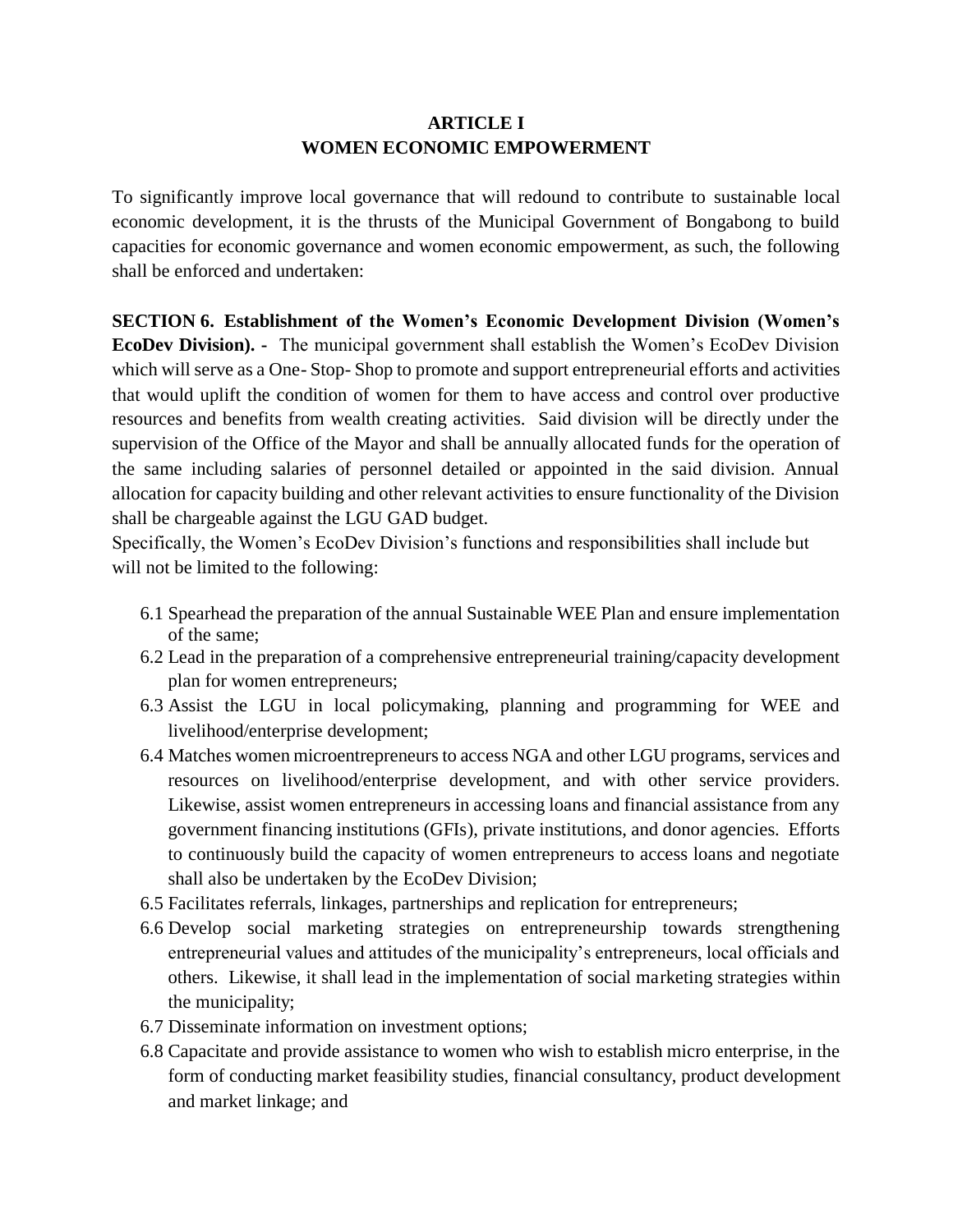6.9 Monitor implementation of national and special laws pertaining to microenterprises in the municipality.

**SECTION 7. Women's EcoDev Division Head. -** The Local Chief Executive shall designate or upon availability of fund appoint the Head Personnel of the Women's EcoDev Division whose main responsibility is to lead the operation of the EcoDev Division. The EcoDev Division Head will be the overall person responsible for ensuring availability of programs and services that could provide women with an enabling environment to be economically empowered and to effectively assist women microentreprenuers. The Division Head will directly coordinate with entrepreneurs on business development services. Specifically the following functions shall be performed by the Division Head:

- 7.1 Assist WMSMEs to access information and services to facilitate business development;
- 7.2 Walk through business registration systems: licensing and renewal;
- 7.3 Lead organizer of the WEE Investment Forum;
- 7.4 Facilitate access of WMSMEs on present NGA and LGU policies/programs/services on WEE;
- 7.5 Provide information resources/tools on business services, facilities and other WEE support to WMSMEs;
- 7.6 Spearhead profiling and mapping of women microentrepreneurs in the locality;
- 7.7 Conduct consultations/promotional activities among WMSMEs;
- 7.8 Lead the implementation and monitoring of the Sustainable WEE plan; and
- 7.9 Prepare annual reports on the implementation of the SWEE Plan and submit it to the LCE.

**SECTION 8. Creation of the Bongabong Women Economic Empowerment Council**. - The Bongabong WEE Council shall be created to act as the regulatory, advisory and recommendatory body of the Women's EcoDev Division in ensuring women's access to economic opportunities and control over their economic benefits. The Council shall be composed of the following membership:

Chairperson- Municipal Mayor

Vice-Chairperson- Municipal Vice Mayor Secretariat- Women's EcoDev Division Head Members:

> Municipal Agriculturist SB Committee Chairperson on Appropriation SB Committee Chairperson on Women, Children and Family Relations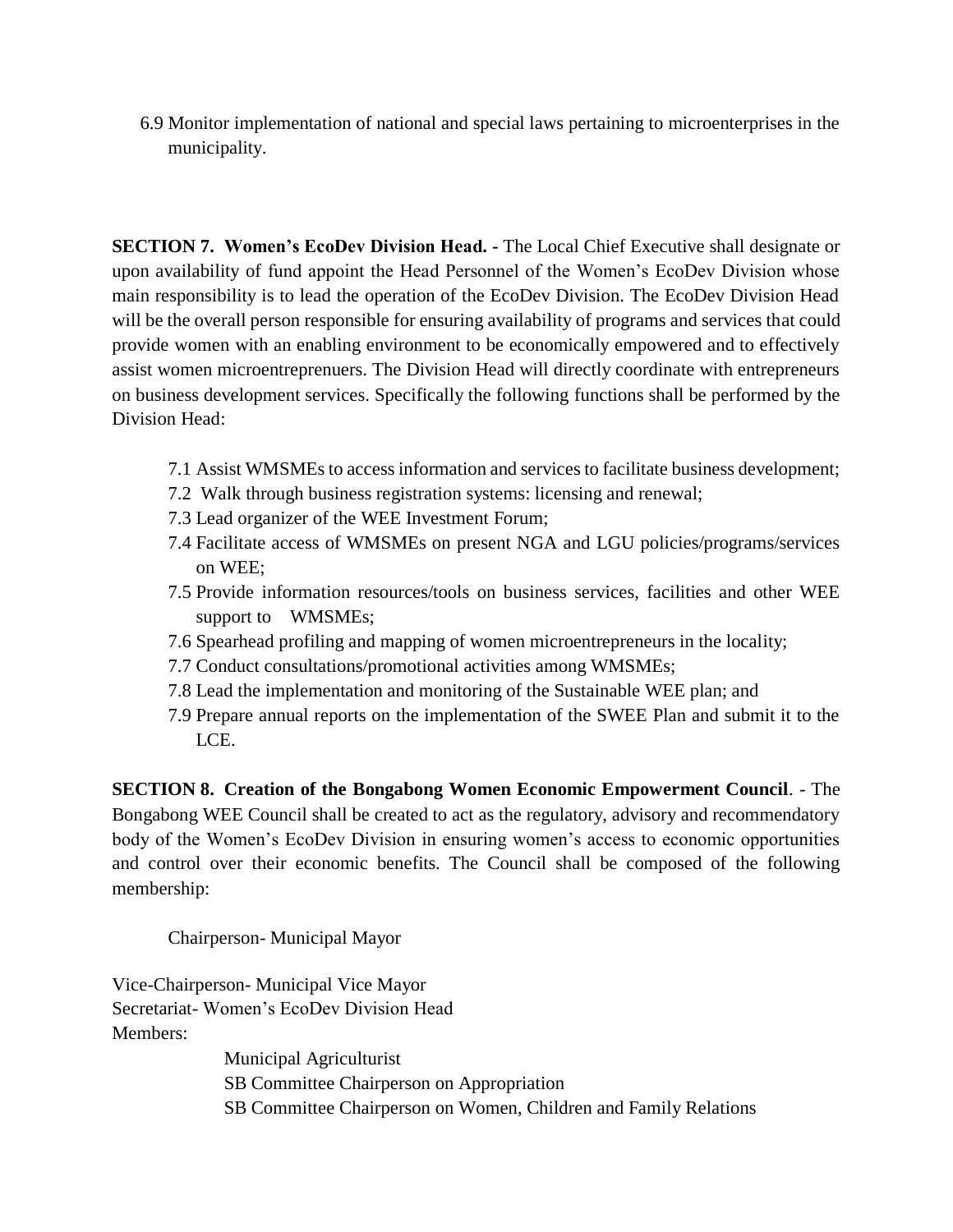SB Committee Chairperson on Economic and Livelihood ABC President Local Finance Committee Representative of Women's Organizations GFPS TWG Chairperson PESO Manager Community Training & Employment Coordinator (CTEC) OTOP Coordinator Representative from Colleges and/or Universities

**SECTION 9. Sustainable WEE Plan (SWEE) Plan. –** Following the conduct of the Bongabong WEE Council and women's consultation, forum, dialogue and needs assessment, the LGU through the Women's EcoDev Division shall develop its SWEE Plan, Programs and Budget in response to the needs and issues faced by women entrepreneurs of the locality. The LCE shall ensure that all programs, projects and activities included in the SWEE Plan are provided with adequate resources. Thus, the Municipal Planning and Development Coordinator shall ensure that the SWEE Plan will be integrated in the Annual Investment Program of the LGU. Preparation of the LGU's Sustainable WEE Plan shall be synchronized with the scheduled Annual Planning of the LGU.

**SECTION 10. Preparation of a comprehensive entrepreneurial training/capacity development plan for women entrepreneurs**. - The municipal government shall spearhead the formulation of a comprehensive entrepreneurial training/capacity development plan for women entrepreneurs in consultation with the Bongabong WEE Council and in collaboration with private sectors, civil society organizations, business service organizations, and government agencies such as the Department of Trade and Industry (DTI), Technical Education and Skills Development Authority (TESDA), Department of Agriculture (DA), and others. Findings from training needs assessment, WME profiles/baseline, WEE forum and consultative meetings shall be the basis in developing training/capacity development plan for WMEs. This shall be integrated into the regular plans and programs of the Women's Economic Development Division. Programs shall include but not be limited to skills training for women, including management training, leadership training and other technical courses such as bookkeeping and accounting. The LGU through the MGFPS shall ensure that gender orientation modules shall be integrated in the entrepreneurial training program for women.

**SECTION 11. Gender Responsive Value Chain Analysis (GRVCA).** - The LGU shall regularly undertake GRVCA of women-led enterprises and products to identify interventions for sustainability and growth of enterprises, which in turn contributes to local economic development. GRVCA will be applied to priority products and small industries in the area. The Municipal Government shall capacitate the Women's EcoDev Division and the Bongabong WEE Council on GRVCA.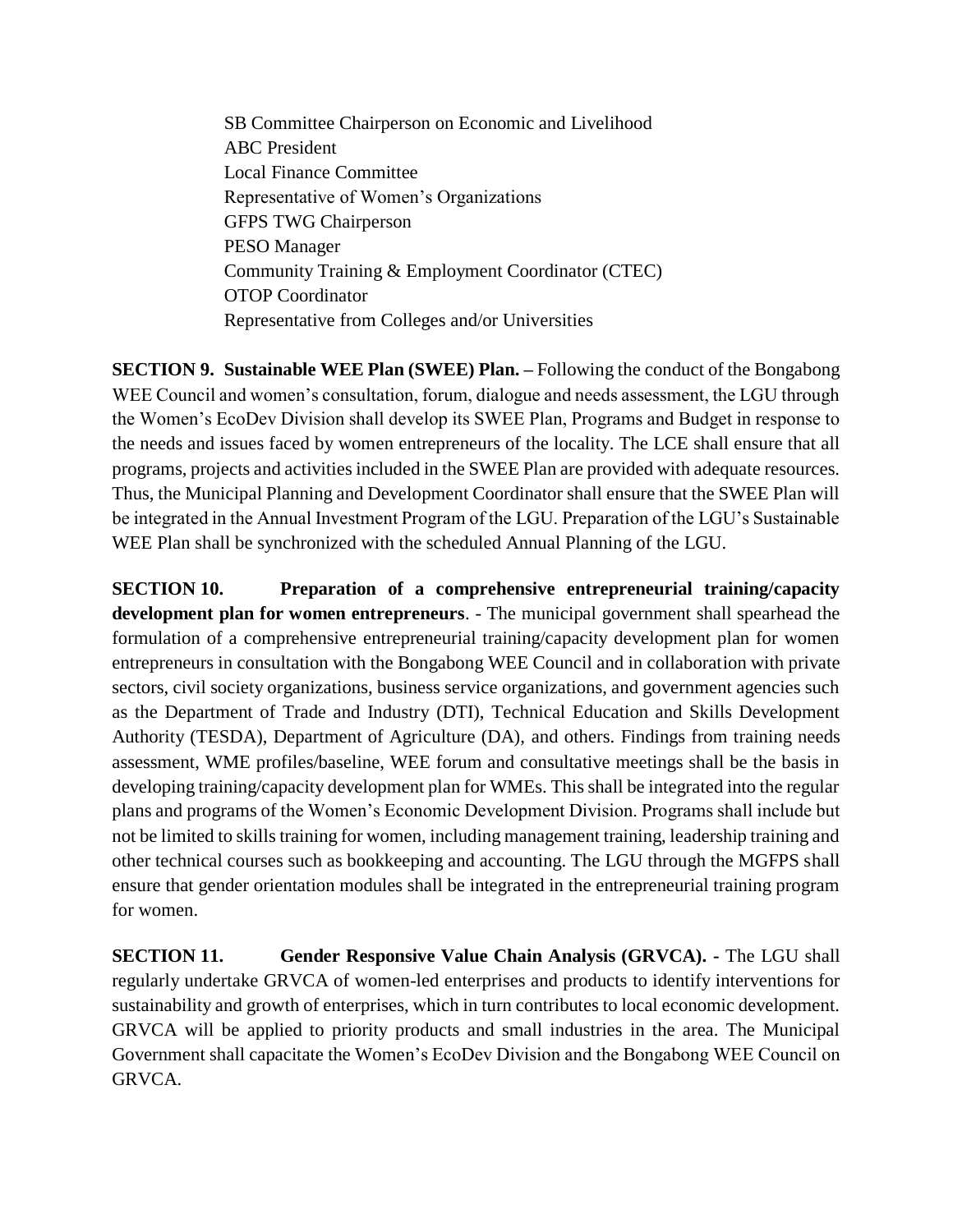**SECTION 12. Product Classification System.** – The Municipal Government should develop and follow a classification system for grouping/clustering of products of the locality. The Women's EcoDev Division Head shall lead in the development of the Classification System in consultation with women producers taking into consideration the type of products and the location of enterprise or processing area.

**SECTION 13. Establishment of a Common Service Facility (CSF) for WMEs. –** The LGU shall provide a Common Service Facility as assistance in the stages of production of WMEs. Upon establishment, the Women's EcoDev Division Head shall develop the standard operational procedures of such facility and shall disseminate and explain information to WMEs of the locality. The Women's EcoDev Division will be in charge in the operation and maintenance of the CSF.

**SECTION 14. Gender Responsive Schedules of Trainings and other Capacity Building Activities. –** All trainings and capacity building activities initiated by the LGU shall be responsive to the concerns of women beneficiaries. Childrearing and domestic

responsibilities shall be taken into consideration in scheduling women's activities. The LGU should formulate campaigns and programs to encourage participation of men in childrearing and domestic responsibilities.

**SECTION 15. Establishment of a Community-Based Child Minding Center.** – The Municipal Government shall establish a Community-Based Child Minding Center to support women in pursuing productive activities and enable women to balance family responsibilities and work obligations. This will also allow more women to participate in different trainings called for by the Municipal Government by providing a support structure that will take on the temporary caretaking responsibilities of these women. Ample number of skilled and dedicated personnel shall be designated to assist in the operation of this Center. The Municipal Social Welfare and Development Office shall manage the Center and together with the Municipal GAD Focal Point System and the Head of the Municipal's Women's Economic Development Division shall develop the Manual of Operations of this Community Based Child Minding Center.

**SECTION 16. Market Development**. - The Municipal Government through the Women's EcoDev Division shall create/establish linkages with the national government agencies and other organizations providing assistance to women in terms of product development and with business establishments for the accessibility of the products to the market. The local government shall regularly fund programs for market-ready quality women's products. The LGU shall ensure that the local products of women of the locality will also be showcased in different national/regional/provincial Agri Trade Fairs.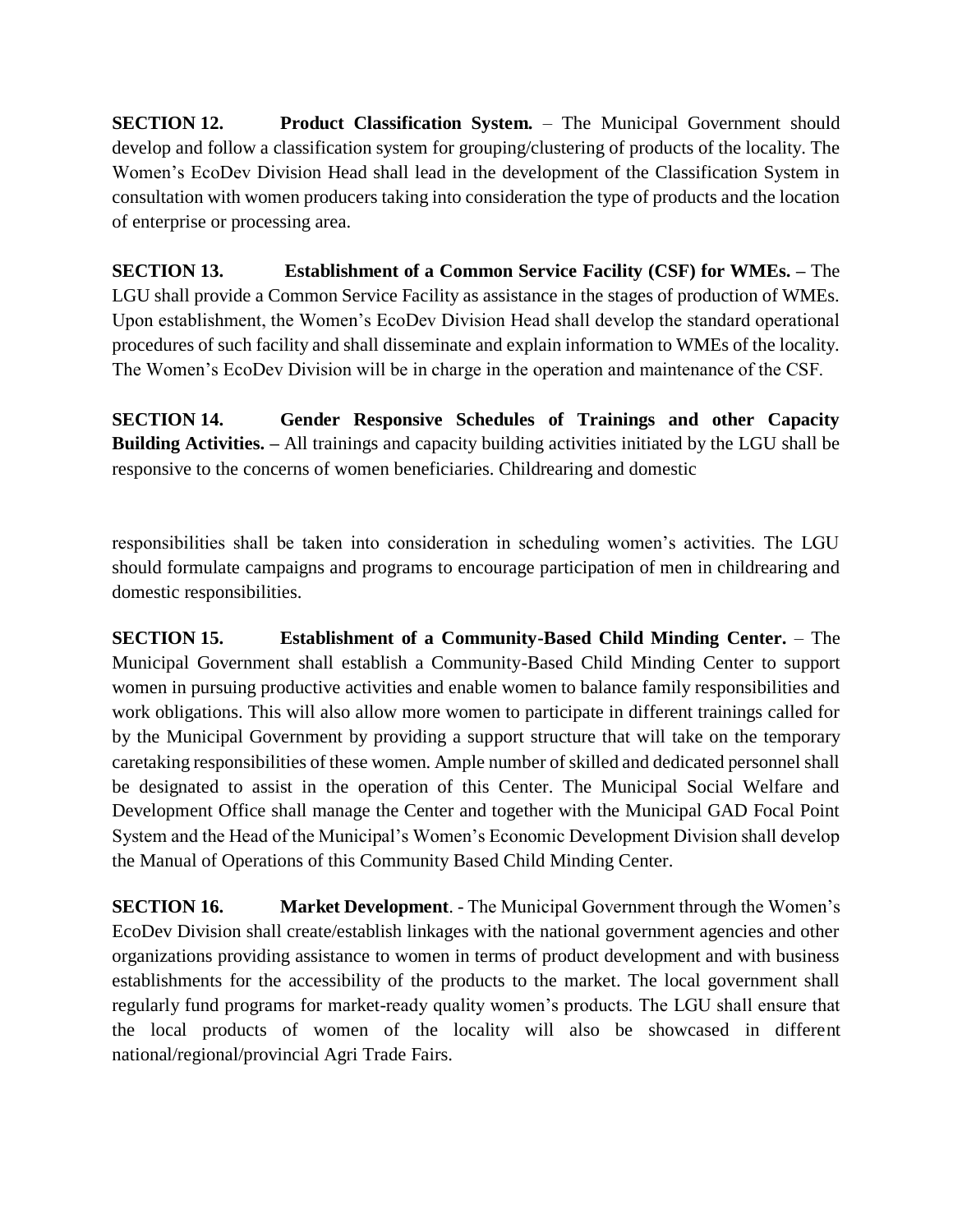**SECTION 17. Establishment of theBongabong Display Centers and Product Depot. -** The Municipal Government shall assist women entrepreneurs in developing market opportunities and access a range of market by providing display centers and product depots for WMSMEs. Additionally, efforts to expand market range of WMSMEs must be undertaken by the LGU through the Women's EcoDev Division.

**SECTION 18. Microcredit and Financial Literacy. -** The Bongabong WEE Council shall initiate regular dialogue with registered microfinancial institutions (MFIs) and other accredited credit providers on the provision of gender responsive MFI credit facilities and products to WMSMEs. MFIs within the municipality shall be encourage to include basic client teaching on basic gender responsive financial literacy and expand services to include business development.

A directory of MFIs shall also be maintained and know the range of microcredit products available to WMEs and informal economy workers. LGU should inform constituents of existing MFIs operating in the area and their available products/services.

Information dissemination and trainings to inform and educate women borrowers on financial literacy shall be regularly funded by the LGU. This will help women manage funds, capital and income for their intended use and dissuade WMSMEs from multiple borrowing.

**SECTION 19. Resource Generation Initiative.-** The LGU should undertake programs to build capacities of women's groups on resource generation. In the same manner, initiate dialogues to create partnerships that can support women's economic empowerment.

**SECTION 20. Establishment of a comprehensive profile/database of women- owned enterprises and women workers**. -The municipal government through the Office of the Municipal Treasurer and the Business Permits and Licensing Section (BPLS) and in coordination with the 36 Sangguniang Barangays, the Municipal Planning and Development Office, partner MFIs, civil registration office, and the Head of the Women EcoDev Division shall conduct profiling and mapping, conduct of baseline studies and/or development of WEE database to provide information on where WMSMEs and what their needs are. Mapping shall be undertaken in preparation for the business registration season of the ensuing year, the gender analysis, planning and monitoring. Result of mapping shall be handed over to the Bongabong WEE Council as basis in determining appropriate services for the enterprises and make this information part of the regular comprehensive development planning (CDP) process of the LGU.

Baseline studies may be contracted/partnered by the LGU with a Local Resource Institution or any academic institution through a Contract of Service or Memorandum of Agreement following government rules and procedure.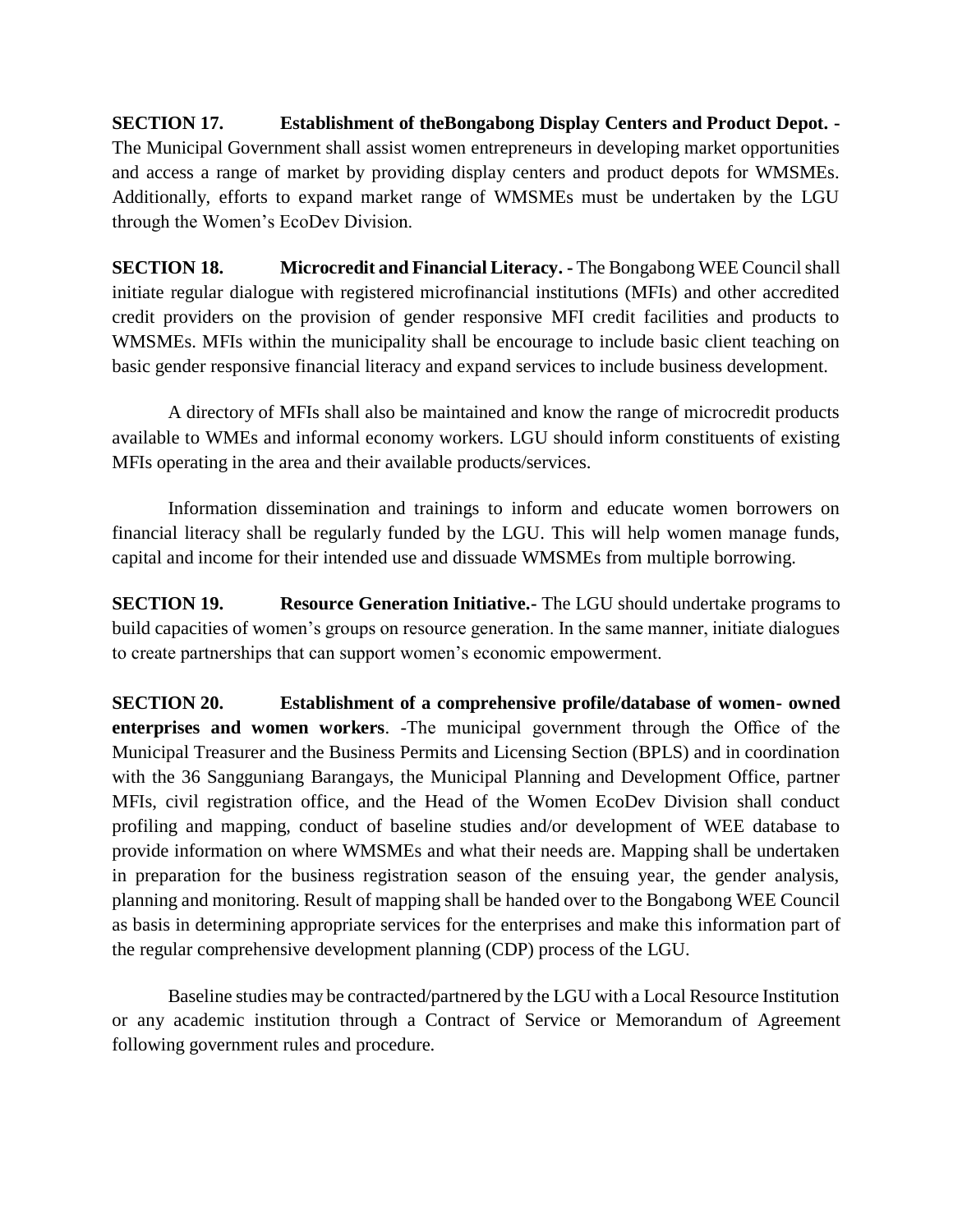**SECTION 21. One Stop Shop Business and Organization Registration. -** The Municipal Government shall hold annually a One Stop Shop Registration of Business Enterprises and Organization. Efforts to convene the agencies concerned such as Department of Labor and Employment (DOLE) and Department of Trade Industry (DTI) shall be undertaken to assist women's groups in formalizing their organization and business enterprises. The LGU should provide guidance to women operating informal businesses on business registration. They should be given information about the advantages and potential drawbacks of formalization. Likewise, the Municipal Government through the GFPS shall assist women in securing accreditation from the Sangguniang Bayan.

**SECTION 22.** Assistance on business registration. The municipal government in partnership with the Department of Trade and Industry (DTI) shall hold promotional caravans for business registration. The Women's EcoDev Division shall assist WMEs to fulfill documentary requirements in securing business name and permits.

**SECTION 23. Simplification of business licensing procedure**. - In order to encourage micro entrepreneurs in the informal sector to secure permits at the municipal government of Bongabong, a special and simplified business registration procedure shall be established. This will include among others a simplified registration form, preferably written in simple terms and vernacular language, a shortened registration processing period, reduced fees and charges.

**SECTION 24. Exemptions in the payment of fees**.-New women micro entrepreneurs to register their business shall be exempted from payment of the Business Permit fees for the first two years of the business operation. Entitlement of the exemption, however, shall be supported by a certification attesting the duration of business operation. Only the barangay captain of the location of the business enterprise shall have the authority to issue said certification.

**SECTION 25. Assistance to Women Engaging in Micro and Cottage Business Enterprises**. - The municipal government of Bongabong shall ensure that the provisions of RA 7882, otherwise known as the Act Providing Assistance to Women Engaging in Micro and Cottage Business Enterprises are implemented. Relative thereto, the Women's EcoDev Division shall monitor implementation of the law in the municipality. Likewise,

it shall ensure that any institution/ person that/who may be found guilty of committing any of the prohibited acts stipulated in the said Act is penalized.

**SECTION 26. Occupational Safety and Health of Workers.-**All business establishments with production processes hazardous to health shall provide their workers with personal protective equipment such as masks, gloves, aprons, goggles among others. They should also observe occupational safety and health standards to prevent accidents, injury and disease among women technology users. The Municipal Government shall participate in capacity development on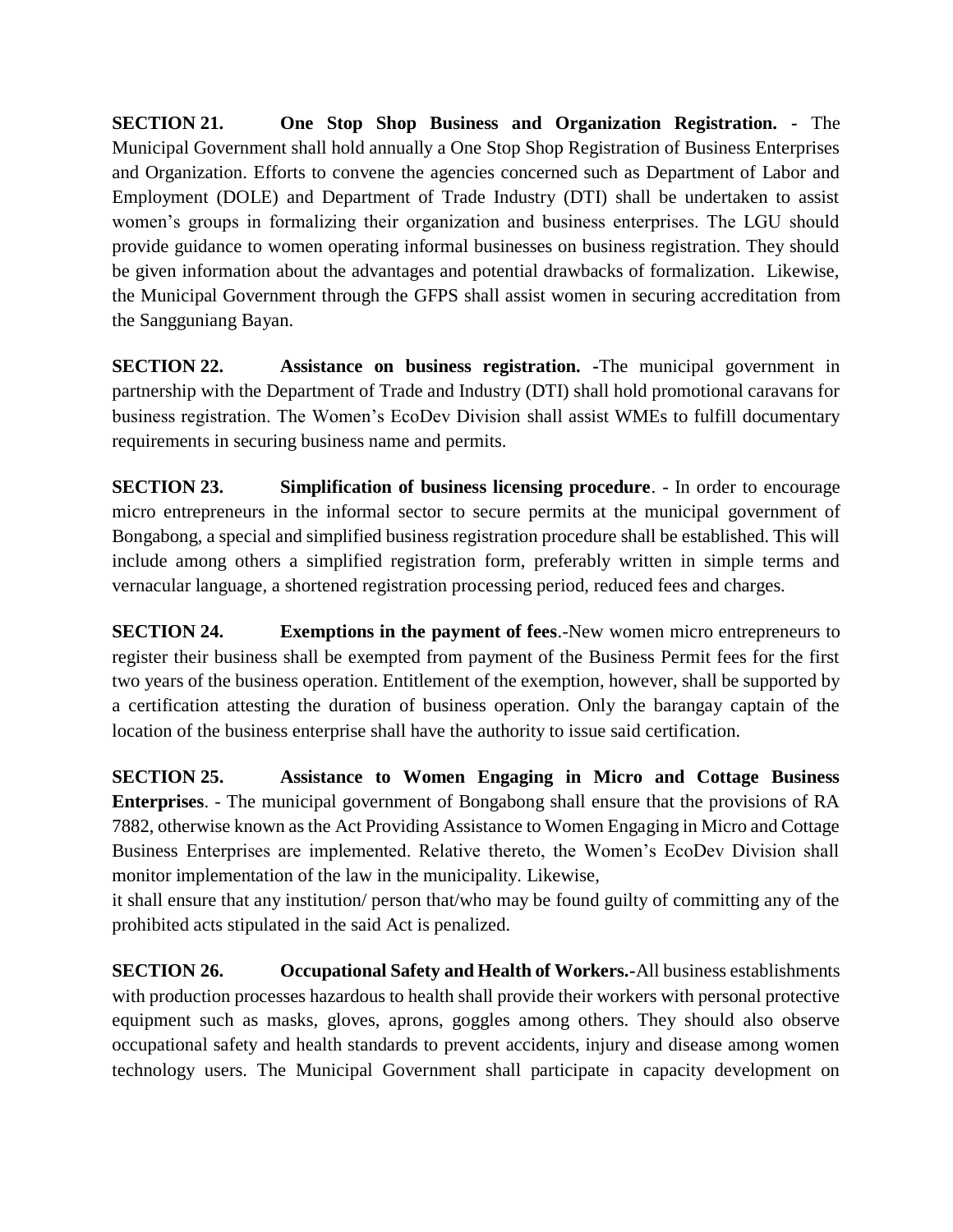occupational safety and health to spearhead promotion of OSH for the informal sector including the WMEs within the locality.

**SECTION 27. Social Protection of Women Entrepreneurs**. – The Municipal Government should have a comprehensive list/profile of poor and non-poor WMEs and informal economy workers that need social protection coverage, and budget will be allocated for their social health insurance enrolment. Likewise, an advocacy campaign to encourage more WMEs and informal economy workers to avail social protection coverage and inform them of its benefits shall be undertaken by the local government.

**SECTION 28. Environment and Enterprise.** – The LGU through the Women's EcoDev Division and in coordination with the MDRRMO shall ensure that enterprises are not located in disaster-prone areas. Hazard/ risk mapping should be conducted to locate where the enterprises are, and that the LGU/ agencies concerned could develop management strategies to be done in cases of emergency/ disaster situations. In the same manner, women enterprises and activities found that pose a great threat both to the natural environment and the society in general shall be treated by the LGU with caution or should not be permitted at all.

# **ARTICLE II LABOR AND EMPLOYMENT**

It is the thrusts of the Municipal Government of Bongabong to protect the rights of its constituencies in the formal employment sector taking into consideration the differential impact of work related services to men and women. To continuously influence the employment sector to improve working conditions responsive to the distinct needs of men and women, the following shall be ensured:

**SECTION 29. Wage and Benefits for Women**. - Every employer in the municipality shall comply with the minimum wage as stipulated by the Regional Wage Board or as stipulated by pertinent legislation passed by Congress and shall grant all benefits to all women employees such as maternity leave, sick and vacation leave, retirement, special leave benefits and other privileges provided by law. The same provision shall apply to benefits covered by the Collective Bargaining Agreement (CBA) between the concerned employee's union and management.

**SECTION 30. Prohibition on gender based discrimination. -** Gender based discrimination in recruitment, hiring, work assignments, training, promotion and benefits shall be eliminated.

**SECTION 31. Discrimination against Getting Married. -** The Municipal Government shall ensure strict implementation of Article 136 of the Philippine Labor Code which states that, it shall be unlawful for an employer to require as a condition of employment or continuation of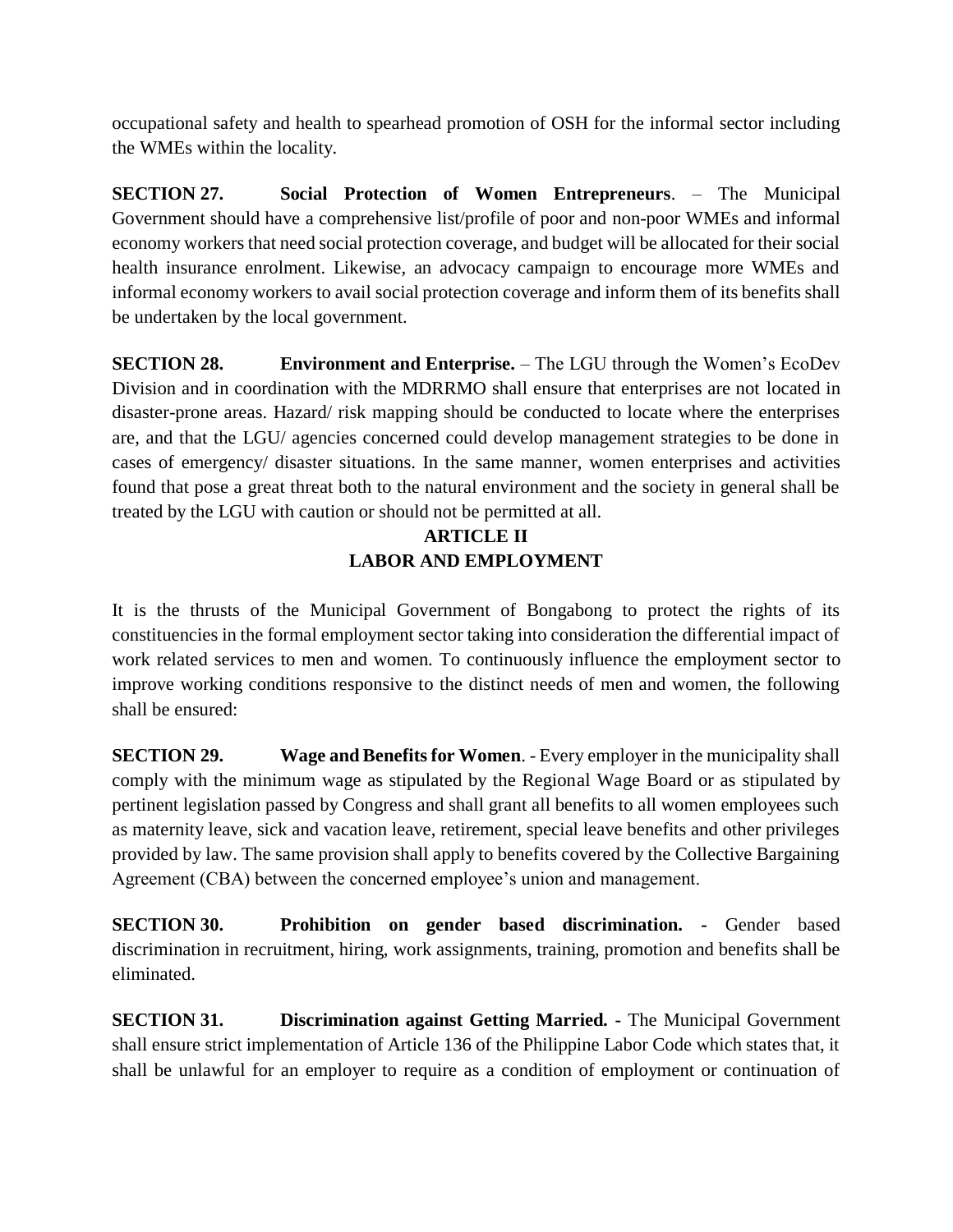employment that a woman employee shall not get married, or to stipulate expressly or tacitly that upon getting married, a woman employee

shall be deemed resigned or separated, or to actually dismiss, discharge, discriminate or otherwise prejudice a woman employee merely by reason of her marriage.

**SECTION 32. Maternity Leave Benefits. -** Every employer shall grant to any pregnant woman employee who has rendered an aggregate service of at least six (6) months for the last twelve (12) months, maternity leave of at least two (2) weeks prior to the expected date of delivery and another four (4) weeks after normal delivery or abortion with full pay based on her regular or average weekly wages. The employer may require from any woman employee applying for maternity leave a medical certificate stating that delivery will probably take place within two weeks.

**SECTION 33. Increase Paternity Leave Benefits as incentive for Fathers for Meaningful Participation in the Care of the New Born Child in the Private Sector. -** Additional paternity leave benefits up to fourteen days from the seven days mandated by law under RA 8187, shall be extended to male employees in private offices and commercial/industrial establishments located in the municipality, who have rendered at least one year continuous service, provided that this benefit shall be mutually agreed upon in the Collective Bargaining Agreement (CBA) between the concerned employees' union and management, Provided, further, that any additional leave period shall be used for caring of the new-born baby by the concerned employee.

**SECTION 34. Increase Reproductive Health Benefits for Women. -** A yearly twelve day menstrual/menopausal leave shall be granted for women employees in private offices and commercial/industrial establishments located in the municipality who have rendered at least one year continuous service, provided that this benefits shall be mutually agreed upon in the Collective Bargaining Agreement between the concerned employee's union and management. Provided, further, that this benefit shall be taken one-day each month for menstrual or menopausal leave.

**SECTION 35. Tax incentives for Business Entities. -** The municipal government shall provide tax incentives to business entities as follows:

- 35.1 Any amount used for the establishment, maintenance and operation of child-minding support service centers shall be tax-deductible;
- 35.2 Any amount used for the establishment, maintenance and operation of a breastfeeding room shall be tax-deductible;
- 35.3 Annual tax credit per child regularly served for at least one year in the center; and
- 35.4 Annual tax credit per woman extended with additional maternity leave benefits for breastfeeding.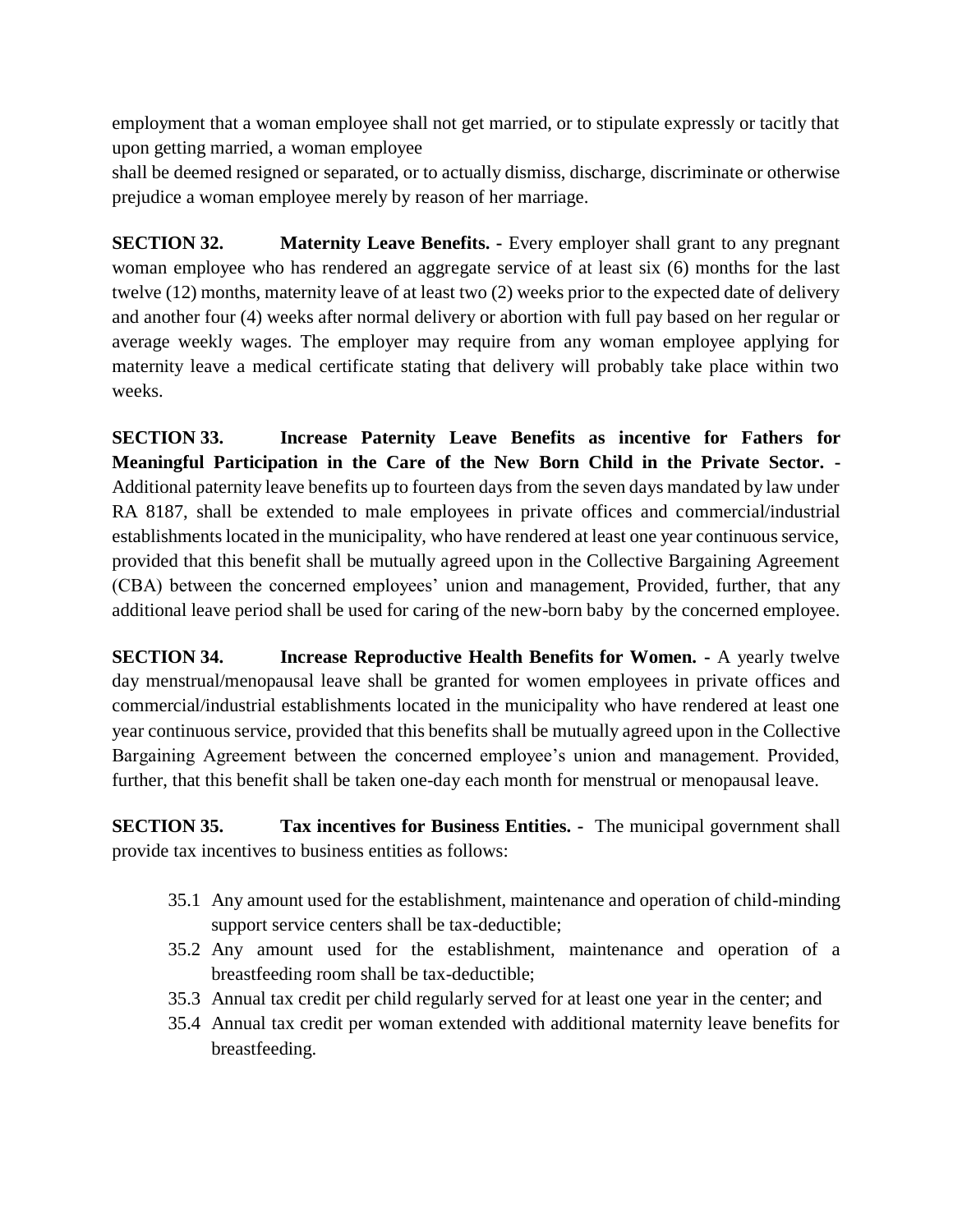**SECTION 36. Orientation on Sexual Harassment. -** All government agencies and private offices, commercial/industrial establishments with at least ten (10) employees located in the municipality shall conduct regular orientation on sexual harassment for their respective employees. Certificate of Compliance attesting the conduct of Orientation Seminars on Sexual Harassment law shall be issued by the Municipal's GAD Concerns Division (GADCD) at the end of every year.

**SECTION 37. Setting up of a Grievance Machinery. -** A grievance committee shall be set up in all government and private offices, commercial/industrial establishments located in the municipality with at least ten (10) employees, to act on

complaints/cases related to various forms of discrimination against women in the workplace such as hiring, job training, promotion, and the like.

**SECTION 38. Social Protection for Household-based Workers and Women in the Informal Sector. -** The municipal government shall ensure that social protection shall be accorded to women working in the informal economy. These are women vendors, sewers, laundry workers, and related occupation. Organized home-based workers may avail of social security and employees' compensation benefits and PhilHealth benefits upon proper documentation and registration with the Social Security System and PhilHealth, respectively.

The municipal government, through the MSWDO shall conduct an inventory of all women involved in the informal sector for consultation and provision of appropriate support services for the sector.

**SECTION 39. Education and Trainings for House-hold based Workers or Women in the Informal Sector. -**All 36 barangays in Bongabongare enjoined to conduct education and trainings including Gender Sensitivity Trainings for women household-based workers and employers as well as other women members of the informal economy.

**SECTION 40. Women in the Entertainment Industry. -** Women engaged in legitimate occupations in the entertainment industry such as singers, stage performers/actresses, bar girls and receptionist, shall be recognized as wage earners and they shall receive minimum wage and benefits afforded to women workers and shall render services as set in the job contract and only in the place of work as specified in the business permit of the establishment concerned.

It must be emphasized that employing minors in the entertainment industry is prohibited in accordance with RA 7658.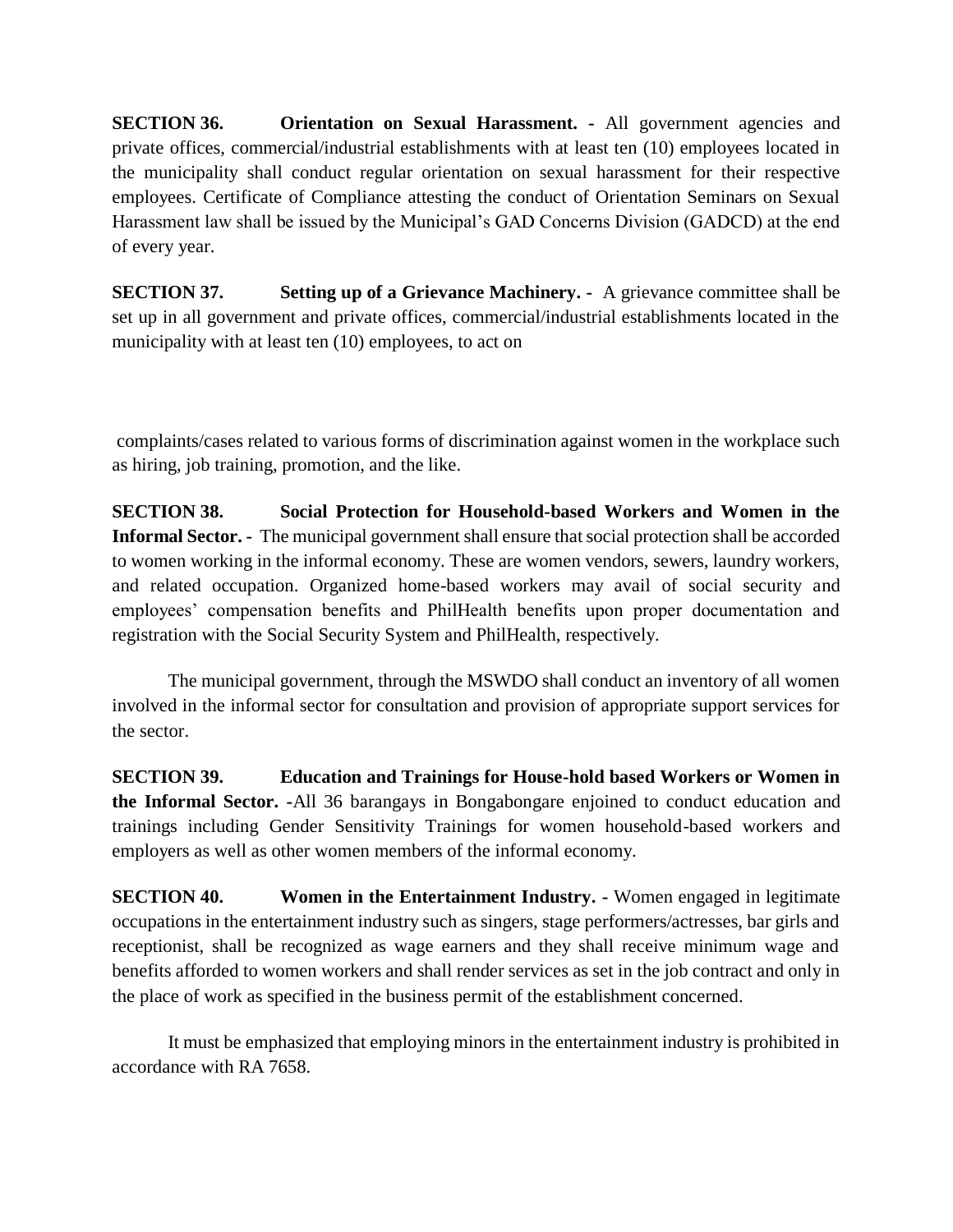**SECTION 41. Inspection and Monitoring of Entertainment Establishments. -** The Business Permit Licensing Section Inspector together with the BongabongPolice Station, the Municipal Social Welfare and Development Officer and the Municipal Health Officer shall conduct regular inspection (at least on a quarterly basis) of entertainment establishments to ensure that these are not being used as fronts of prostitution and trafficking.

**SECTION 42. Regular Medical Routine Check-up.** -Employers of women in the entertainment industry shall be required to provide their women employees of medical routine check-up as well as provide prescribed medicines if necessary.

**SECTION 43. Police Operations in Entertainment Establishments.** All police operations or raids conducted in any entertainment establishment must be undertaken with utmost care and respect for human rights. Police officers shall not take this opportunity for sexual exploitation of or extortion of entertainers and other concerned parties.

**SECTION 44. Overseas Filipino Workers' (OFW) Wives and Children Support**. - The Municipal Government shall conduct a survey of overseas contract workers at the barangay level, out of which shall serve as basis for special support to OFW families, especially wives and children.

# **ARTICLE III GENDER-BASED OFFENSES**

In the effort of the Municipal Government of Bongabong to totally eradicate gender based offenses in the municipality, the following shall be enforced:

**SECTION 45. Strict Implementation of RA 9262 or the Anti-Violence Against Women and their Children Act of 2004. -** The Municipal Government shall strictly enforce RA 9262. The crime of violence against women and their children is committed through any of the following acts:

- 45.1 Causing physical harm to the woman or her child;
- 45.2 Threatening to cause the woman or her child physical harm;
- 45.3 Attempting to cause the woman or her child physical harm;
- 45.4 Placing the woman or her child in fear of imminent physical harm;
- 45.5 Attempting to compel or compelling the woman or her child to engage in conduct which the woman or her child has the right to desist from or to desist from conduct which the woman or her child has the right to engage in, or attempting to restrict or restricting the women or her child's freedom of movement or conduct by force or threat of force, physical or other harm or threat of physical or other harm, or intimidation directed against the woman or her child. This shall include but not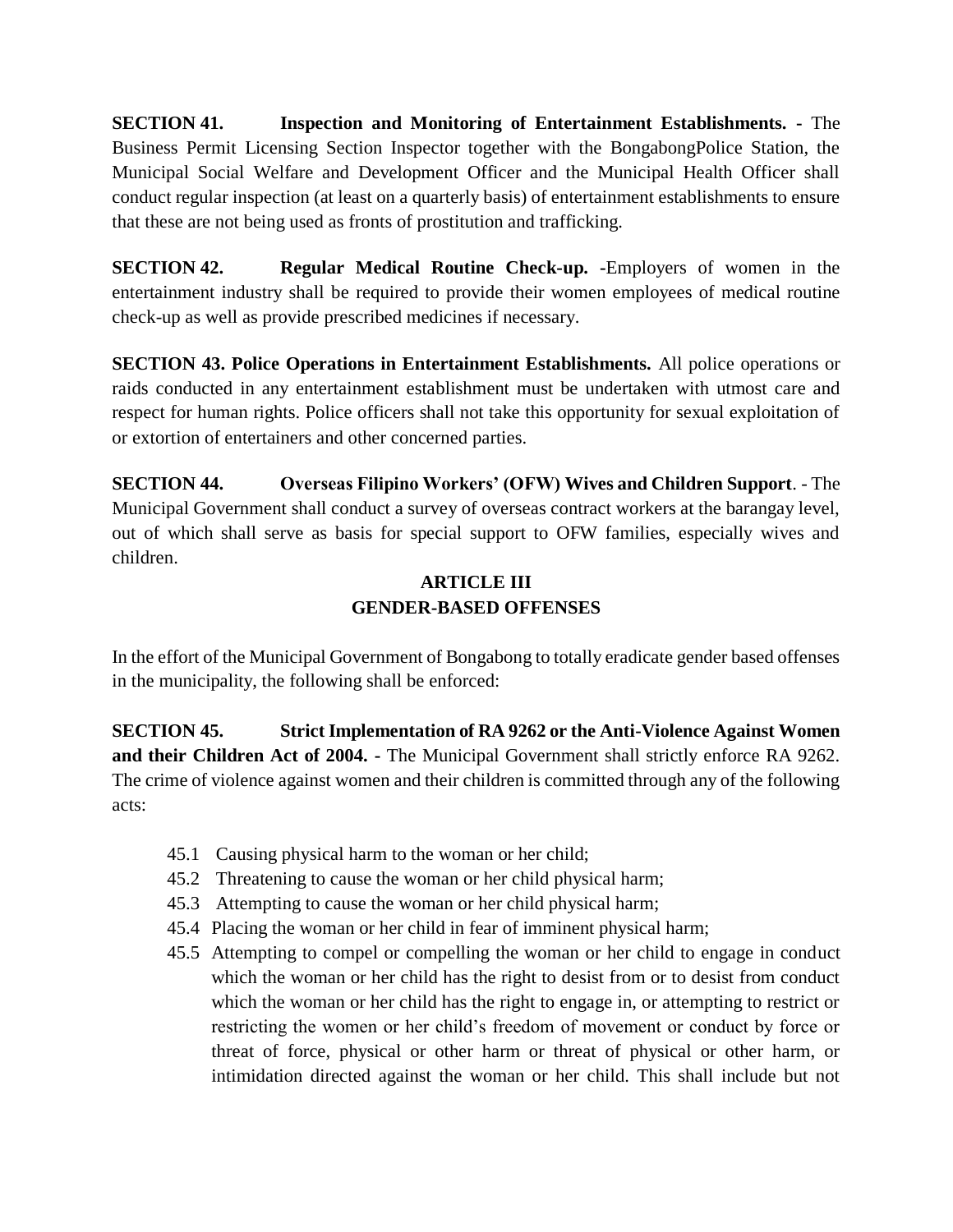limited to, the following acts committed with the purpose or effects of controlling or restricting the woman or her child's movement or conduct:

- a. Threatening to deprive or actually depriving the woman or her child of custody or access to her/his family;
- b. Depriving or threatening to deprive the woman or her children of financial support legally due to her or to her family, or deliberately providing the woman's children insufficient financial support;
- c. Depriving or threatening to deprive the woman or her child of a legal right; and
- d. Preventing the woman in engaging in any legitimate profession, occupation, business or activity, or controlling the victim's own money or properties, or solely controlling the conjugal or common money, or properties;
- 45.6 Inflicting or threatening to inflict physical harm on oneself for the purpose of controlling her actions or decisions;
- 45.7 Causing or attempting to cause the woman or her child to engage in any sexual activity which does not constitute rape, by force or threat of force, physical harm, or through intimidation directed against the woman or her child or her/his immediate family;
- 45.8 Engaging in purposeful, knowing or reckless conduct, personally or through another that alarms or causes substantial emotional or psychological distress to the woman or her child. This shall include but not be limited to the following acts:
	- a. Stalking or following the woman or her child in public or private places;
	- b. Peering in the window or lingering outside the residence of the woman or her child
	- c. Entering or remaining in the dwelling or on the property of the woman or her child against her/his will;
	- d. Destroying the property and personal belongings or inflicting harm to animals or pets of the woman or her child; and
	- e. Engaging in any form of harassment or violence
- 45.9 Causing mental or emotional anguish, public ridicule or humiliation to the woman or her child, including, but not limited to, repeated verbal and emotional abuse, and denial of financial support or custody of minor children or denial of access to the woman's child/children.

**SECTION 46. Strict Implementation of RA 7877 or the Anti Sexual Harassment Act of 2005. -** Sexual harassment shall be unlawful in the employment, education or training environment as prescribed in RA 7877. The Municipal Government shall strictly enforce RA7877 and prohibit the following acts: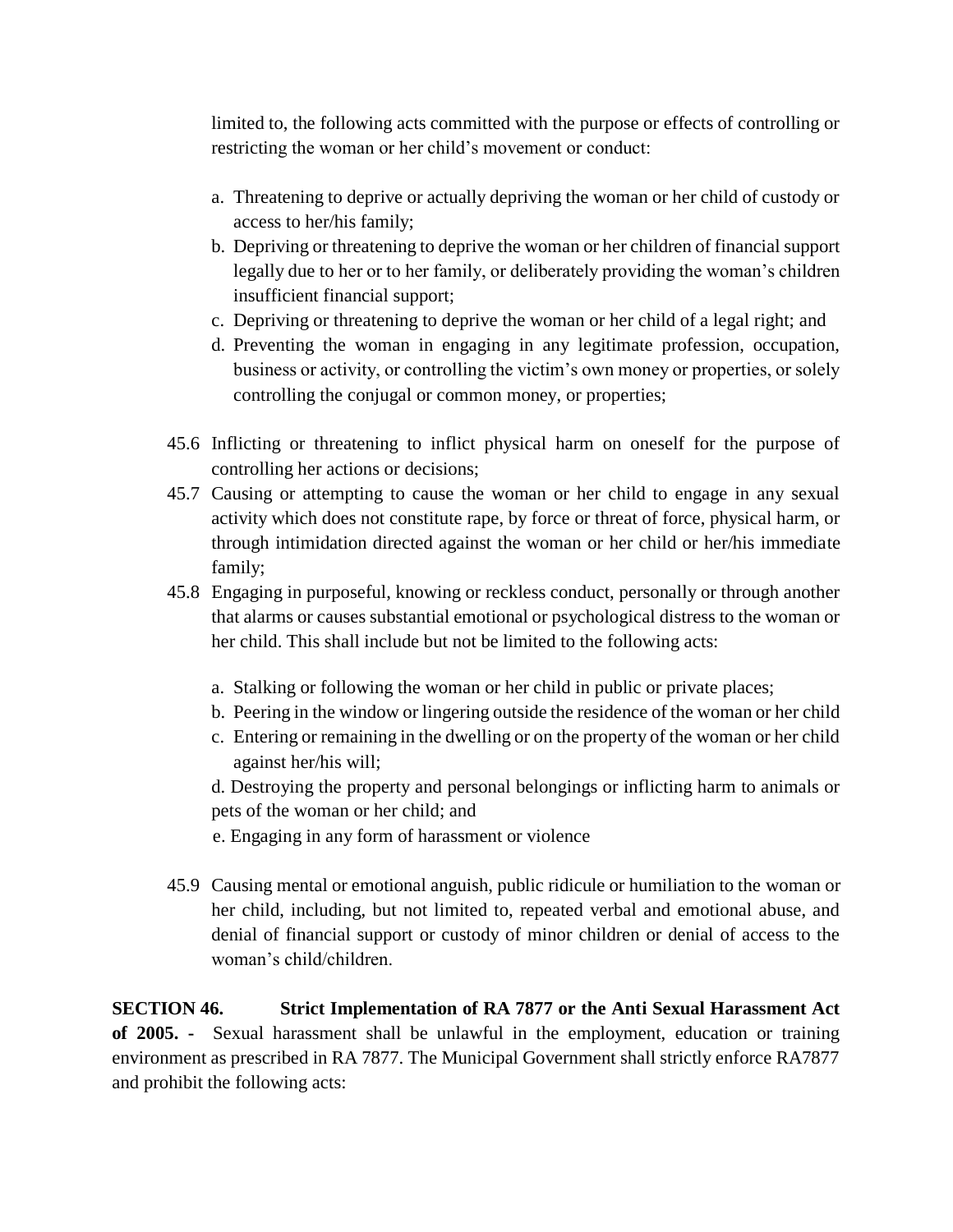- 46.1 In a work-related or employment environment,
	- a. Sexual favor as a condition in hiring, employment, re-employment or continued employment of said individual, or in granting said individual favorable compensation, terms, conditions, promotions, or privileges, or the refusal to grant the sexual favor results in limiting, segregating or classifying, the employee, which in any way would discriminate, deprive or diminish employment opportunities or otherwise adversely affect said employee;
	- b. The above acts would impair the employee's rights or privileges under existing labor laws; or
	- c. The above acts would result in an intimidating, hostile or offensive environment for the employee.
- 46.2 In an education or training environment,
	- a. Against one who is under the care, custody or supervision of the offender;
	- b. Against one whose education, training, apprenticeship or tutorship is entrusted to the offender;
	- c. When the sexual favor is made a condition to the giving of a passing grade, or the ranting of honors and scholarships, or the payment of a stipend, allowance or other benefits, privileges or considerations; or
	- d. When the sexual advances result in an intimidating, hostile or offensive environment for the student, trainee or apprentice.

Any person who directs or induces another to commit any act of sexual harassment, or who cooperates in the omission thereof by another, without which it would not have been committed, shall also be held liable.

**SECTION 47. Administrative Disciplinary Rules on Sexual Harassment. -**Pursuant to Resolution No. 01-0940 or the Administrative Disciplinary Rules on Sexual Harassment Cases, all officials and employees of the government, whether in the Career or Non-Career service and holding any level of position, including elected officials regardless of status will be held liable of Sexual Harassment upon commission of the following circumstances:

- 47.1 In a work related or employment environment:
	- a. Submission to or rejection of the act or series of acts as a basis for any employment decision (including, but not limited to, matters related to hiring, promotion, raise in salary, job security, benefits and any other personnel action) affecting the applicant/employee; or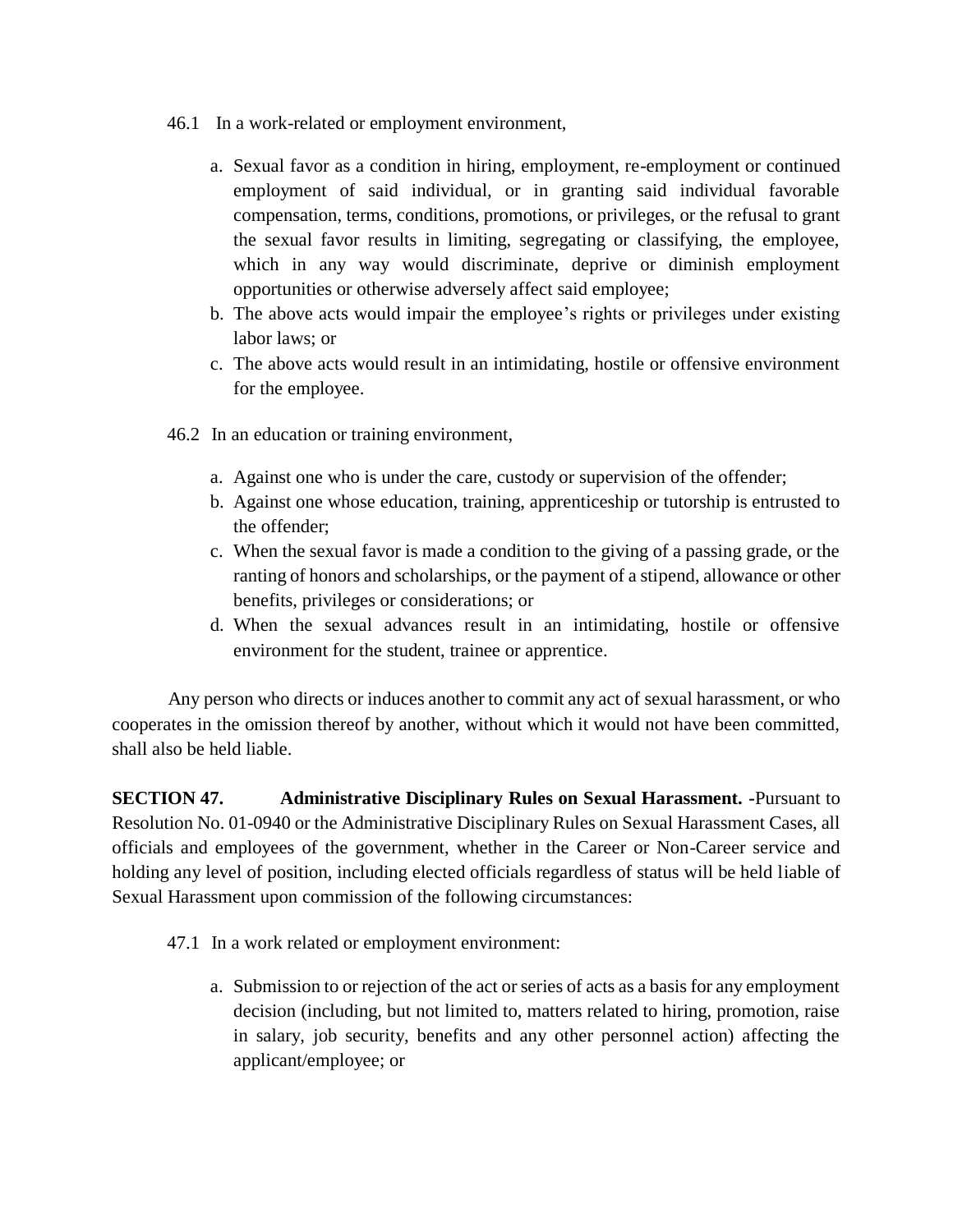- b. The act or series of acts have the purpose or effect of interfering with the complainant's work performance, or creating an intimidating, hostile or offensive work environment; or
- c. The act or series of acts might reasonably be expected to cause discrimination, insecurity, discomfort, offense or humiliation to a complainant who may be a coemployee, applicant, customer or ward of the person complained of.
- 47.2 Education or training related sexual harassment:
	- a. Submission to or rejection of the act or series of acts as a basis for any decision affecting the complainant, including but not limited to, the giving of a grade, the granting of honors or scholarships, the payment of a stipend or allowance, or the giving of any benefit, privilege or consideration;
	- b. The act or series of acts have the purpose or effect of interfering with the performance, or creating an intimidating, hostile or offensive academic environment of the complainant; or
	- c. The act or series of acts might reasonably be expected to cause discrimination, insecurity, discomfort, offense or humiliation to a complainant who may be a trainee, apprentice, intern, tutee or ward of the person complained of.

**SECTION 48. Other Forms of Sexual Harassment**.- Other than the definition provided by RA 7877, the following constitute sexual harassment some of which are covered by the Revised Penal Code under Acts of Lasciviousness:

- 48.1 Persistent telling of offensive jokes such as green jokes or other analogous statements to someone who finds them offensive or humiliating;
- 48.2 Taunting a person with constant talk about sex and sexual innuendoes; displaying offensive or lewd pictures ad publications in the workplace;
- 48.3 Interrogating someone about sexual activities or private life; during interviews for employment, scholarship grant or any lawful activity applied for;
- 48.4 Making offensive hand or body gestures at someone;
- 48.5 Repeatedly asking for dates despite verbal rejection;
- 48.6 Touching, pinching or brushing up against someone's body unnecessarily or deliberately;
- 48.7 Kissing or embracing someone against her will;
- 48.8 Requesting sexual favors in exchange for a good grade, obtaining a good job or promotion, etc;
- 48.9 Cursing, whistling or calling a woman in public with words having dirty connotations or implications which tend to ridicule, humiliate or embarrass the woman such as "puta", "peste", "pokpok";
- 48.10Any other unnecessary acts during physical examinations;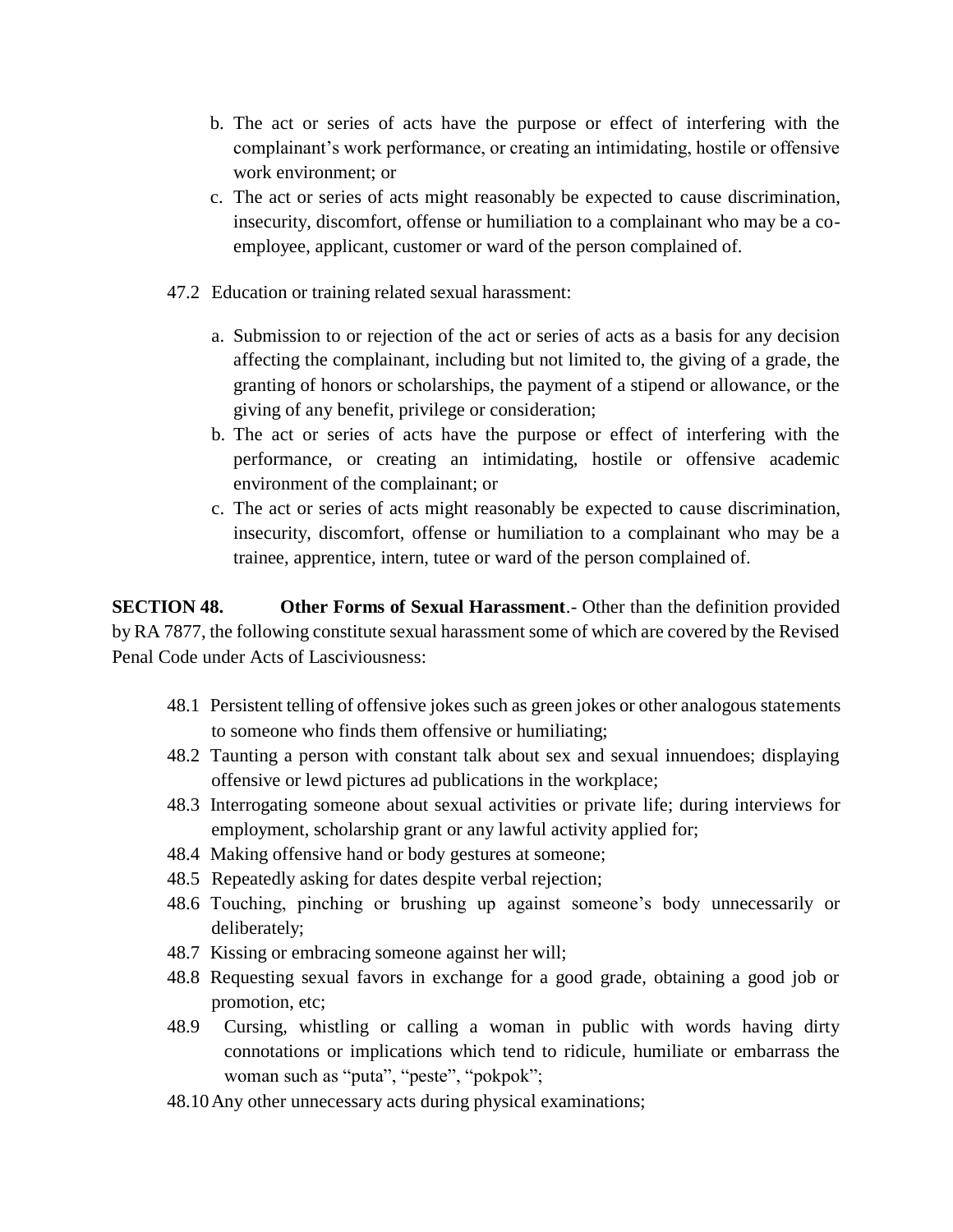- 48.11 Requiring women to wear suggestive or provocative attire during interviews such as job hiring, promotion, admissions; and
- 48.12 Any expression of gender bias against a person with the intention to embarrass, humiliate, and stigmatize.

**SECTION 49. Creation of Committee on Decorum and Investigation. -**The Municipal Government, state colleges and universities in the locality shall establish a Committee on Decorum and Investigation. The Committee shall perform the following functions:

- 49.1 Receive complaints of sexual harassment;
- 49.2 Investigate sexual harassment complaints in accordance with the prescribed procedure;
- 49.3 Submit a report of its finding with the corresponding recommendation to the disciplining authority for decision;
- 49.4 Lead in the conduct of discussions about sexual harassment within the agency or institution to increase understanding and prevent incidents of sexual harassment.

All private offices and establishments are also enjoined to establish their own Committee on Decorum and Investigation or any similar machinery to act on matters involving sexual harassment cases.

**SECTION 50. Strict Enforcement of RA 8353 or the Anti Rape Law. -** The Municipal Government of Bongabong shall strictly enforce Republic Act No. 8353 or the Anti-Rape Law. Rape is committed:

- 50.1 By a man who shall have carnal knowledge of a woman under any of the following circumstances:
	- a. Through force, threat or intimidation;
	- b. When the offended party is deprived of reason or otherwise unconscious;
	- c. By means of fraudulent machination or grave abuse of authority; and
	- d. When the offended party is under twelve (12) years of age or is demented, even though none of the circumstances mentioned above be present.
- 50.2 By any person who, under any of the circumstances mentioned above, shall commit an act of sexual assault by inserting his penis into another person's mouth or anal orifice, or any instrument or object, into the genital or anal orifice of another person.

# **SECTION 51. Strict Enforcement of RA 9208 or the Anti-Trafficking in Persons Act of 2003.**

The municipal government strictly supports the enforcement of Republic Act No. 9208 or the Anti-Trafficking in Persons Act of 2003. Trafficking in Women shall include the following but is not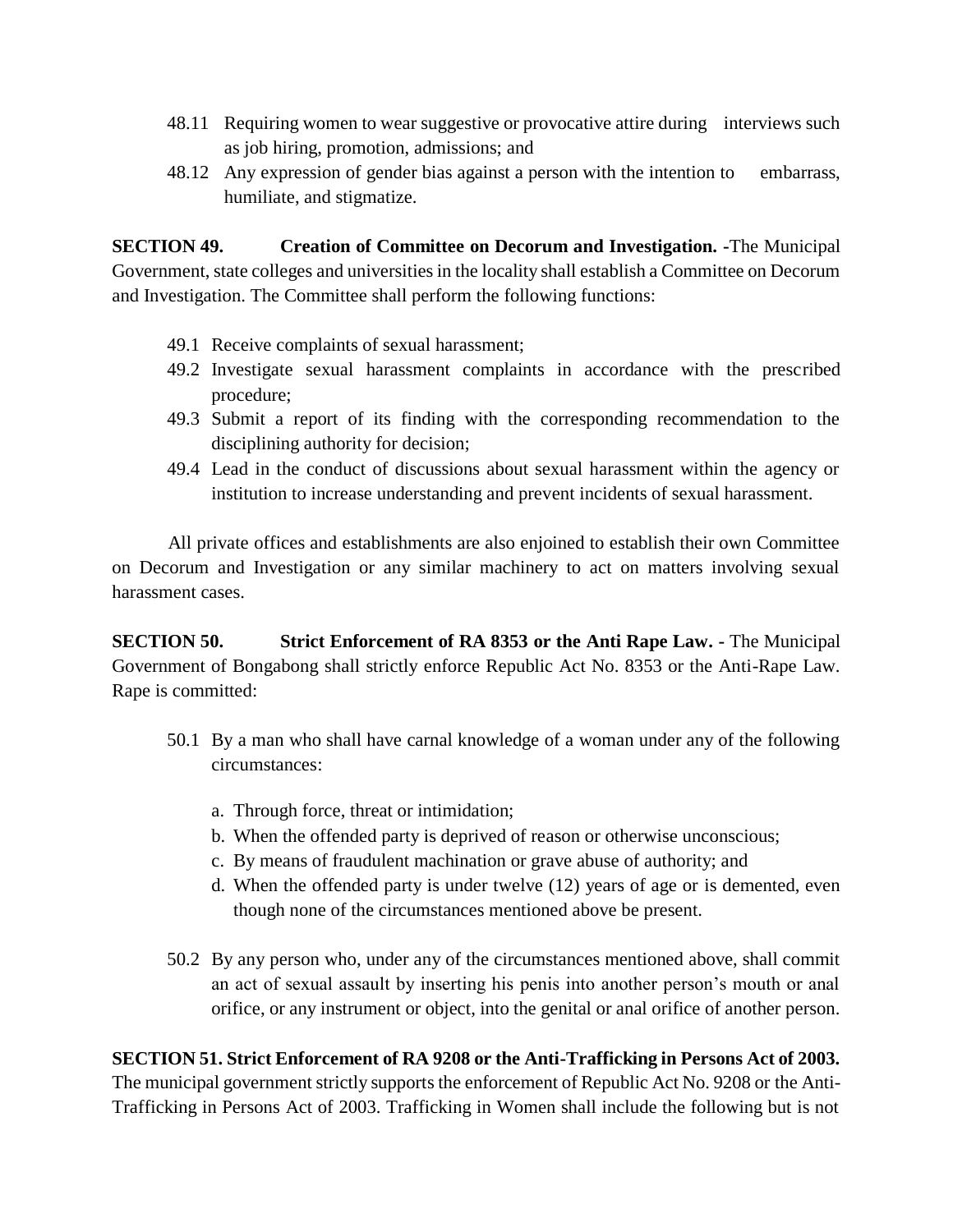limited to any person or association, cult, religion, or organization or similar entities to commit the following acts:

- 51.1 To recruit, transport, transfer, harbor, provide or receive a person by any means, including those done under the pretext of domestic or overseas employment or training or apprenticeship, for the purpose of prostitution, pornography, sexual exploitation, forced labor, slavery, involuntary servitude or debt bondage;
- 51.2 To introduce or match for money, profit, or material, economic or other consideration, any person or, as provided for under Republic Act No. 6955, any Filipino woman to a foreign national, for marriage for the purpose of acquiring, buying, offering, selling or trading him/her to engage in prostitution, pornography, sexual exploitation, forced labor, slavery, involuntary servitude or debt bondage;
- 51.3 To offer or contract marriage, real or simulated, for the purpose of acquiring, buying, offering, selling or trading him/her to engage in prostitution, pornography, sexual exploitation, forced labor, slavery, involuntary servitude or debt bondage;
- 51.4 To undertake or organize tours and travel plans consisting of tourism packages or activities for the purpose of utilizing and offering persons for prostitution, pornography or sexual exploitation;
- 51.5 To maintain or hire a person to engage in prostitution or pornography;
- 51.6 To adopt or facilitate the adoption of persons for the purpose of purpose of prostitution, pornography, sexual exploitation, forced labor, slavery, involuntary servitude or debt bondage;
- 51.7 To recruit, hire, adopt, transport or abduct a person, by means of threat or use of force, fraud, deceit, violence, coercion or intimidation for the purpose of removal or sale of organs of said person; and
- 51.8 To recruit, transport or adopt a child to engage in armed activities in the Philippines or abroad.

**SECTION 52. Commercial Exploitation of Women/Men and Girls/Boys**. - It shall be unlawful for any person to sell or market women's and girl's bodies in various forms of packaging. These include but are not limited to the following:

- 52.1 Prostitution which is selling a woman's body mainly for sex;
- 52.2 Pornographic and indecent shows depicting women/men and girls/boys as sexual objects either in nude or provocative gestures; and/or
- 52.3 Live shows whether women or girl-children are influenced or forced to dance or do naked shows in public or private places for various purposes.

**SECTION 53**. **Portrayal of Women as Commodities. –** The Municipal Government through the GADCD shall monitor and regulate beauty contests and other fund raising initiatives that portray women as commodities. All beauty contests and other fun raising activities that tend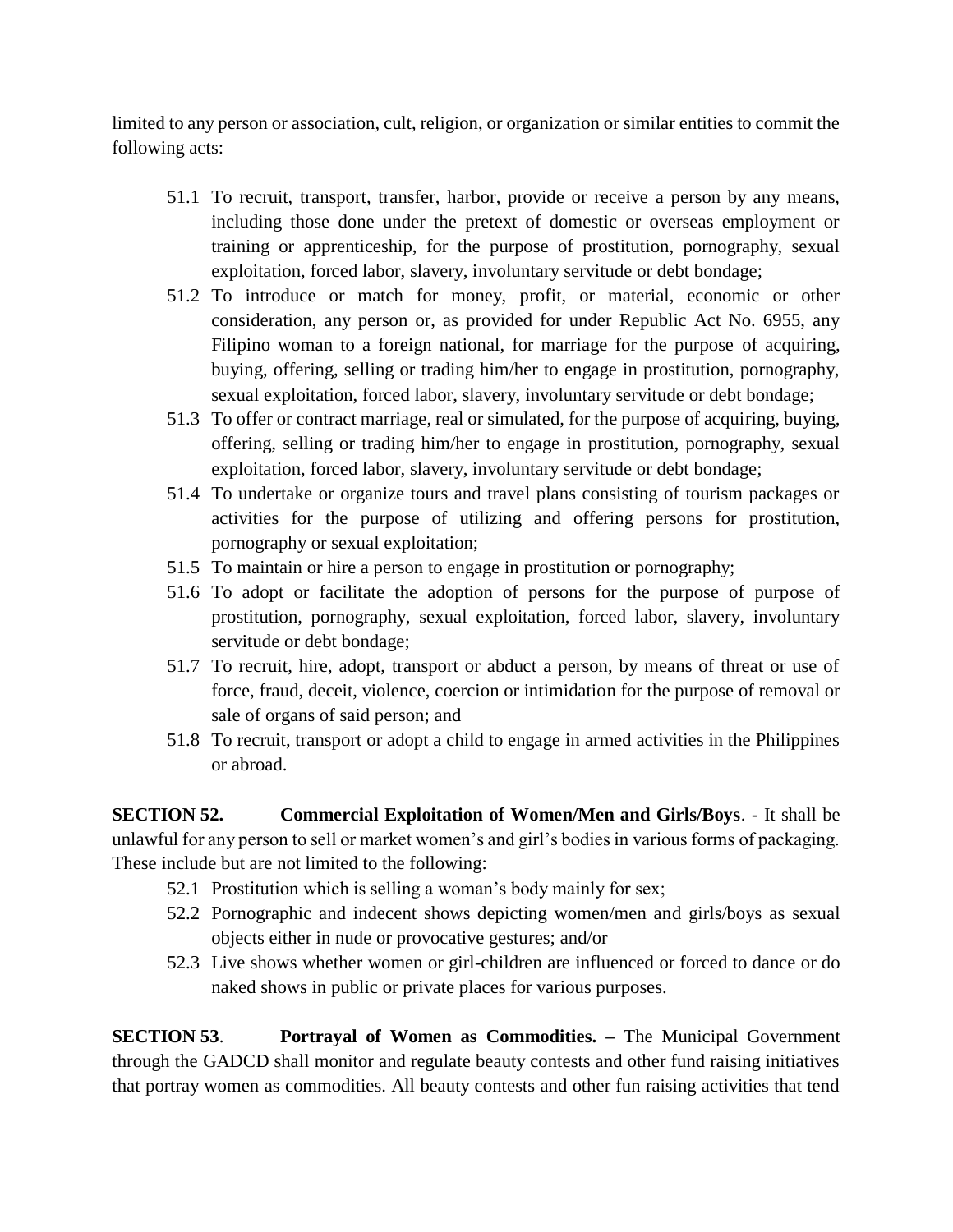to commodify, abuse, humiliate and treat other persons, especially women and homosexuals as sex objects shall not be allowed by the Municipal Government. Organizers of beauty pageants and the like are required to secure Certification from the GADCD prior the preparation for the contest to ensure that guidelines, criteria and rules of the contest will not lead to the derogatory portrayal of women. Showing of beauty contests and pageants without secured GADCD Certification shall be deemed illegal and prescribed penalties will be imposed.

# **ARTICLE IV SUPPORT MECHANISMS FOR VAW VICTIMS/SURVIVOR**

In recognition of the special care and protection for victims of Gender Based Offenses, the following support mechanisms and services should be in place within the municipality:

**SECTION 54. "Bahay Kaligtasan" as a Comprehensive Support Mechanism for VAW Victim/Survivors**. - The Municipal Government of Bongabong shall cause the establishment of a Gender-Sensitive Crisis Intervention Unit under the supervision and management of the Municipal Social Welfare and Development Office to be named as **"Bahay Kaligtasan"** which will provide temporary shelter, medical/health services, psychological, social, economic, legal interventions and spiritual support services. All health and allied personnel of the "Bahay Kaligtasan" shall be provided with regular trainings on gender sensitivity and handling and management of VAW cases.

Operation and maintenance of the Bahay Kaligtasan shall be regularly funded by the Gender and Development Budget of the municipality.

**SECTION 55. Secured and Conducive Environment for Investigation** - An interview room with audio-visual equipment, one way mirror, and other provisions that would provide women and children survivors of violence a sense of security and comfort during the conduct of interview, investigation and counseling shall be established and maintained at the "Bahay Kaligtasan" of the Municipal Government.

**SECTION 56. Special Counsel for Victims of Violence against Women and Children and other Gender Related Offenses. –** The municipality shall provide support services specifically on legal matters for the protection of the rights of women and children. The Municipal Government shall provide funding and/or establish partnerships with lawyers to provide free legal assistance and services such as initiating legal complaints and representation before judicial, quasijudicial and administrative courts.

**SECTION 57. Medical assistance.**-Women victims of gender based violence shall be provided with free medical assistance at the Municipal Health Office. Issuance of medico-legal for purpose of filing legal remedies shall also be free of charge.

**SECTION 58. Government physicians to handle gender based offenses.** - It shall be the duty of all government physicians of the municipality to handle, examine, investigate and provide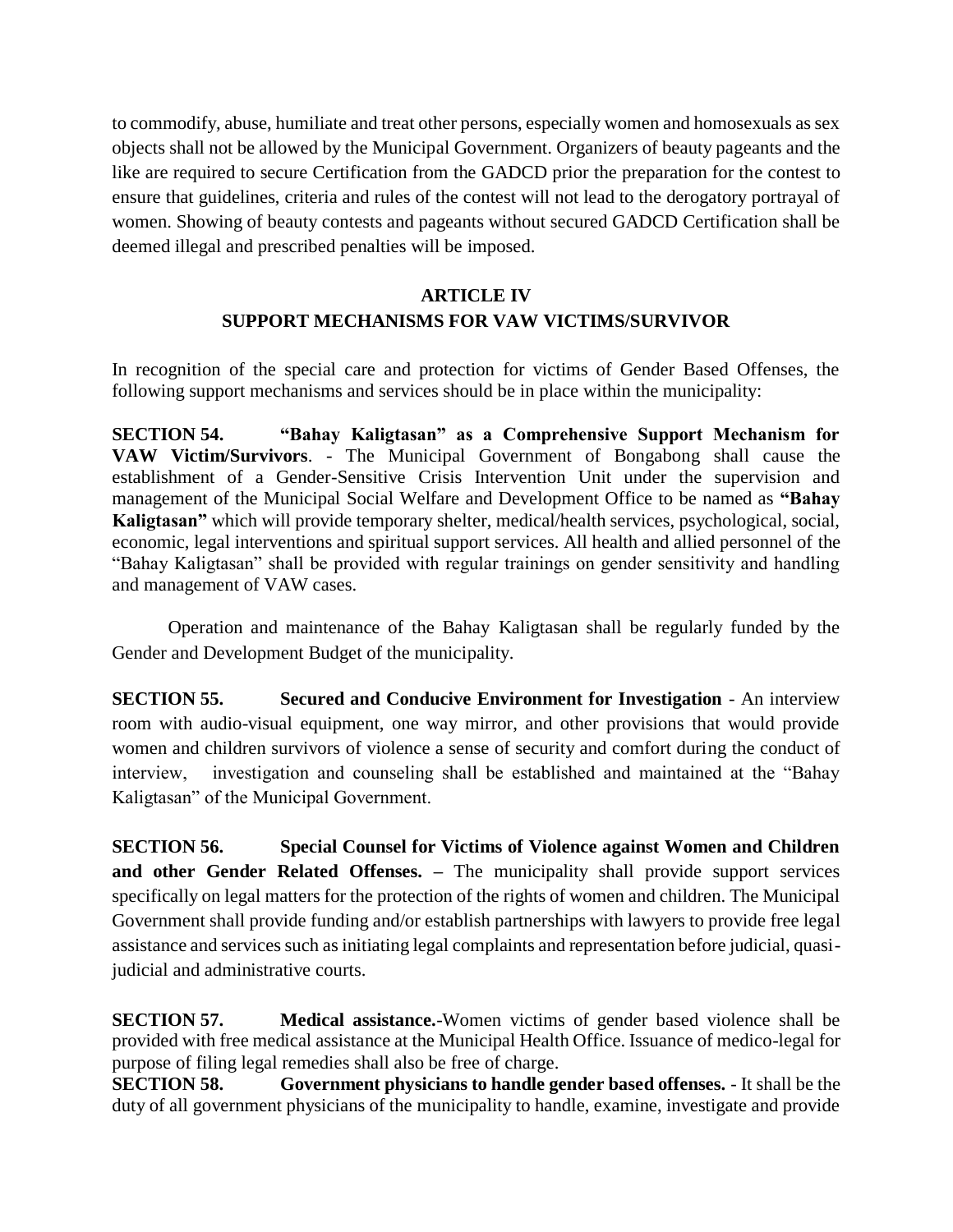all medical attention possible to all victims of gender based offenses and facilitate referral to proper authorities and other physicians if necessary. No government hospital and physician shall deny to provide medical attention and other related interventions to any victim of gender based violence and offenses.

**SECTION 59. Victim - Survivors Support Group in Court Hearings** - the Municipal Social Welfare and Development Officer shall coordinate the presence of support group in all investigations or hearings involving rape and other forms of violence against women and children conducted in police stations, prosecutor's offices, trial courts and other government offices.

**SECTION 60. Education Laws and policies addressing women's issues and concerns**-In coordination with concerned national agencies, all government and private offices, agencies, NGOs and establishments, private and public schools shall conduct an orientation on RA 9710, RA 9262, RA 9208, RA 7877, RA 8353, RA 8972 and other relevant laws and policies on women which may be enacted from time to time.

**SECTION 61. Rehabilitation Program for Perpetrators of Violence** - Counseling and Rehabilitation Programs for perpetrators of violence against women and children shall form part of the total GAD program.

**SECTION 62. Research on Nature and Causes of Gender-based Violence** - The MSWDO shall take the lead in the collection, compilation and maintenance of statistics/data concerning domestic violence perpetuated against women and children. It shall be regularly undertaken to serve as reference for administration, legislation and funding.

**SECTION 63. Establishment of VAW desk in every barangay. -**All barangays are mandated to establish and capacitate their respective VAW desk officers preferably a woman barangay kagawad or woman barangay tanod. Barangay captains shall issue official issuance in the designation of the same. The designated VAW desk officers shall perform the following functions:

- 63.1 Respond to gender-based violence cases brought to the *barangay*;
- 63.2 Assist victims of VAW in securing Barangay Protection Order and access necessary services;
- 63.3 Coordinate with and refer cases;
- 63.4 Record the number of gender-based violence cases and submit quarterly report to the DILG and the Municipal Social Welfare Development Office; and
- 63.5 Lead advocacies on the elimination of VAW in the community.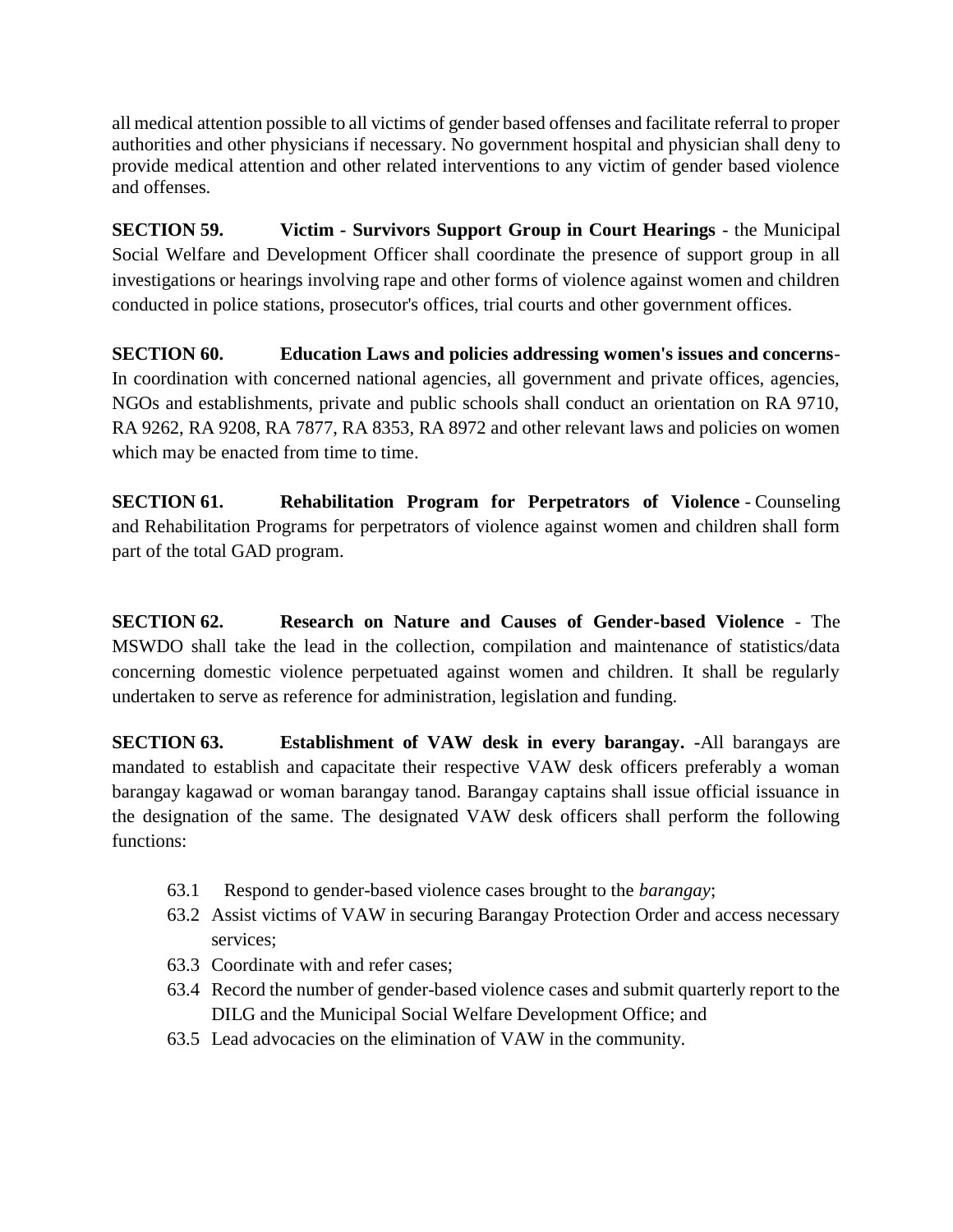Designated VAW desk officers and other personnel responsible for the protection of women and children must regularly undergo the mandatory training on gender sensitivity, human rights and capacity building on handling and management of VAW cases particularly on the cycle and continuum of violence, counselling and trauma healing.

**SECTION 64. Appointment of Female Barangay Tanod. -**There shall be at least one female appointed barangay police in all 36 barangays of the municipality. These female barangay tanod shall be regularly trained in proper way of handling VAW cases.

**SECTION 65. Strengthening of the Barangay Police.** – The Municipal and Barangay government shall strengthen barangay police especially those in remote barangays to secure families from crimes against property and against persons, and to prevent and control domestic violence against women and children and incidence of rape.

**SECTION 66. Regulation of Internet Cafes and Computer Shops**. - The municipal government shall regulate the operation of internet service-providing establishments and entertainment computer shops in order to curb and prevent the proliferation of access to cybersex and pornography.

### **ARTICLE V REPRODUCTIVE HEALTH CARE SERVICES**

The Municipal Government of Bongabong shall ensure that the people of the community are healthy and are given and have access to health benefits with due consideration of the different practical needs of both men and women, as such, the following shall be ensured:

**SECTION 67. Comprehensive Reproductive Health Care Approach** - The Municipal Government shall ensure reproductive health care services to men and women anchored on the following elements:

- 67.1 Family planning information and services;
- 67.2 Maternal, infant and child health and nutrition, including breastfeeding;
- 67.3 Prohibition of abortion and management of abortion complications;
- 67.4 Adolescent and youth reproductive health;
- 67.5 Prevention and management of reproductive tract infections (RTIs), HIV and AIDS and other sexually transmittable infections (STIs);
- 67.6 Elimination of violence against women;
- 67.7 Education and counseling on sexuality and reproductive health;
- 67.8 Treatment of breast and reproductive tract cancers and other gynecological conditions and disorders;
- 67.9 Male responsibility and participation in reproductive health;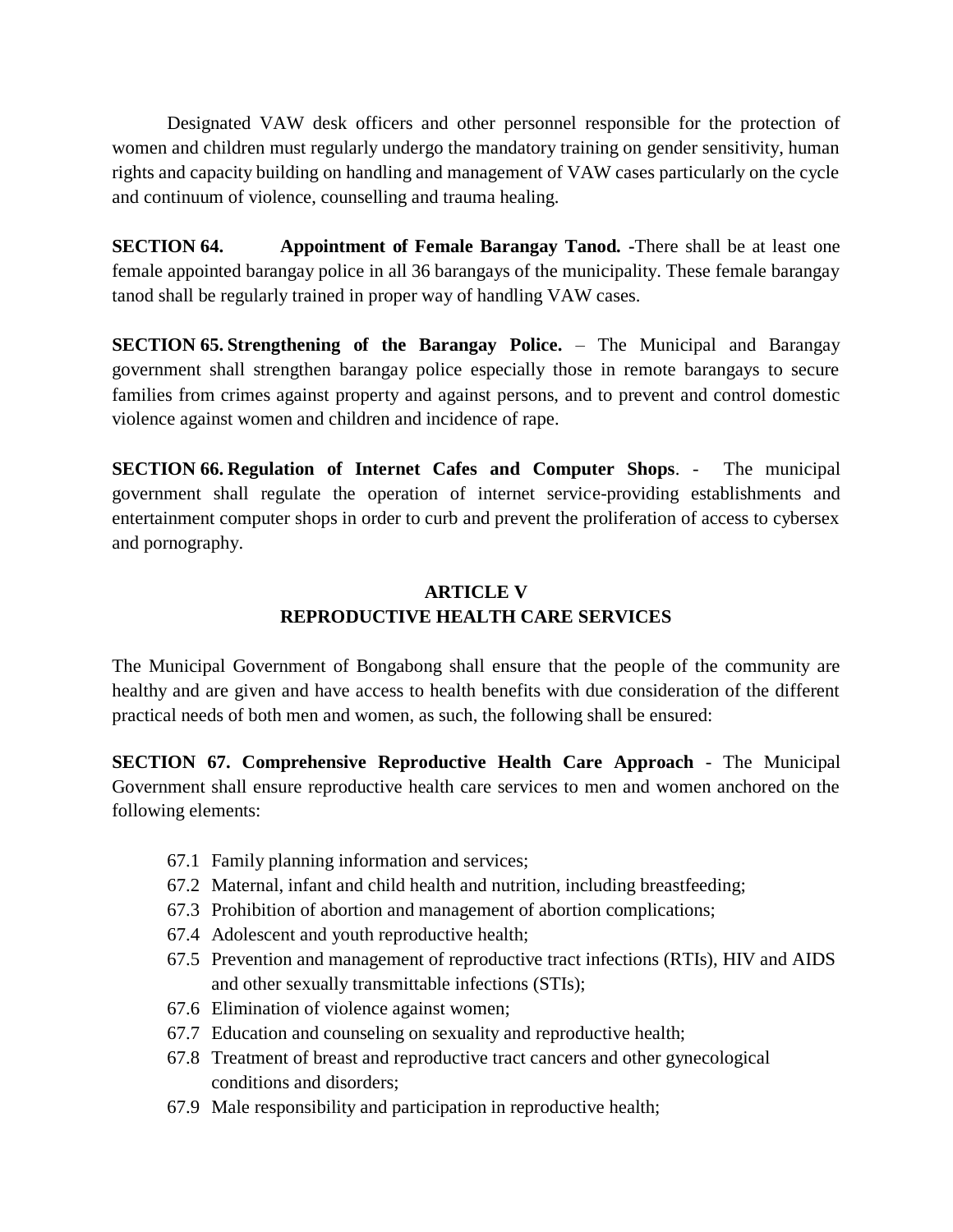- 67.10Prevention and treatment of infertility and sexual dysfunction;
- 67.11Reproductive health education for the adolescents; and
- 67.12Mental health aspect of reproductive health care.

**SECTION 68. Health Care Delivery of services** - Quality health care and services that are not discriminatory on account of gender, age, sex, creed, religion, ethnicity and political affiliation shall be implemented by the Municipal Government. No hospital in the municipality shall deny women and men living below the poverty line of LGU's available health services. A certificate of indigency shall be issued by the punong barangay for the purpose of verifications.

In case of emergency, a social worker or any authorized personnel shall be designated to conduct rapid appraisal of the socio-economic status of the patient for admission purposes.

**SECTION 69. Nutrition-** The Municipal Government shall ensure the optimum nutritional status of children, women and men through the provision of a package of nutrition services.

**SECTION 70. Men's involvement on Reproductive Health** - Reproductive Health programs and projects shall involve men of all ages, recognizing their crucial role in the maintenance of women's health and well-being by strengthening and capacitating various men's organizations. Information campaigns to encourage men and fathers to join the annual Buntis Congress shall be undertaken by the Municipal Health Office.

**SECTION 71. Accessible information on Sexuality and Reproductive Health** - Women and men, especially adolescents and young adults, shall have free access to information on responsible sexuality and reproductive health, while ensuring their right to privacy.

**SECTION 72. Integration of sexual and reproductive health in PMC, PES and RPS**. – The Municipal Health Office and the Municipal Social Welfare Development Office shall ensure gender-sensitive conduct required in the application for marriage licenses with the Municipal Civil Registrar. Sexual and health shall be integrated as topics in the conduct of pre-marriage counseling (PMC), Parent Effectiveness Seminar and in Responsible Parenthood Seminar.

**SECTION 73. Available and Accessible Reproductive Health Commodities** – The Municipal Government shall ensure safe, high quality, accessible affordable reproductive health services, facilities and commodities and it shall ensure that budgetary support and allocation are provided for such RH services and commodities.

**SECTION 74. Capacity Development of Health Personnel and Health Care Providers.** The Office of the Human Resource and Management shall include in its annual capability building programs, the Gender Sensitivity Training and other capacity development for health personnel and health care providers, including municipal doctors, nurses, midwives and barangay health workers to ensure efficiency and gender responsiveness in health care management and delivery.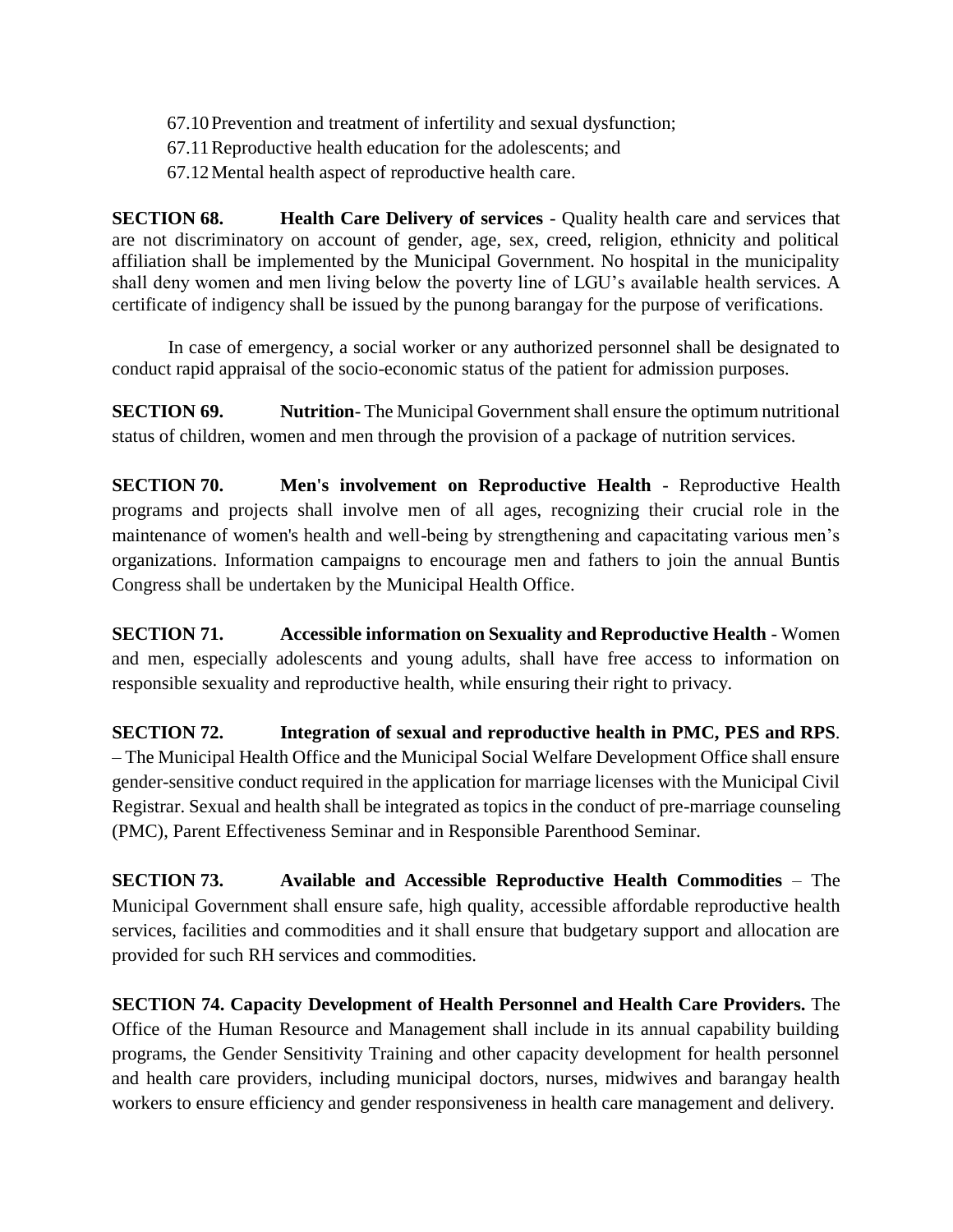**SECTION 75. Private Rooms for Physical Examination and Counseling. –** The Municipal Health Office, Rural Health Units and Barangay Health Stations shall have a separate private rooms for physical examinations and counseling especially of victims of rape and violence against women and children.

# **ARTICLE VI WOMEN IN GOVERNANCE**

In recognizing the role of women in improving the society, the Municipal Government of Bongabong has the integrity of developing and promoting the role of women in governance, thus the succeeding provisions must be considered and implemented in the locality:

**SECTION 76. Representation of Women in Development Planning and Program Implementation –** The Municipal Government shall ensure that the municipal and all barangay development councils as well as all the special bodies and committees must be composed of at least 40% female membership to increase participation of women in all levels of development planning and program implementation. Necessary information campaign to ensure participation of women representatives in the local development councils and other local special bodies must also be undertaken.

Likewise, the Municipal Government through the M-GFPS shall encourage, support and assist women's organizations in securing registration and accreditation to ensure more women's involvement in various development efforts and initiatives.

**SECTION 77. Strengthening Women's Political Skills. -**The LGU shall provide regular funding for political mentorship programs in strengthening women. These programs shall prepare women as candidates for elected office, or in developing their capacities to become campaign managers, election observers, party activists and/or party leaders. Men and women leaders with more political experience shall be encourage to be part of the program for peer exchange, communication and learning, sharing skills and knowledge to help women in their political career. Priority shall also be given to indigenous and differently-abled women.

**SECTION 78. Barangay-Based Women's Organizations** – All Barangay government shall encourage, promote and support women's organizations formed by their respective constituents. These barangay based women's organizations shall be regularly consulted and their issues and concerns shall always be taken in consideration in policy formulation and program and projects planning.

**SECTION 79. Local Council of Women**– The Federation of Women Organizations composed of various accredited women organizations shall constitute the Local Council of Women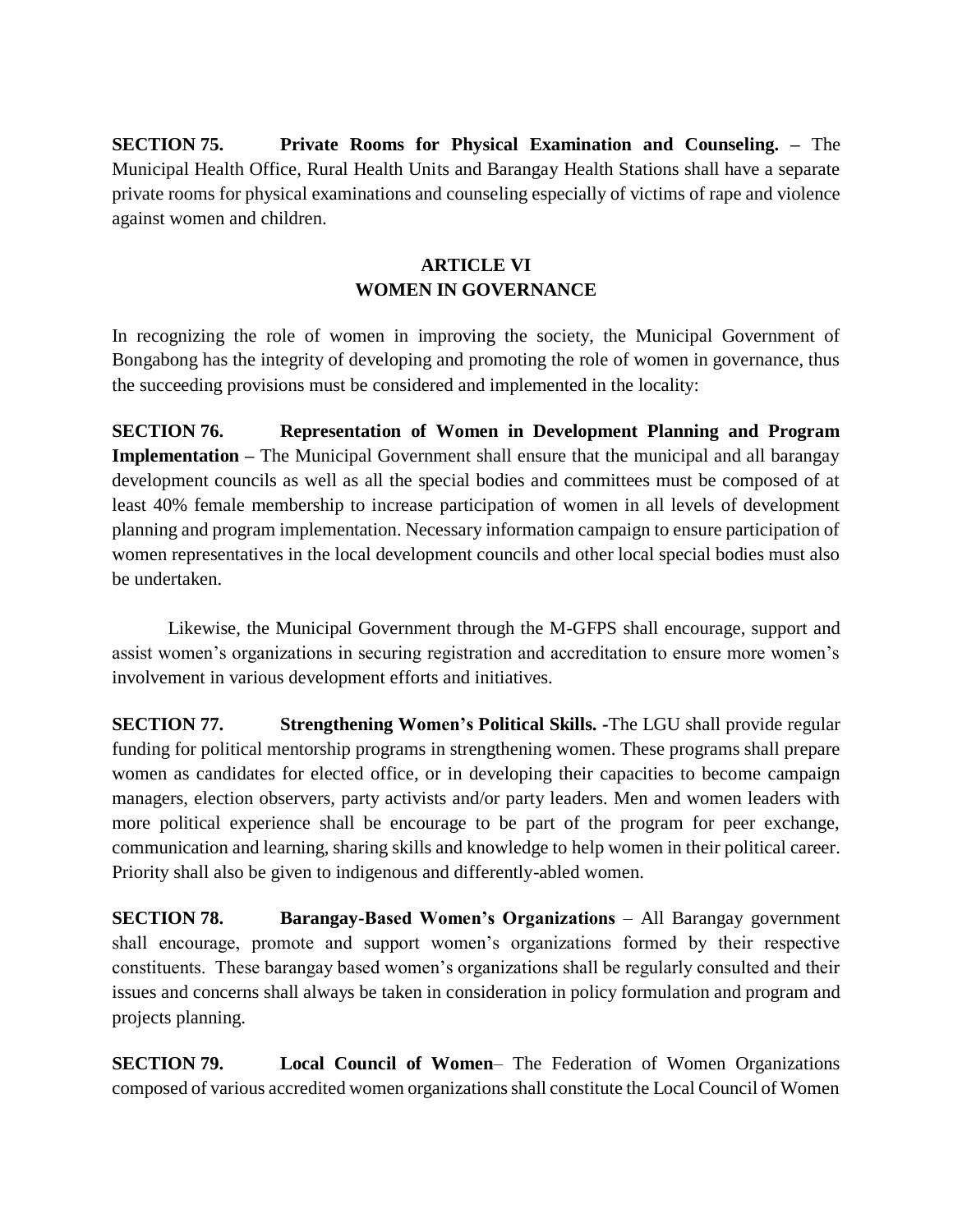of the Municipality of Bongabong and shall be strengthened to take active role in governance. The Municipal Social Welfare and Development Office (MSWDO) shall act as adviser to the council. **SECTION 80. Criteria for Hiring in Government Positions** - The Municipal Government shall ensure that criteria for hiring, recruitment, selection and appointment to government positions are transparent, relevant and not discriminatory against sex and sexual orientations.

**SECTION 81. Support for Women's Studies** - A reasonable amount and/or other forms of support maybe extended by the Municipal Government to non-government organizations and research institutions conducting studies on women's participation.

# **ARTICLE VII PROMOTION OF JUSTICE, PEACE AND ORDER**

**SECTION 82. GAD Orientations and Trainings for Law Enforcers** - The Municipal Government shall strengthen its linkages with the law enforcers to ensure that gender equality and development orientations and trainings are regularly conducted. Law enforcers of the locality shall be included in various capacity building activities on GAD.

**SECTION 83. Humane and Just Treatment of Female and Minor Offenders. -** To promote humane and just treatment of females apprehended for light offenses and minor offenders, they shall not be handcuffed unless the rules of engagement of the PNP provide otherwise.

**SECTION 84. Separate Facility for Female and Minor Detainees** - The rights of women and minors while under detention shall be protected. The Municipal Government, in collaboration with the concerned agencies, shall provide appropriate programs designed to respond to their specific needs and problems. It shall also ensure that a separate structure and space for detention and rehabilitation shall be provided for them.

**SECTION 85. Women and Children's Desks (WCDs)** - There shall be in the Municipal Police Station, as well as in all its sub-stations, a Women and Children's Desk handled by women police officers adequately trained for the purpose, so that cases involving women and children shall be handled in accordance with the accepted standards of PNP in handling gender-based violence cases.

**SECTION 86. Non-establishment of military camps** - No military camps shall be situated near the schools and residential area.

**SECTION 87.** Women in peace building. – The Municipal Government shall provide incentives and awards in recognition of grassroots of women of their exemplary achievements in peace building.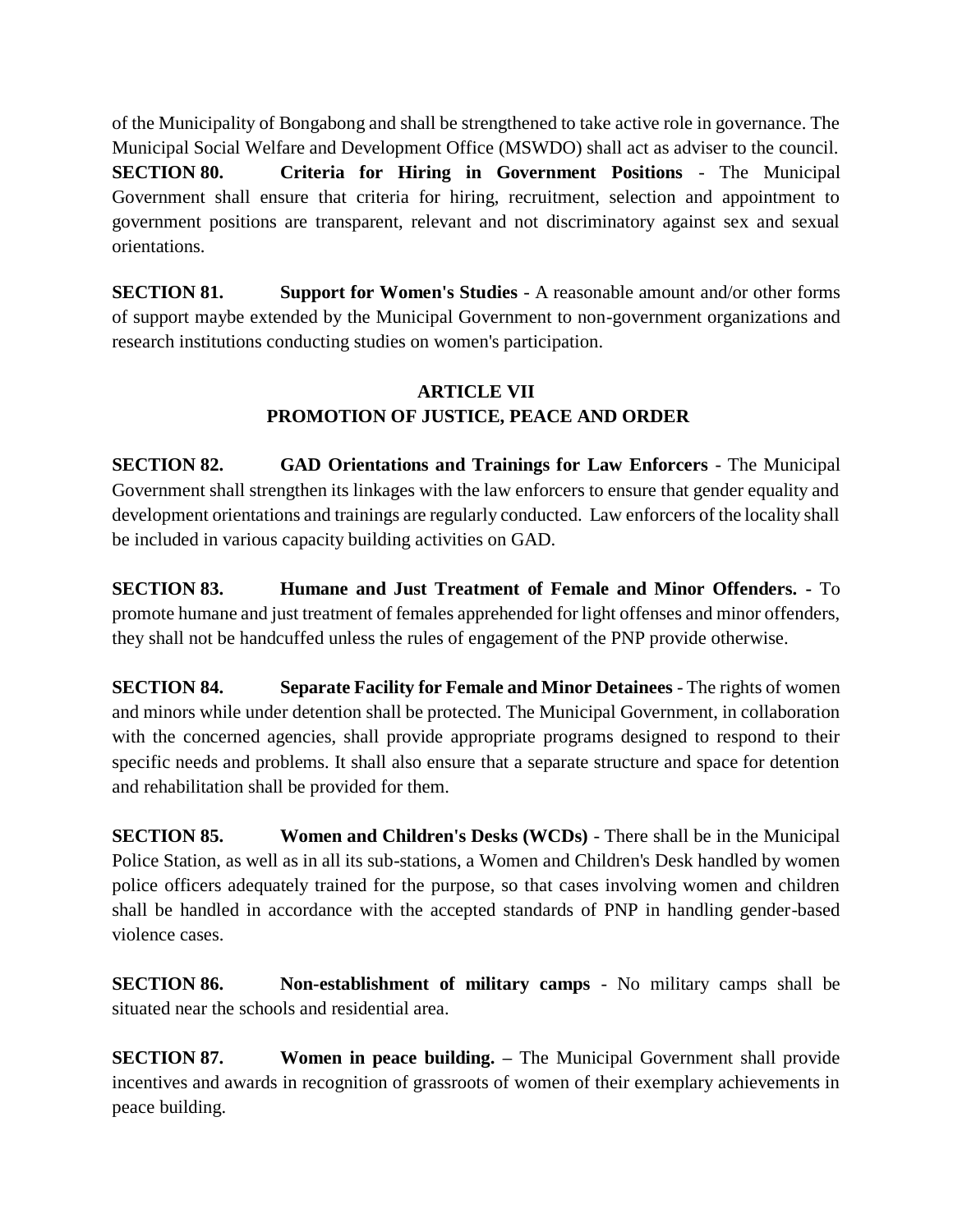**SECTION 88.** Protection of women in conflict-affected communities. – The Municipal Government shall institute measures for the protection of civilians in conflict-affected communities with special consideration of the specific needs of women and girls. Ensure provision of breastfeeding facilities and adequate water and sanitation facilities.

# **ARTICLE VIII EDUCATION, SPORTS, ARTS AND CULTURE**

**SECTION 89. Establishment of a GAD Focal Point System. -** The Municipal Government shall promote the establishment of GAD Focal Point System in all private and public schools, colleges and universities within the municipality.

**SECTION 90. Formulation of GAD Plan. -** All public schools, colleges and universities are encouraged to furnish the Municipal GFPS its Gender and Development Plan and Budget. Said plan will be reviewed and harmonized towards a consolidated efforts on Gender and Development Programs in the municipality.

Additionally, all public and private schools, colleges and universities within the municipality are required to submit their data and other GAD related information through their respective GFPS to the municipal government. This will be used by the Municipal Government in planning appropriate programs and projects to address concerns of men, women, boys and girls.

**SECTION 91. Establishment of Early Childhood Care and Development Center. –** Each barangay of Bongabong shall establish an Early Childhood Care and Development Center (EECDC) with the end view of improving school readiness and general well-being of children and at the same time, allowing women's participation in the workforce and in livelihood activities.

**SECTION 92. Evening/Weekend Classes for Adults** – The Municipal Government and the Alternative Learning System of the Department of Education (ALS Dep-Ed) shall endeavor to promote and strengthen adult education programs. For this purpose, it shall coordinate or establish the conduct of free evening or weekend classes for indigent persons interested to obtain secondary education especially women.

Discussions/lectures on drug abuse shall be included in alternative education programs for out-of-school children.

**SECTION 93. Gender- Sensitive Education** - The North and South Schools District Office of the Department of Education shall ensure the inclusion of a Gender Sensitive curriculum into the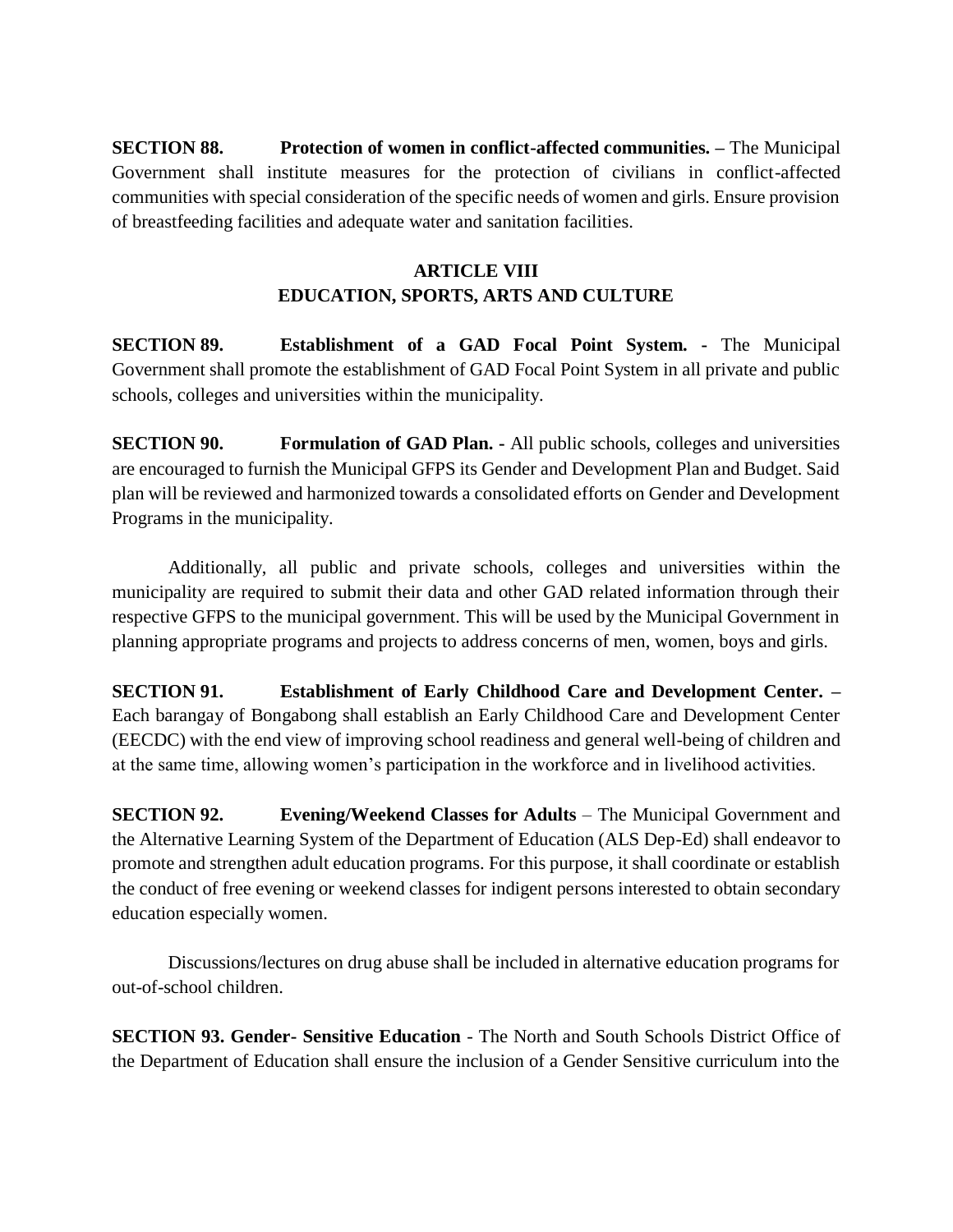educational system of the Municipality. It should also made use of gender fair instructional materials and textbooks. Likewise, gender sensitive language shall be used at all times.

All primary schools in the Municipality shall be encouraged to formulate and implement school-based health and nutrition program, in coordination with the Municipal Nutrition Action Office and the Municipal Health Office. They shall promote indigenous processed and nonprocessed farm products produce by women's group in all school canteens of the municipality.

**SECTION 94. Support to victims of gender based offenses. –** The Municipal Government shall partner with the Department of Education Offices and other concerned agencies in providing appropriate assistance to female faculty and students who are victims of rape, sexual harassment and other forms of violence against women and discrimination.

**SECTION 95. Non-admission and dismissal due to pregnancy outside marriage. –** The Municipal Government shall ensure compliance of educational institutions on MCW mandate on the prohibition of expulsion and non-readmission of women faculty and turn out or refuse admission of a female student solely on account of her being pregnant outside marriage during her term in school. Necessary advocacy and information materials shall be disseminated to the public and to all schools within the municipality to ensure full compliance of the law.

**SECTION 96. Equal Participation and Incentives in Sports** – The municipal Government shall establish and strengthen programs for the participation of women and girl children in competitive and non-competitive sports. Likewise, women and girl children shall not be discriminated in terms of incentives or rewards. As such, no sports event or tournament will offer or award a different sports prize, with respect to its amount or value, to women and men, girls and boys in the same sports category.

**SECTION 97. Preservation of Cultural Identity and Integrity** - Preservation and enrichment of the cultural identity of indigenous persons shall always be incorporated in all GAD programs and projects of the Municipal Government as long as it is consistent with GAD Principles.

The Municipal Government through the M-GFPS and the GADCD shall formulate training programs for IP leaders to serve as trainers of Gender Sensitivity among the indigenous cultural communities to eventually remove traditional roles in marriage, family, community, political and economic life of men and women Mangyans and determine the gender issues and concerns that may be utilized in developing and implementing appropriate gender responsive programs and projects.

### **ARTICLE IX**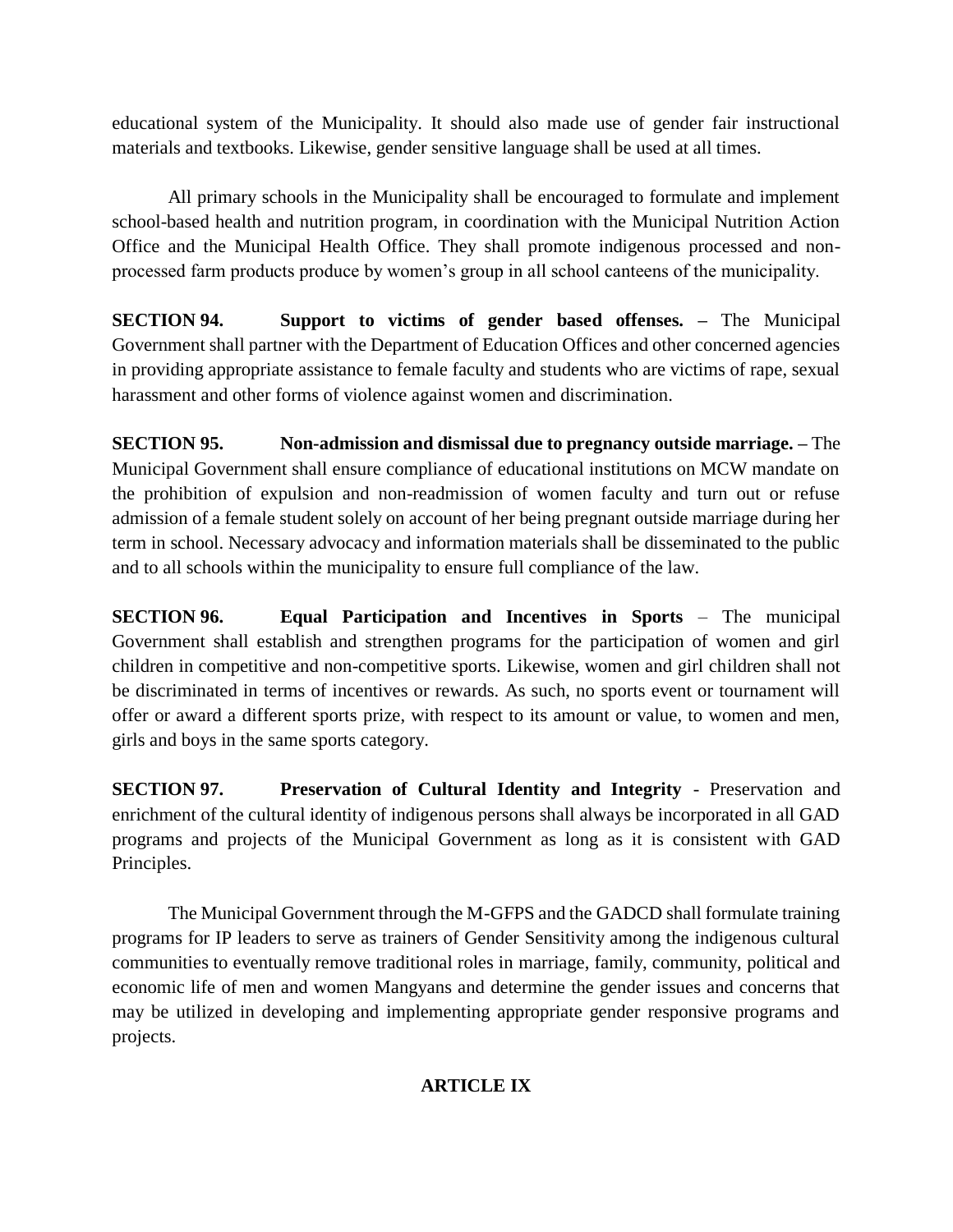#### **WOMEN IN AGRICULTURE**

Identifying the key roles of women and improving the design of programs and services that will lead to more equality and women's participation in the field of agriculture is the goal of the Municipality of Bongabong and this policy cited specific interventions to achieve the desired impact of the local government.

**SECTION 98. Establishment of a Database of Farmers and Fisherfolks. -** The Municipal Agriculture Office shall establish and maintain an updated database of farmers and fisherfolks that can be access for program development and policy making. From the regular data gathering and profiling process, the Municipal Agriculture Office shall regularly conduct sex disaggregation of data of farmers and fisher folks to include both the landowners and the farm laborers or workers.

All personnel of the Municipal Agriculture Office involved in the collection and gathering of data must be capacitated in administering gender sensitive surveys and interviews.

**SECTION 99. Participation of women in agricultural work. –** The LGU should adopt practices and women friendly technologies that will allow equitable participation of women and men in agricultural work, fund gender sensitivity trainings for farmers and agricultural land owners to remove the stereotype roles and the view that farming is an activity for males.

**SECTION 100. Land development technologies. –** The Municipal Government through the Municipal Agriculture Office shall formulate training plans on less labor intensive and environment friendly technologies that will encourage women's participation in agricultural trainings that will lead to increase utilization of women on new farm technologies and equipment. The LGU shall establish partnerships with educational institutions and other agencies in conducting researches and studies to identify technology and equipment appropriate to the specific and practical needs of both men and women.

**SECTION 101. Incentive and Awards System for Women in Non-Traditional Field. -** Together with the Women's EcoDev Division and the Municipal GFPS, the Municipal Agriculture Office shall develop and implement an incentive and awards system as venue to recognize the role of women in the farming and fishing industry. The award may be given as part of the programs of the annually held festival of the municipality.

# **ARTICLE X ENVIRONMENT AND NATURAL RESOURCES MANAGEMENT**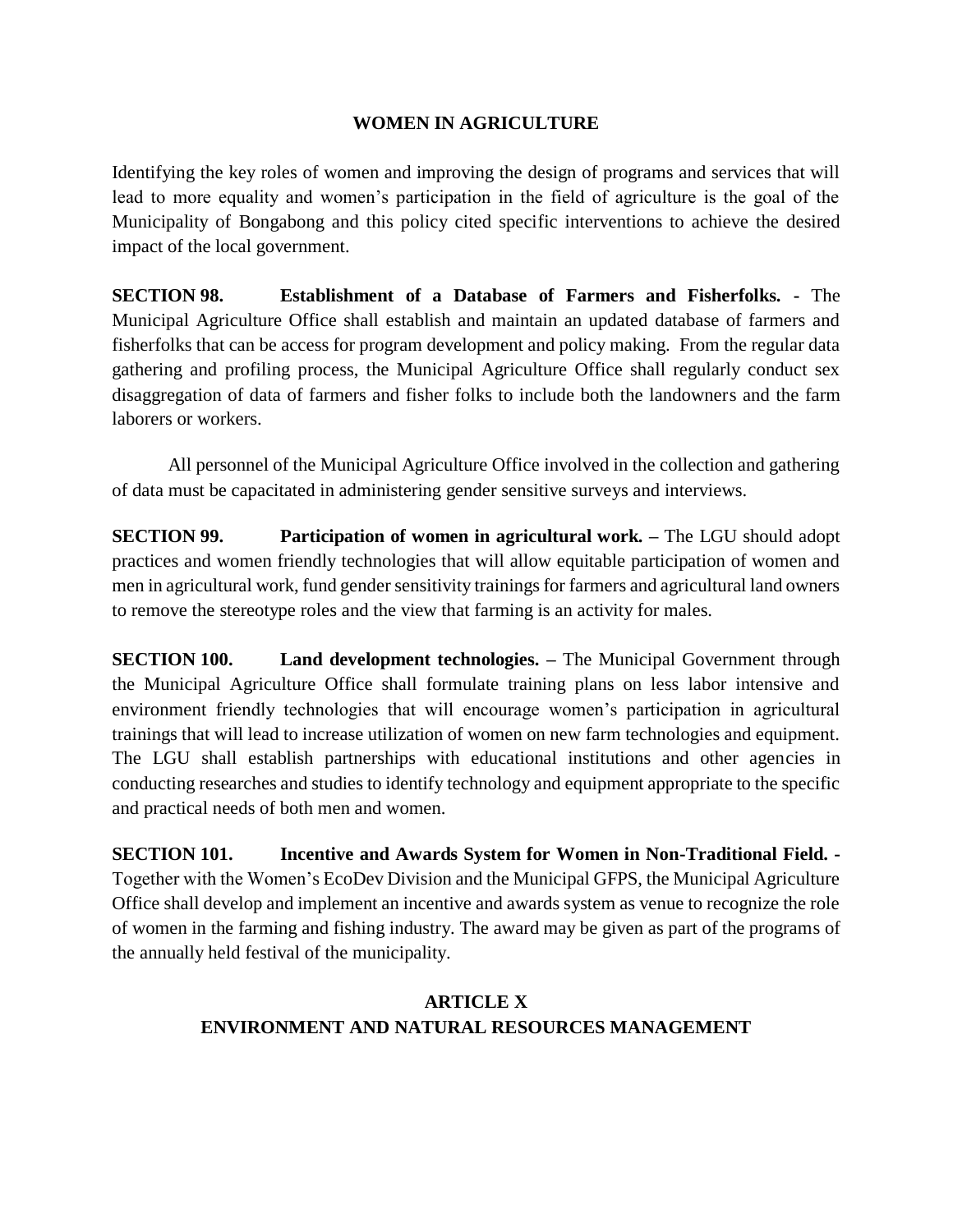As day-to-day environmental managers, it is the duty of the government to raise the level of women's participation in promoting environment conservation and environmental management and development, as such; the following shall be undertaken and ensured.

**SECTION 102. Capacity Development on Environmental and Social Management –** The LGU shall conduct capacity development activities on environmental and social management. Possible areas for capacity development include: disaster risk reduction and management, resources assessment and monitoring, occupational safety and health, gender analysis and environmental policies, among others. These can be done by initiating collaboration with national government agencies such as DENR, DOST and DOLE.

**SECTION 103. Mainstreaming gender responsiveness in Eco-tourism Planning and Management-** Aside from identifying ecotourism's potential of the Municipality of Bongabong, determine also the possible participation of women and men in the all the proposed eco-tourism projects and activities. Sex disaggregated data and gender related information in the area should be gathered and should be utilized in eco-tourism planning and management.

**SECTION 104. Community- Based Environment Plans and Programs** - The Municipal Government shall ensure the participation of women in environment and natural resources management at all levels. Women shall be accounted for as managers and not just users of natural resources, thus, the municipal government must ensure the women's active participation in local environment governing bodies such as the Local Solid Waste Management Board, Protected Area Management Board and the Municipal Fisheries and Aquatic Resources Management Council, where existent.

**SECTION 105. Women's participation in all water-system related projects-** In all water system-related projects, be it implemented by the municipal and barangay governments, participation of women in the planning, in all levels of decision-making as well as in implementation shall be ensured.

**SECTION 106. Women's participation in solid waste management –** The municipal government shall ensure that women participate in the formulation of strategies, development of technologies, and in the design of livelihood and capability building programs related to solid waste management. Furthermore, an orientation will be conducted to the applicants/owners during business registration or renewal of business permits and shall form part of the requirements for said registration.

### **ARTICLE XI MAINSTREAMNG GENDER RESPONSIVENESS IN DISASTER RISK REDUCTION AND MANAGEMENT**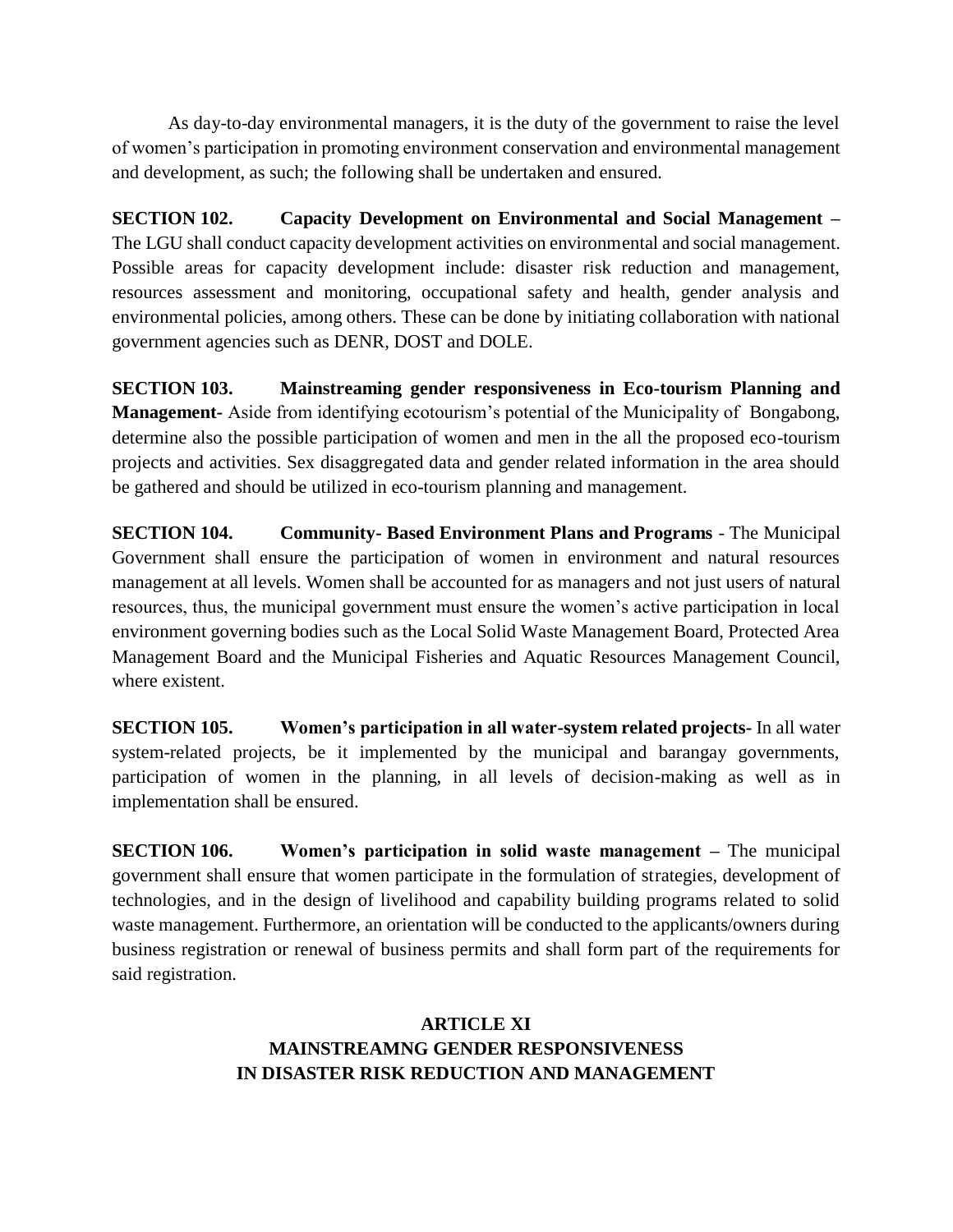The Municipal Government of Bongabong shall address particular needs of women from a gender perspective and ensure protection of women in times of calamities, disasters and other crisis situations especially in all phases of relief, recovery, rehabilitation and reconstruction efforts. It shall be the duty of the Municipal Government to strengthen the community to be adaptive to the calamitous and hazardous situations. The LGU shall develop and implement a gender responsive and rights based disaster risk reduction and management plan that will include the following:

**SECTION 107. Pre-Disaster and resilience building.** To evade the impacts of hazards and other related disasters to which women and children are more vulnerable, the following shall be undertaken:

#### **Prevention and Mitigation**

- 107.1Ensure that women owned enterprises are not located in disaster prone areas;
- 107.2Ensure that women are represented in M/BDRRMC structure and are distributed in the different service committees to ensure their participation in decision-making processes;
- 107.3Ensure that women are involved in the Hazard, Vulnerability and Capacity Assessment (HVCA) mapping;
- 107.4Maintain an updated data and statistic on vulnerable group (e.g. women to include pregnant and lactating women, children, older people, disabled people, and people living with HIV/AIDS)
- 107.5Ensure that women participate in the public awareness and education campaigns on disaster risk management and climate change adaptation;

#### **Disaster Preparedness**

- 107.6Design an emergency response plan for vulnerable group, including women and children for search and rescue operations, evacuation management plan and rehabilitation plan;
- 107.7Ensure that women participates in the formulation of disaster contingency plans;
- 107.8Build the capacity of women in managing community-based early warning system (CB-EWS);
- 107.9Involvement of women in capacity building activities to equip them with necessary skills and capabilities to cope with disaster emergencies;
- 107.10 Build the capacity of women in managing trauma and in providing psychosocial intervention to disaster victims; and
- 107.11 Train in providing first aid medical response to cases and incidents resulting from disasters.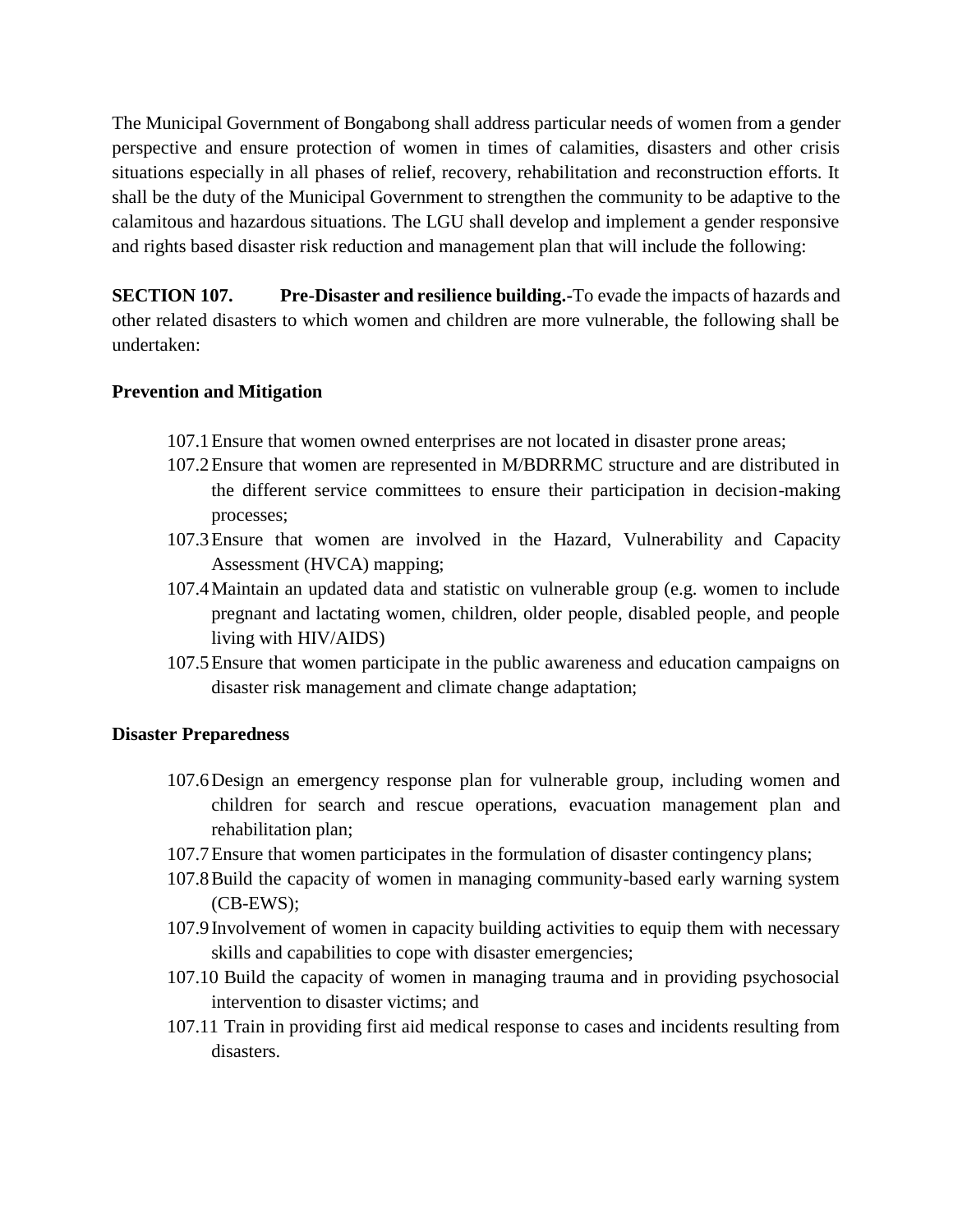**SECTION 108. Mechanisms During disaster.**- To meet the subsistence needs of the population at the onset of disaster, the following shall be ensured:

- 108.1Prioritize vulnerable groups in search and rescue operations;
- 108.2Maintain sex-disaggregated data about the vulnerable groups;
- 108.3Provision of alternative sources of livelihood for women victims of disaster;
- 108.4Provision of timely, adequate and culturally-appropriate relief goods and services such as food, water, sanitary packs, psychosocial support, education and comprehensive health services including implementation of the MISP, including protection during pregnancy; and
- 108.5Provide a separate evacuation center for women and their children.

**SECTION 109. Disaster Recovery and Rehabilitation. –**In reassessing and reviving affected facilities, restructuring living conditions on its restoration and redirecting human resource development thrust for more resilient community, the following must be ensured as gender responsive interventions:

- 109.1Involving women in the conduct of Damage Assessment & Needs Assessment (DANA) to ensure that women's and children's situation and specific need are well taken into account;
- 109.2Involving women as participants of Food-for-Work and Cash-for-Work schemes in restoration work. This provides them with job and income opportunities which could ensure household's food security and good health condition;
- 109.3 Involving women in the rehabilitation of the agricultural sector by providing them with training and agricultural inputs, including seeds and implements;
- 109.4Psychosocial and stress debriefing interventions for women and children disaster victims; and
- 109.5Equal access and control of women over water, sanitation, nutrition, food, shelter and health care for full recovery.

The Municipal Government of Bongabong as well as the 36 barangay governments shall ensure that portion of the 5% disaster risk reduction and management fund is allocated for meeting the special needs of the vulnerable group, especially women and children in the emergency and relief phase up to the recovery and rehabilitation stage. The barangay governments shall also appropriate a budget for disaster preparedness activities.

**SECTION 110. Gender Responsive Evacuation Centers.** • Camp managers shall ensure that evacuation centers and relocation sites are gender responsive and can prevent sexual violence, as such, the LGU shall ensure among others the following: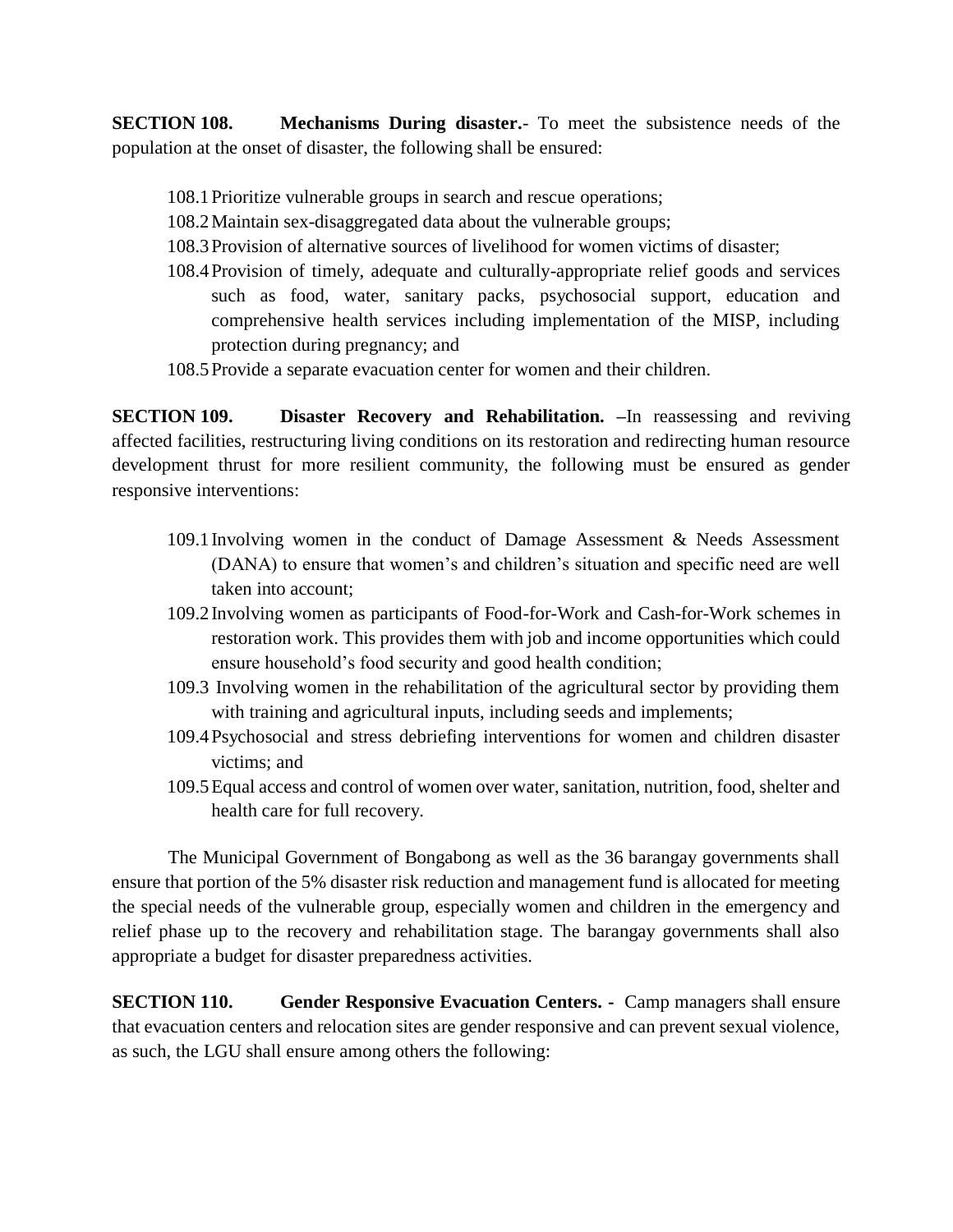- 110.1Security and safety of women and children as key criteria for the selection of evacuation sites;
- 110.2Separate functional, well-lit and with lock latrines for men and women;
- 110.3Bathing facilities with privacy;

`

110.4Regular security patrols preferably by female police officers; and 110.5Prohibition of alcohol, drugs and gambling

### **ARTICLE XII SPECIAL SECTORAL CONCERNS**

**SECTION 111. Advocacy on the Rights of Persons with Disability**- Programs and projects shall be developed to promote the interest of women and men with disability and, at the same time, protect their rights to all opportunities for advancement. The municipal government, through the Municipal Engineer's Office, shall ensure that all educational and commercial buildings are provided with ramps and toilet facilities for persons with disabilities.

The Municipal Government shall ensure the implementation of the Magna Carta for Persons With Disability as indicated in Sections 32 to 33, Chapter 8, of RA 9442, granting privileges and incentives for persons with disability, as follows:

- i. Twenty percent (20%) discount from all establishments;
- ii. Minimum of twenty percent (20%) on admission fees;
- iii. At least twenty percent (20%) discount for the purchase of medicines;
- iv. At least twenty percent (20%) discount on medical and dental and professional fees;
- v. At least twenty percent (20%) discount on fare for domestic air, sea travel, public railways, skyways and bus fare for the exclusive enjoyment of persons with disability;
- vi. Education assistance to persons with disability;
- vii. To the extent practicable and feasible, the continuance of the same benefits and privileges given by the Government Service Insurance System (GSIS), Social Security System (SSS), and PAG-IBIG, as the case may be, as are enjoyed by those in actual service;
- viii. To the extent possible, the government may grant special discounts in special programs for persons with disability on purchase of basic commodities, subject to guidelines to be issued for the purpose by the Department of Trade and Industry (DTI) and the Department of Agriculture (DA); and
- ix. Provision of express lanes in all commercial and government establishments; in the absence thereof, priority shall be given to them.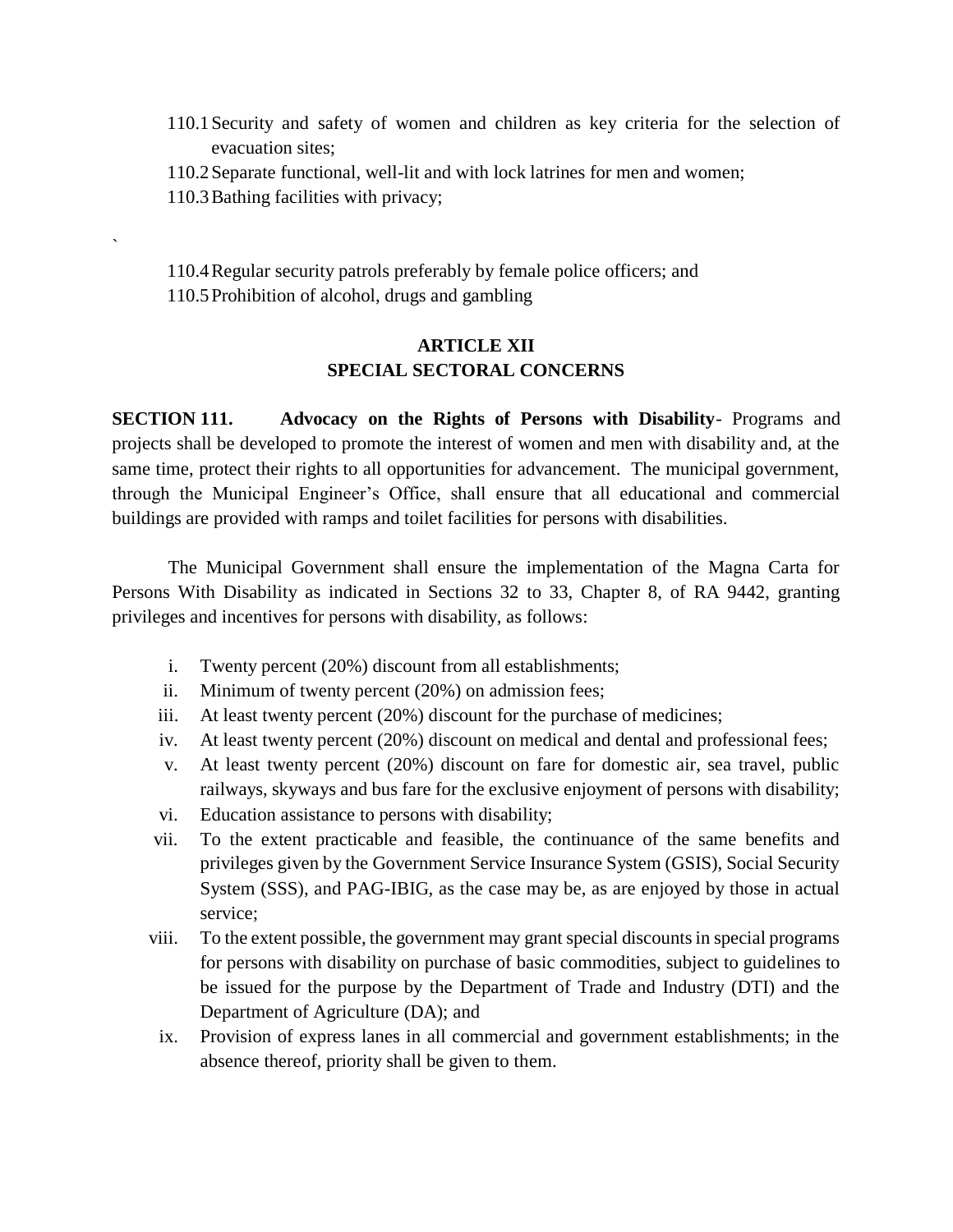The above-mentioned privileges are available only to persons with disability who are Filipino citizens upon submission of any of the following as proof of his or her entitlement thereto:

- i. an identification card issued by the municipal mayor or the Punong Barangay of the place where he or she resides; or
- ii. a certification issued by the Municipal Mayor or the Punong barangay of the place where he or she resides.

**SECTION 112. Organization of Elderly Women and Men (Senior Citizens)** - The Municipal and Barangay Government units shall endeavor to include a representation of the elderly women and men in the Municipal and Barangay Development Council.

The Municipal Government as well as its 36 barangay governments shall establish Council of Senior Citizens. They shall endeavor to allocate funds for livelihood assistance to senior citizens, routine physical check-up, social group work programs and other appropriate socioeconomic activities.

The Municipal Government shall endeavor to establish a center for abandoned and neglected senior citizens to provide them with comprehensive support services, in cooperation with the Provincial, Regional and National Social Welfare and Development Offices and other concerned agencies.

The municipal government shall ensure the implementation of RA 9994 otherwise known as the "Expanded Senior Citizens Act of 2010), and as such senior citizens shall be granted the following:

- i. Twenty percent (20%) discount from all establishments;
- ii. Minimum of twenty percent (20%) on admission fees;
- iii. Income Tax exemption;
- iv. Exemption from training fees;
- v. Medical and dental privileges in government facilities;
- vi. Medical and dental privileges in private facilities;
- vii. Public Land Transportation privileges;
- viii. Educational privileges;
- ix. free vaccination against the influenza virus and pneumococcal disease for indigent senior citizen patients;
- x. Provision of express lanes in all commercial and government establishment in the absence thereof , priority shall be given to them;
- xi. Minimum of five percent (5%) utility discounts e.g. water, electricity, etc; and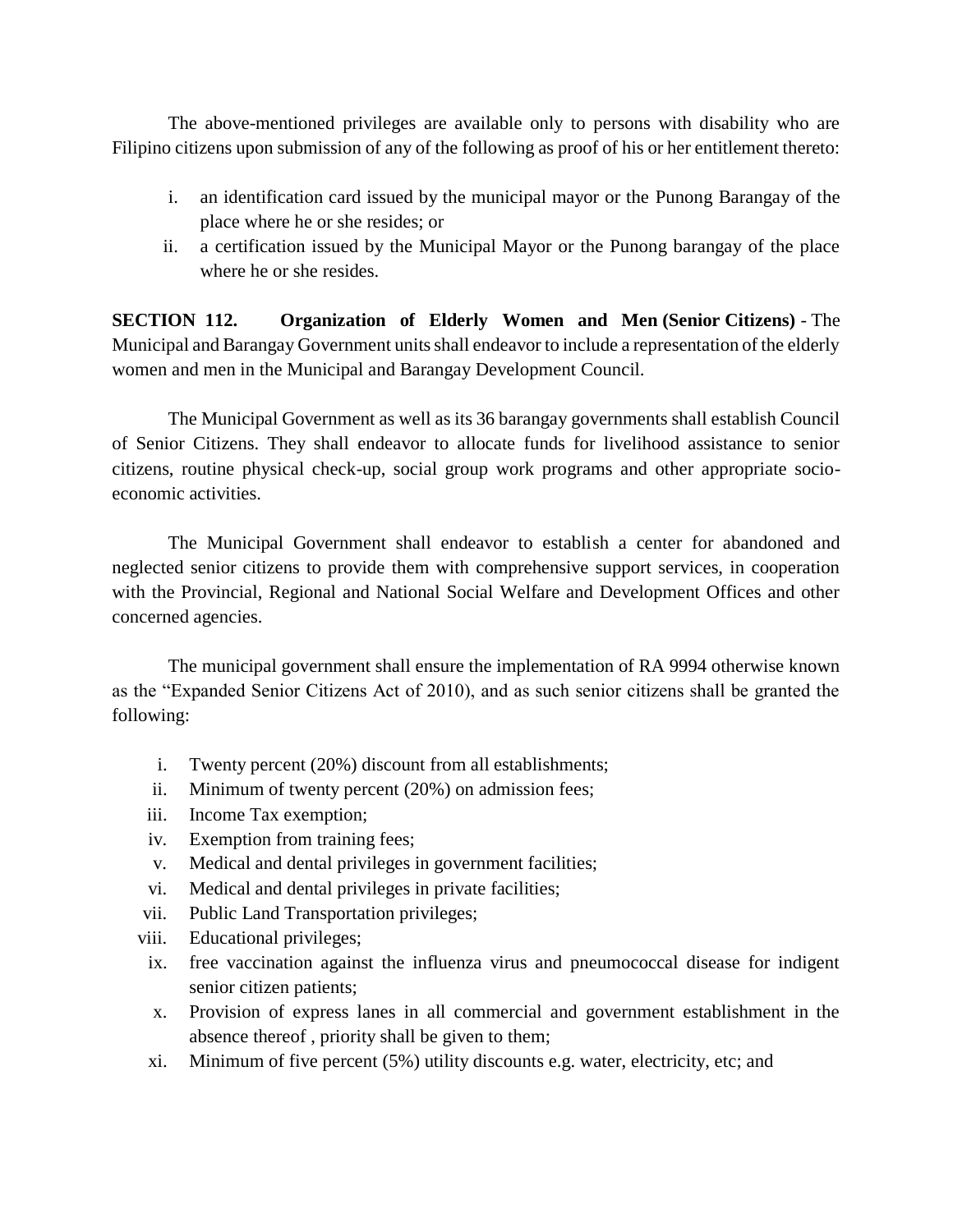xii. Minimum of two thousand pesos (Php 2,000.00) death benefit assistance to be given to the nearest surviving relative

The above mentioned privileges are available only to Filipino senior citizens upon submission of any of the following as proof of his or her entitlement thereto.

- i. an identification card issued by the Office of the Senior Citizen Affairs (OSCA) of the place where the senior citizen resides: Provided, That the identification card issued by the particular OSCA shall be honored nationwide;
- ii. the passport of the senior citizen concerned; or
- iii. other documents that establish that the senior citizen is a citizen of the Republic and is at least sixty (60) years of age as further provided in the implementing rules and regulations.

**SECTION 113. Solo Parent -** The municipality shall ensure support to a solo parent, regardless of status, equal access to economic and other services which include livelihood, provision of seed capital, job placement, value orientation, basic business skills, trainings, educational benefits for them and their children and medical assistance.

To address the needs of Solo Parents, the municipal government shall set aside an annual budget for programs, projects and activities that would promote the interest of solo parents.

The municipal government shall ensure that solo parents are not deprived from enjoying their rights and privileges as follows:

113.1 Comprehensive Package of Social Development and Welfare Services such as:

- a. Livelihood development services;
- b. Counseling services;
- c. Parent effectiveness services;
- d. Critical incidence stress debriefing; and
- e. Special projects for individuals in need of protection

113.2Flexible Work Schedule;

113.3No Work Discrimination – no employer shall discriminate against any solo parents employee with respect to terms and conditions of employment on account of his or her status;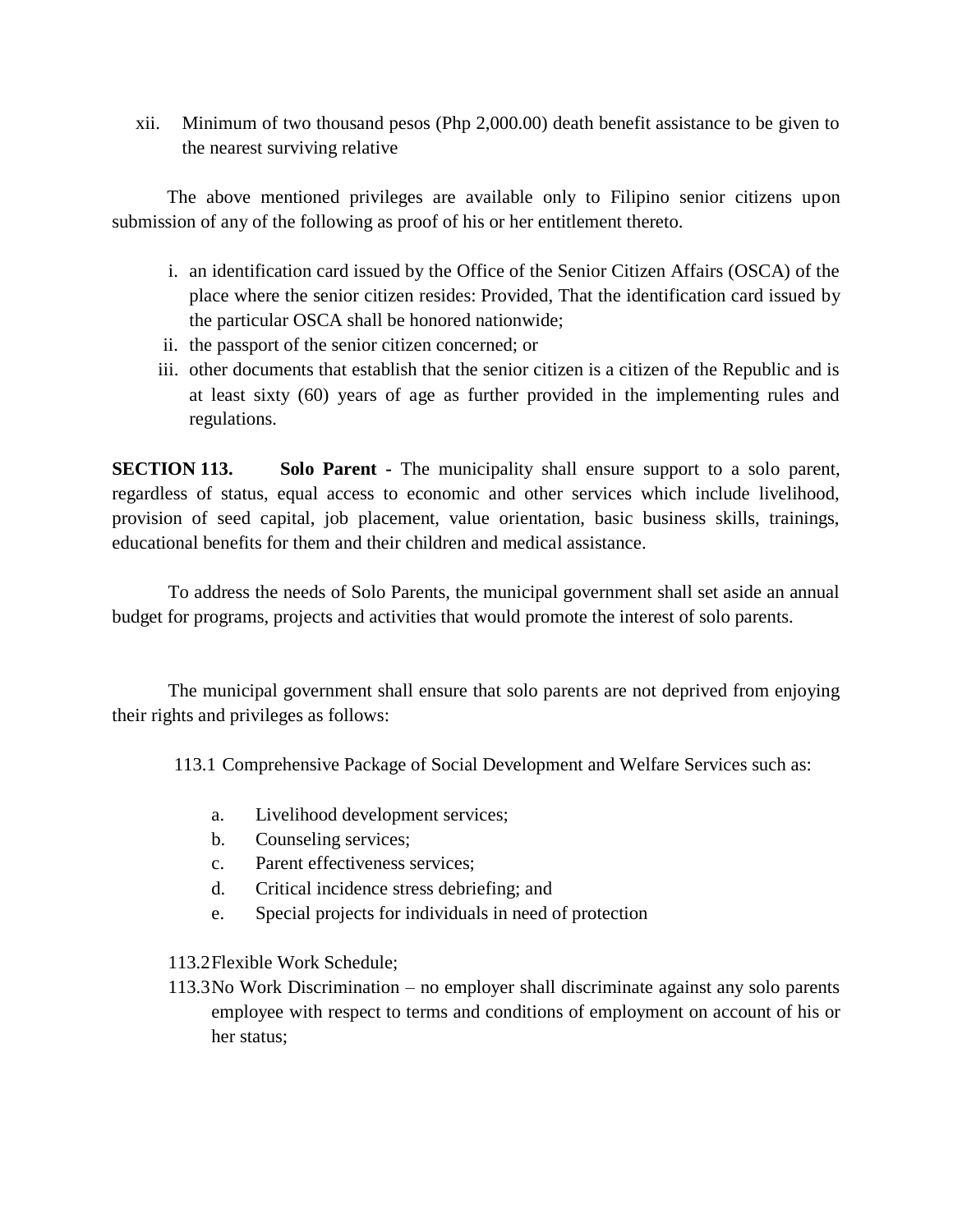113.4Parental Leave – in addition to leave privileges under existing laws, parental leave of not more than seven (7) working days every year shall be granted to any solo parent employee who has rendered service of at least one (1) year

**SECTION 114. Nondiscrimination of lesbians, gays, bisexuals, and transgender**. - It shall be regarded a violation of human rights to discriminate against any person on the basis of her/his sexual preference with respect to participation in municipal development programs and projects, and/or other family or community activities and in their access to employment, health, livelihood, education and others.

### **ARTICLE XIII GENDER IN INFRASTRUCTURE PROJECTS AND FACILITIES**

**SECTION 115. Infrastructure Development. -** All government and private offices, clinics/hospitals and other buildings and establishments shall integrate specific needs of women in its infrastructure development. Separate toilet rooms and lavatories for men and women and for persons with disability shall be established. The Municipal Engineer should have gender-based considerations other than cost and availability of materials, affordability and durability in construction of buildings and other infrastructures including road building programs. All infrastructural projects to be implemented in the municipality, accessibility and easy mobility of women and children shall also be taken into consideration.

Likewise, all building and structures including LGU managed and owned facilities shall be designed in a manner that helps prevent sexual harassment and sexual abuse. As such, prior the issuance of building permits, occupancy permit, and the like, the building official or the Municipal Engineer shall ensure that building and structural plans and designs submitted are gender responsive.

In view of the foregoing, the LGU shall also ensure that building officials including the building inspector, where existent, and the Municipal Engineer, are capacitated on GAD and in assessing gender responsiveness of infrastructure projects and facilities. The LGU through the GFPS may utilize the HGDG Tool Sector Specific checklist for Infrastructure Projects or develop a tool or set of criteria to ensure gender responsiveness of infrastructure projects.

**SECTION 116. Integration of GAD in the local government's development plan.** The municipal and barangay local government shall ensure that all projects funded by the 20% development fund are responsive to the specific needs of both men and women. Gender responsiveness of the project will be one of the criteria in identifying priority infrastructure projects to be funded. The HGDG Infrastructure Checklist may be utilized to assess the project's gender perspective.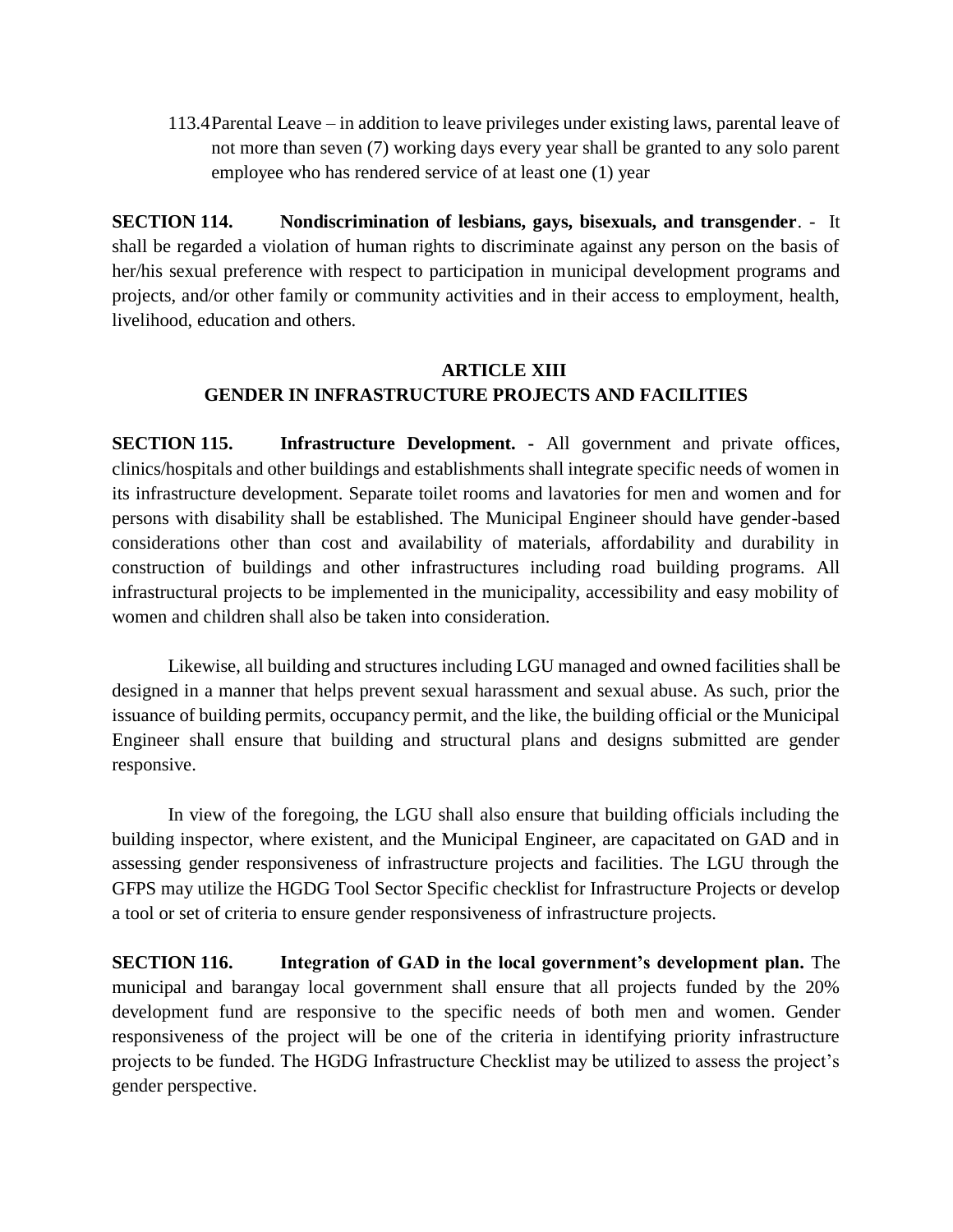### **CHAPTER III SPECIAL EVENTS AND ACTIVITIES**

**SECTION 117. One Stop Shop Business and Organization Registration.** The Municipal Government shall set up every January a One Stop Shop to assist women and women's organizations in formalizing their enterprises and registration of their organizations. The Municipal Treasurer's Office shall coordinate with concerned local and national government agencies in the implementation of this activity.

**SECTION 118. Observance of Women's Month/Day** - The Municipality of Bongabong as per Proclamation No. 224 shall, together with the United Nations, observe with appropriate rites and activities in observance of the International Women's Month/Day on March 8 of every year. Towards this, the LGU shall initiate programs and activities that would promote women's rights, including the holding of Municipal Women's day celebration, trade fairs, symposia, fora and other relevant activities.There shall be coordinated municipal and barangay level activities to be conducted, for women to be highlighted. The GADCD shall spearhead and coordinate various offices and agencies in the celebration of this activity.

**SECTION 119. Conduct of Women Economic Empowerment Investment Forum (WEE Invest Forum). -** The LGU shall regularly sponsor a multi-stakeholder consultation among national government agencies, women microentrepreneur groups, individual WMEs and other business providers at any day on the month of March and shall be held annually. The Women's Ecodev Division Head shall spearhead to convene different national government agencies, nongovernment organizations, academe and even private institutions to collaborate existing policies, programs, projects and services that can respond to the issues and needs of the women in Bongabong.

**SECTION 120. 18 Day campaign for the Elimination of Violence against Women and Children (VAWC). -** The local government through the GADCD shall coordinate with PCW and participate in the 18 day campaign to end VAW. The municipal government shall organize various events and activities to educate residents about violence against women and children every November 25 – December 12. All barangays, agencies, private institutions, educational institutions and civil society organizations are enjoined to participate in all campaign-related activities.

# **CHAPTER IV GAD INSTITUTIONAL MECHANISMS**

As front-liners in service delivery, the Local Government Unit of Bongabong is mandated to develop and implement GAD related laws, policies and programs in promoting gender responsive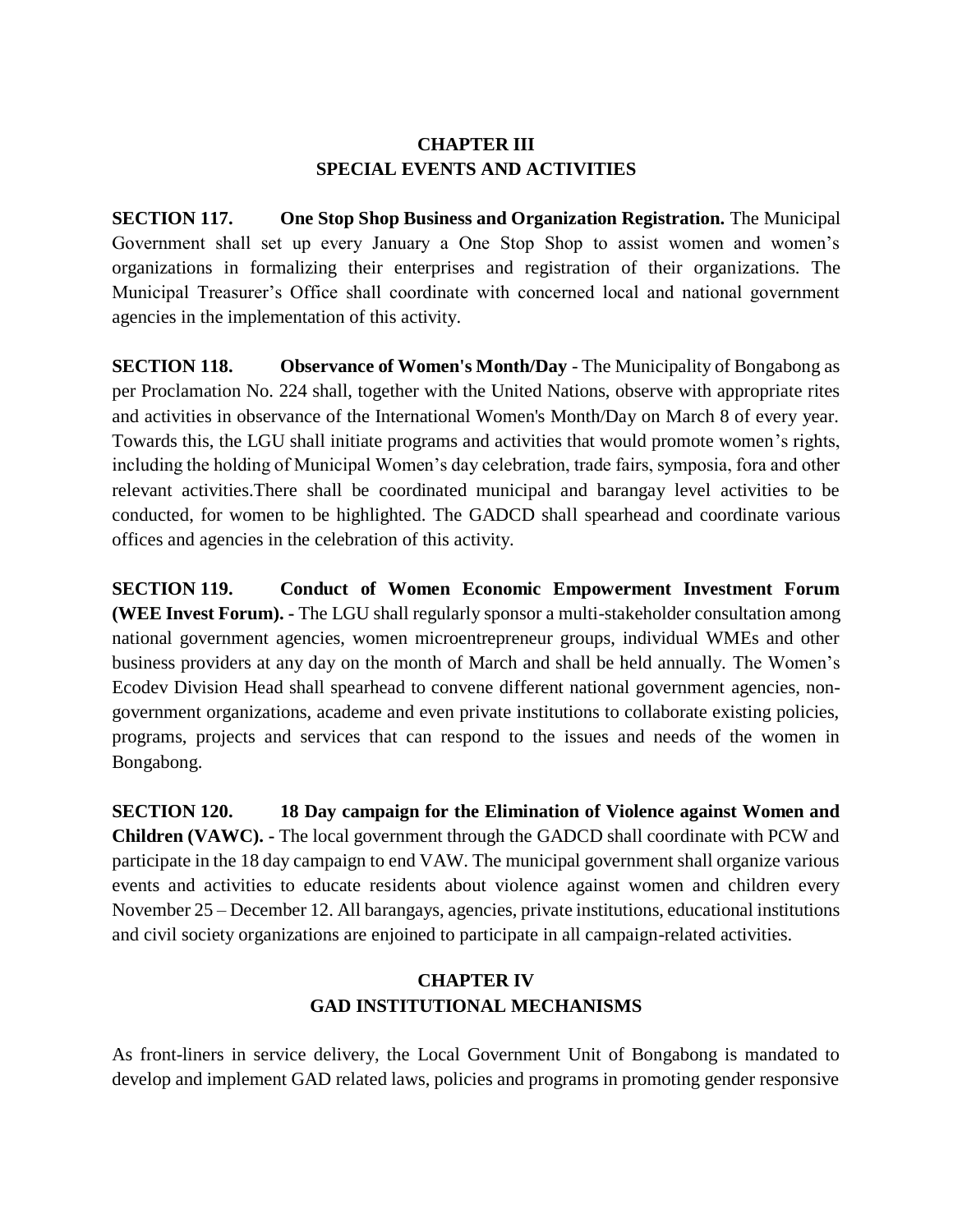and good governance. As a strategy, the LGU shall pursue gender mainstreaming in the locality. As such, the following mechanisms and processes should be in place:

# **ARTICLE I GAD FOCAL POINT SYSTEM**

**SECTION 121. GAD FOCAL POINT SYSTEM (GFPS) -** In order to carry out the general objectives of this Code, there shall be created a council which shall be called the GAD Focal Point System of Bongabong or the GFPS. The LGU shall continuously strengthen the municipal GFPS to accelerate gender mainstreaming in the locality. Barangays also of the locality are mandated to establish and strengthen their respective GFPS.

All members of the GFPS shall undergo capacity building programs on GAD which shall include but not be limited to: gender sensitivity training (GST), gender responsive planning and budgeting, gender analysis, gender audit and Orientation on GAD tools such as the Gender Mainstreaming Evaluation Framework (GMEF), Gender Responsive LGU Ka Ba (GERL Ka Ba) Self-Assessment Tool, Harmonized Gender and Development Guidelines (HGDG) and other succeeding GAD tools.

**SECTION 122. Composition of the GFPS.** – The GFPS shall be composed of the following:

### **EXECOM**

| Chairperson:      | <b>Municipal Mayor</b> |
|-------------------|------------------------|
| Vice-Chairperson: | Municipal Vice-Mayor   |

Members:

Sangguniang Bayan Chairperson - Committee on Women Sangguniang Bayan Chairperson – Appropriations Committee Sangguniang Bayan Chairperson – Education Committee Sangguniang Bayan Chairperson – Health Committee Sangguniang Bayan Chairperson – Environment and Agriculture Association of Barangay Captains President President of the Local Council of Women or any other organized and accredited women's group Municipal Social Welfare and Development Officer Municipal Planning and Development Coordinator Representatives from the Department of Education Municipal Local Government Operations Officer Municipal Health Officer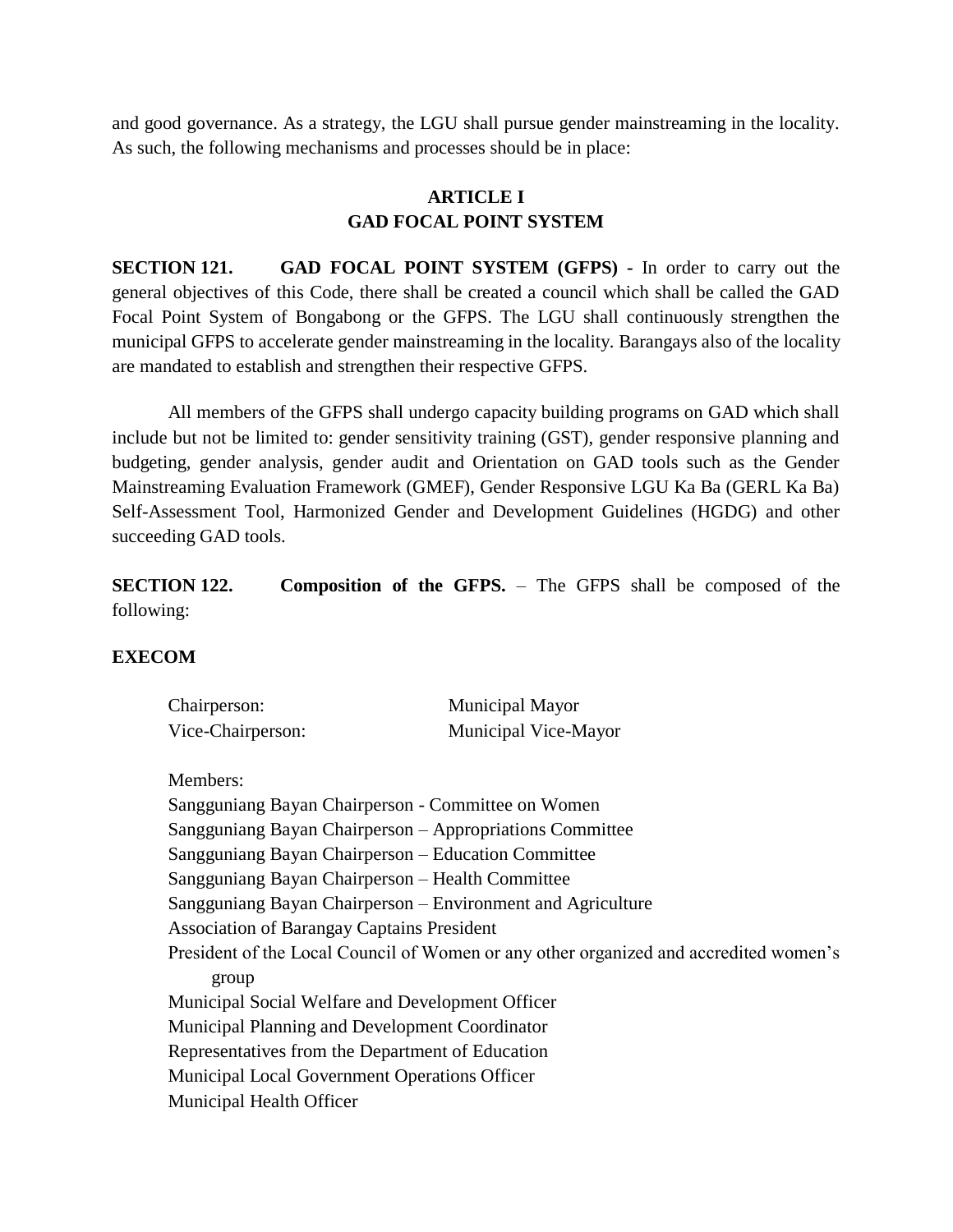Personnel Officer Women's Economic Development Division Head Municipal Agricultural Officer Municipal Engineer PNP in charge of the Women and Children's Desk Local Finance Committee

#### **TECHNICAL WORKING GROUP**

Key staff from various LGU offices/departments or committees represented in the GFPS Execom Representative from the LCE's office Members of private sector, academe, and CSO

The GFPS TWG Chairperson shall be elected from among the GFPS TWG members. The GFPS TWG Chair shall be made official through the issuance of a Memorandum duly signed by the LCE and endorsed by his or her immediate supervisor or concerned LGU Department Head. The TWG Chairperson shall have the duty to sign the Annual GAD Plan and GAD Accomplishment Report of the LGU which should be duly approved by the LCE.

#### **SECRETARIAT**

The GAD Concerns Division (GADCD) shall serve as Secretariat of the GFPS to assist the TWG in the performance of their roles and responsibilities, specifically on the provision of administrative and logistical services; preparation of meeting agenda; and documentation of GFPS' meetings and related GAD activities.

**SECTION 123. Membership in the GFPS**- All members of the GFPS shall be appointed by the Municipal Mayor, provided, however, that if there is a need for additional members, the inclusion or addition of members shall be decided by the majority of the members of the GFPS. Provided furthermore, that any member can be removed from the roster of members upon the decision of the majority of the council members.

In the event of change in local administration, the remaining members of the GFPS Execom and TWG shall facilitate the immediate reconstitution of the GFPS and the conduct of GST and other GAD competency development activities for newly elected officials.

**SECTION 124. Roles and Responsibilities of the GFPS -** The GFPS shall perform all mandated tasks and functions set forth in the PCW DILG DMB NEDA Joint Memorandum Circular 2013-01 on the Guidelines on the Localization of the Magna Carta of Women.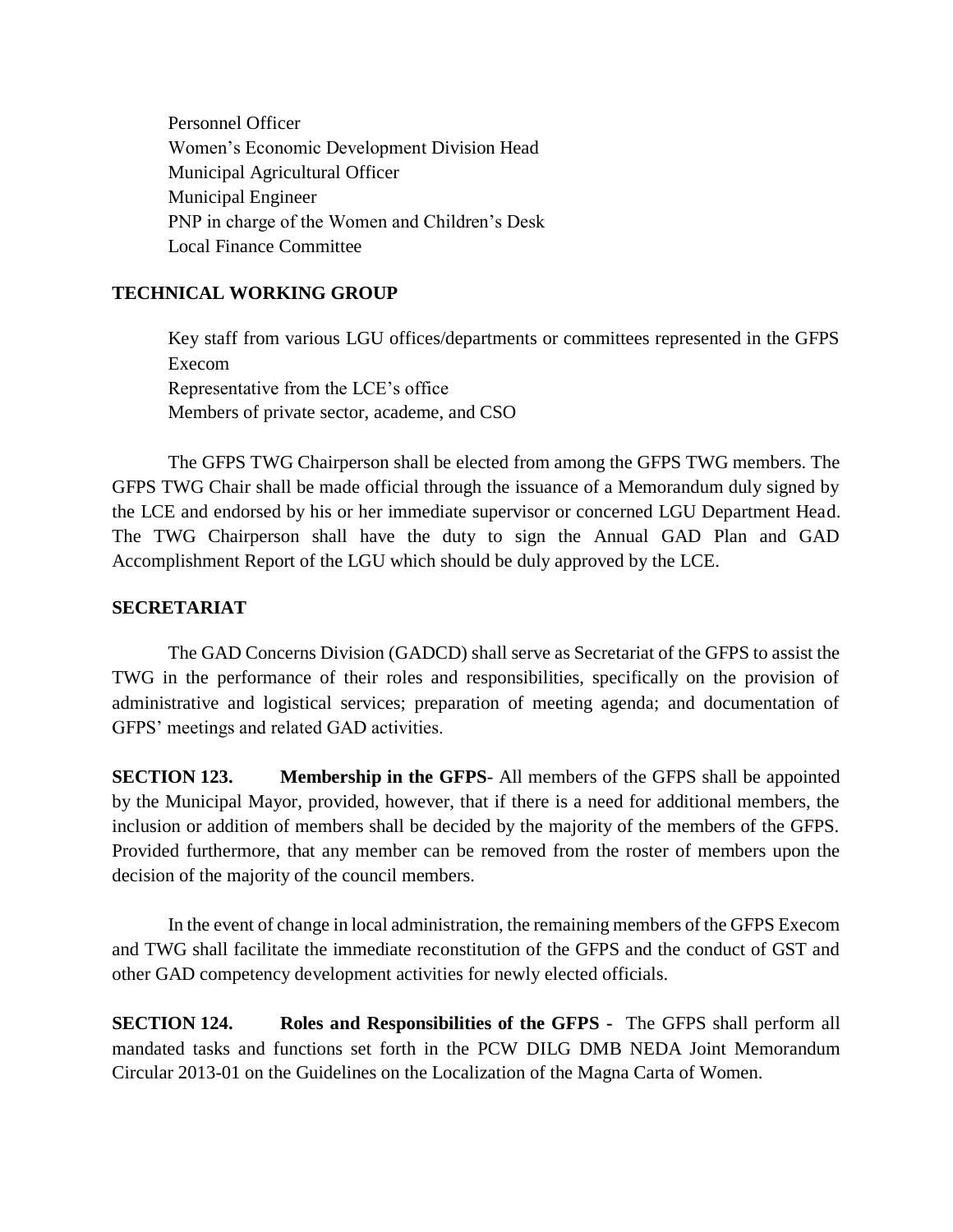**SECTION 125. GFPS Meetings –** The members of the GFPS Execom with the TWG Chairperson shall regularly meet once every last Wednesday of every quarter of the year or any day as may be agreed upon by the group. At the same time, GFPS TWG members shall meet once every two months to prepare plans and reports to be presented to the GFPS Execom.

### **ARTICLE II GAD DATABASE**

**SECTION 126. Establishment of LGU's GAD Database.** The Municipal Government through the Municipal Planning and Development Office shall spearhead the setting up and maintenance of a GAD database. The GAD database will serve as basis in performance-based gender-responsive planning, programming and policy formulation, program designing and decision making of the LGU management.

All offices of the Municipal Government must regularly submit an updated sex and age disaggregated data to the Municipal Planning and Development Office for consolidation and management. Capacities of the MPDO and the GFPS to generate gender statistics, age and sex disaggregated data and other GAD related information based from primary and secondary sources of data shall be built. The GFPS and MPDO shall provide technical assistance to barangays in the establishment of GAD database.

From the regular data gathering and profiling process, all agencies in the locality shall conduct sex and age disaggregation of data. Likewise, offices involved in the data collection process must ensure that their enumerators, surveyors and interviewers are gender sensitive in facilitating the process.

The M-GFPS shall have full access in the LGU's GAD database for data processing, analysis, updating and maintenance.The GAD database shall aid the LGU in conducting gender analysis. The MPDO shall ensure that information resulting from gender analysis shall be considered and integrated into the LGU's GAD Plan and Budget, Annual Investment Program and gender responsive CLUP,CDP and ELA.

### **ARTICLE III GAD MAINSTREAMING**

**SECTION 127. Harmonized Gender and Development Guidelines.** It shall be the duty of the GAD Focal Point System (GFPS) to ensure that the LGU regularly conduct a gender analysis of their programs and projects through the administration of the Harmonized Gender and Development Guidelines(HGDG) to gradually increase the gender-responsiveness of LGU programs and projects, the LGU may attribute a portion or whole of their budgets to the GAD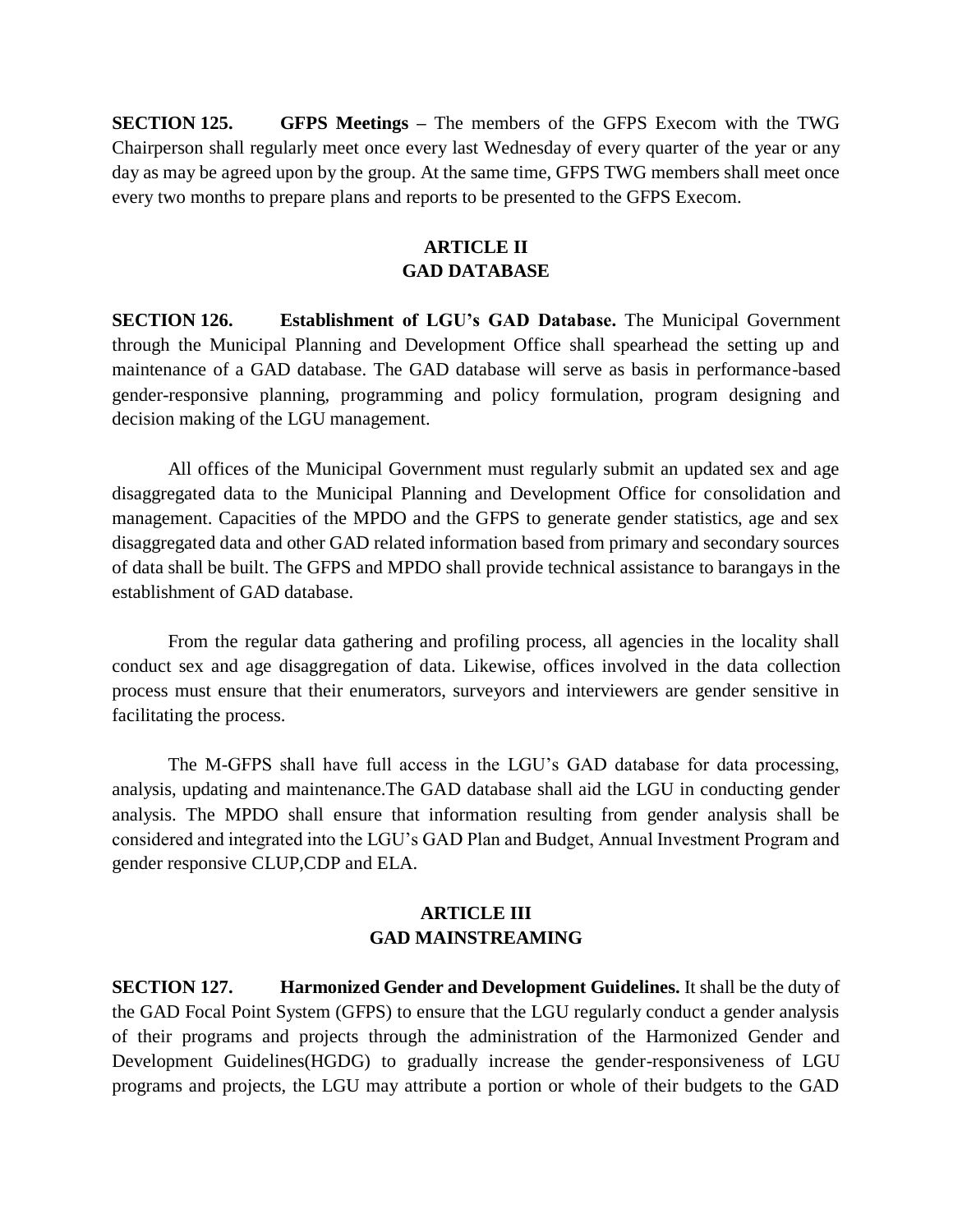budget supporting gender-responsive PPAs. Results of HGDG assessment of LGU PPAs shall be handed over to the GADCD for consolidation and inclusion in GAD annual reports.

**SECTION 128. Mainstreaming GAD in all training modules to be used by the LGU. -** All offices with capacity building/training programs shall ensure the design and mainstreaming of gender sensitivity and human rights in all modules to be used in LGU training programs. The training programs and modules developed shall be periodically reviewed by the GFPS to ensure effectiveness.

**SECTION 129. Use of gender fair languages. -** All personnel involved in the preparation and formulation of official documents, policies, communications, memoranda, images and other issuances shall make use of gender fair languages.

**SECTION 130. Continuous Review of the Gender-Responsiveness of Laws and Policies** - The Municipal Government shall encourage the continuous review of local laws and policies with the end in view of detecting and eliminating all forms of discrimination on the basis of sex and provisions that are gender-based.

### **ARTICLE IV GAD CONCERNS DIVISION**

**SECTION 131. GAD Concerns Division (GADCD)**. - There shall be established a GAD Concerns Division under the direction and supervision of the Mayor's Office. The GADCD will serve as the coordinative, regulatory and monitoring body for all the GAD efforts of the local government. The Local Chief Executive shall issue appropriate designation or upon availability of fund appoint personnel to maintain the operation of

the Division. The LCE shall ensure that all personnel to be designated/appointed in the GAD Concerns Division are technically and fully capacitated on GAD. The GADCD along with the Municipal GAD Focal Point System will play the major role in the gender mainstreaming efforts of the LGU. It has policy/program formulation functions, planning and budgeting, advocacy, coordinative and monitoring functions on GAD. Specifically, the GADCD shall perform the following functions and responsibilities:

- 131.1Provide technical assistance to the GFPS in the preparation of GAD Plans and Budget, GAD Accomplishment Reports and gender responsive policies;
- 131.2Implements policies, projects, programs and activities on GAD (e.g. Conducts gender sensitivity education and campaigns in barangays; GAD advocacy programs and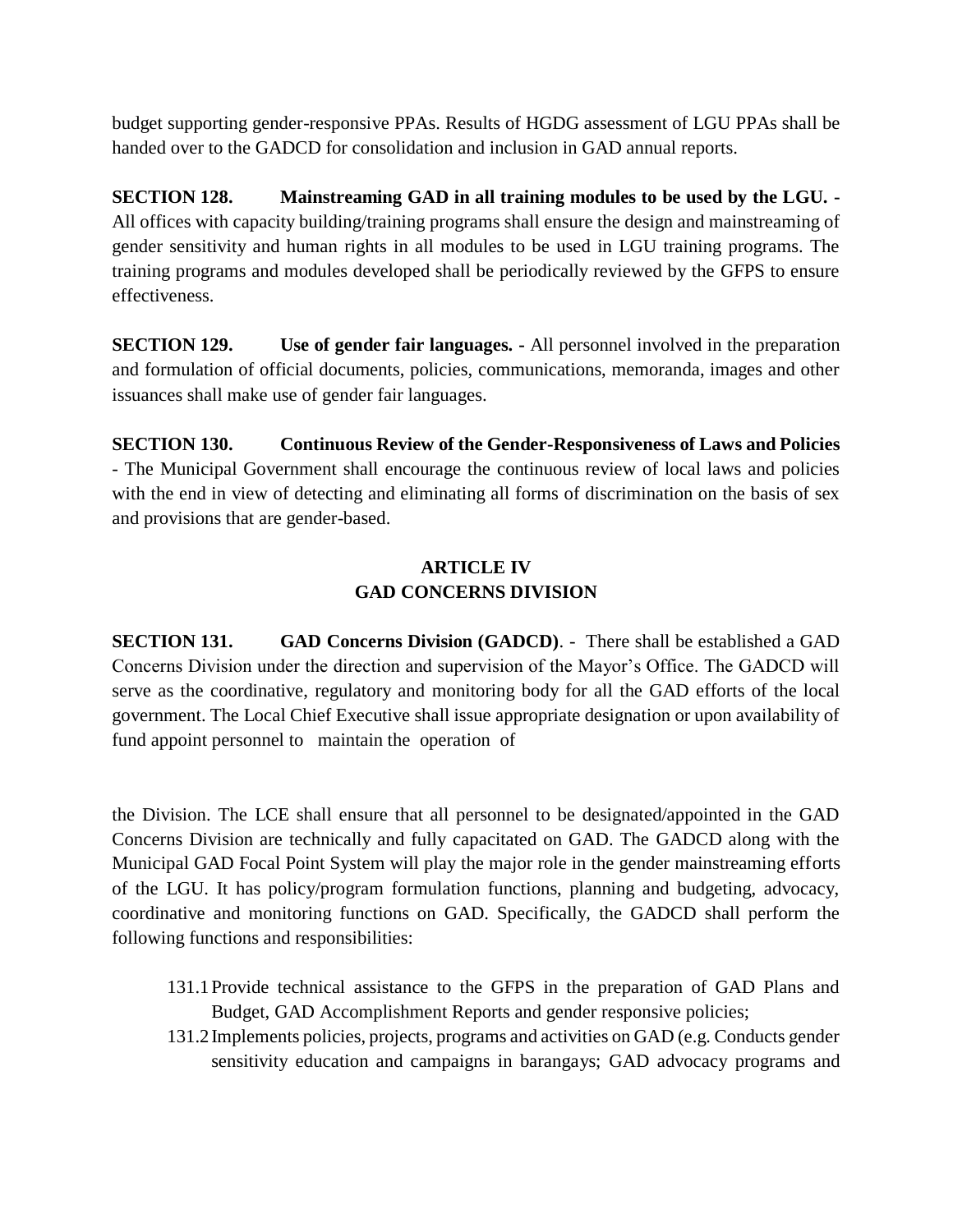trainings) including GAD special events like the Women's Month Celebration, the 18 day Campaign to End VAW and all special events stated in this Code;

- 131.3Recommends policies, projects, programs and activities on GAD;
- 131.4Coordinates with different NGAs, LGUs, private sector and the MGFPS to deliberately integrate and mainstream gender dimensions in various development processes and programs;
- 131.5Serves as Secretariat of the Municipal GAD Focal Point System;
- 131.6If needed, provide technical assistance to the barangay governments in the formulation of their gender responsive plans and budgets;
- 131.7Facilitate regular workshops to review LGU's programs to measure its gender responsiveness using the Harmonized Gender and Development Guidelines tool;
- 131.8Serves as Secretariat of various GAD related councils including the Municipal Inter Agency Council Against Trafficking and Violence Against Women and Children (MIACAT-VAWC);
- 131.9Monitor and regulate beauty contests and other fund raising initiatives and other activities that portray women as commodities;
- 131.10 In coordination with the M-GFPS, issue special permits and/or certification related to the stated function in Section 129.9 of this Code;
- 131.11 Initiate conduct of activities to orchestrate building strong partnerships with women's groups, other government agencies and instrumentalities, academe, private institutions and local communities to strengthen GAD programs and advocacy; and
- 131.12 Recommend to the LCE in recognizing outstanding GAD achievements of individuals and organizations.

The said division shall be provided an annual budget in carrying out its mandated functions.

### **ARTICLE V GAD INFORMATION**

**SECTION 132. Development of IEC materials on GAD**. - The Municipal Government shall develop and make available information, education and communication (IEC) materials on their specific programs, services and funding outlays on women's empowerment and gender equality. These information shall be translated in the local language and disseminated to the public, especially in remote or rural areas. Likewise, the same shall be posted in the LGU's GAD corner.

**SECTION 133. GAD Documentation.** In line of further enhancing and strengthening efforts on promoting and mainstreaming GAD in the municipality, all service providers and implementers of GAD activities shall ensure that these activities, best practices and lessons learned are well documented. Documentation and activity reports must be submitted and made part of the requirements in the liquidation process of such activity. These documents must be forwarded to the GADCD for use in reporting and planning purposes.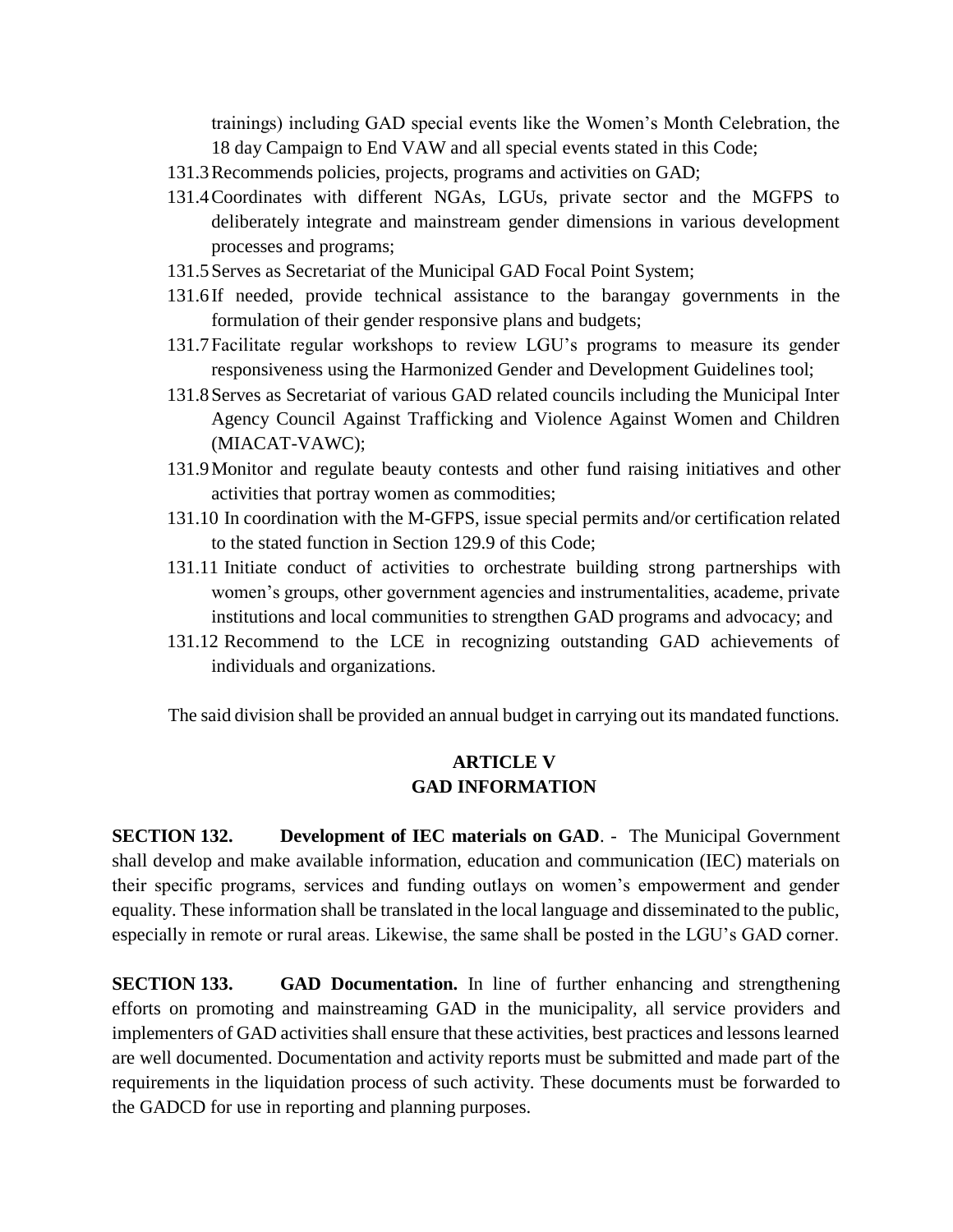**SECTION 134. Establishment of a Gender and Development Corner. –** Allgovernment agencies, departments and entities within the municipality shall set up a GAD corner in their respective places. Information and updates related to gender and development, gender issues, LGU initiated GAD activities and knowledge products shall be posted in the GAD Corner and be made available to the constituency. The GADCD shall maintain the GAD corner and ensure that all GAD related activities documentation, calendar of events, appropriation and utilization of GAD budget, GAD press releases and other related information and knowledge products must be posted in the LGU's GAD Corner.

Also, a GAD microsite which can be link to the LGU's website shall be developed, updated and be made accessible.

### **CHAPTER V PENAL PROVISIONS**

**SECTION 135. Violation of Section 29. Wage and Benefits for Women.** - Private employers who will violate Section 29 of the GAD Code shall be held liable in accordance with penal provisions under the Labor Code.

**SECTION 136. Violation of Section 30. Prohibition on gender based discrimination**. - Violations by private employers shall be penalized as prescribed by the Court in accordance with the penal provisions under the Labor Code. The government unit or agency head of office who violates this Code shall also be held administratively liable.

**SECTION 137. Violation of Section 31. Discrimination against getting married. -** Any employer, head of office or any individual with direct and due influence in employment of a woman employee who violates Section 31 of this Code shall be penalized in accordance with the penal provisions of the Philippine Labor Code. The government unit or agency head of office who violates this Code shall also be held administratively liable.

**SECTION 138. Violation of Section 32. Maternity Leave benefits. -** Any employer who violates Section 32 of this Code shall be penalized in accordance with the penal provisions of the Philippine Labor Code.

**SECTION 139. Violation of Section 36. Orientation on Sexual Harassment**. Any person or employer/owner of any establishment which fails to comply with this provision shall pay a fine of not less than One Thousand Pesos (Php 1,000.00) and not more than Two Thousand Five Hundred Pesos (Php 2,500.00)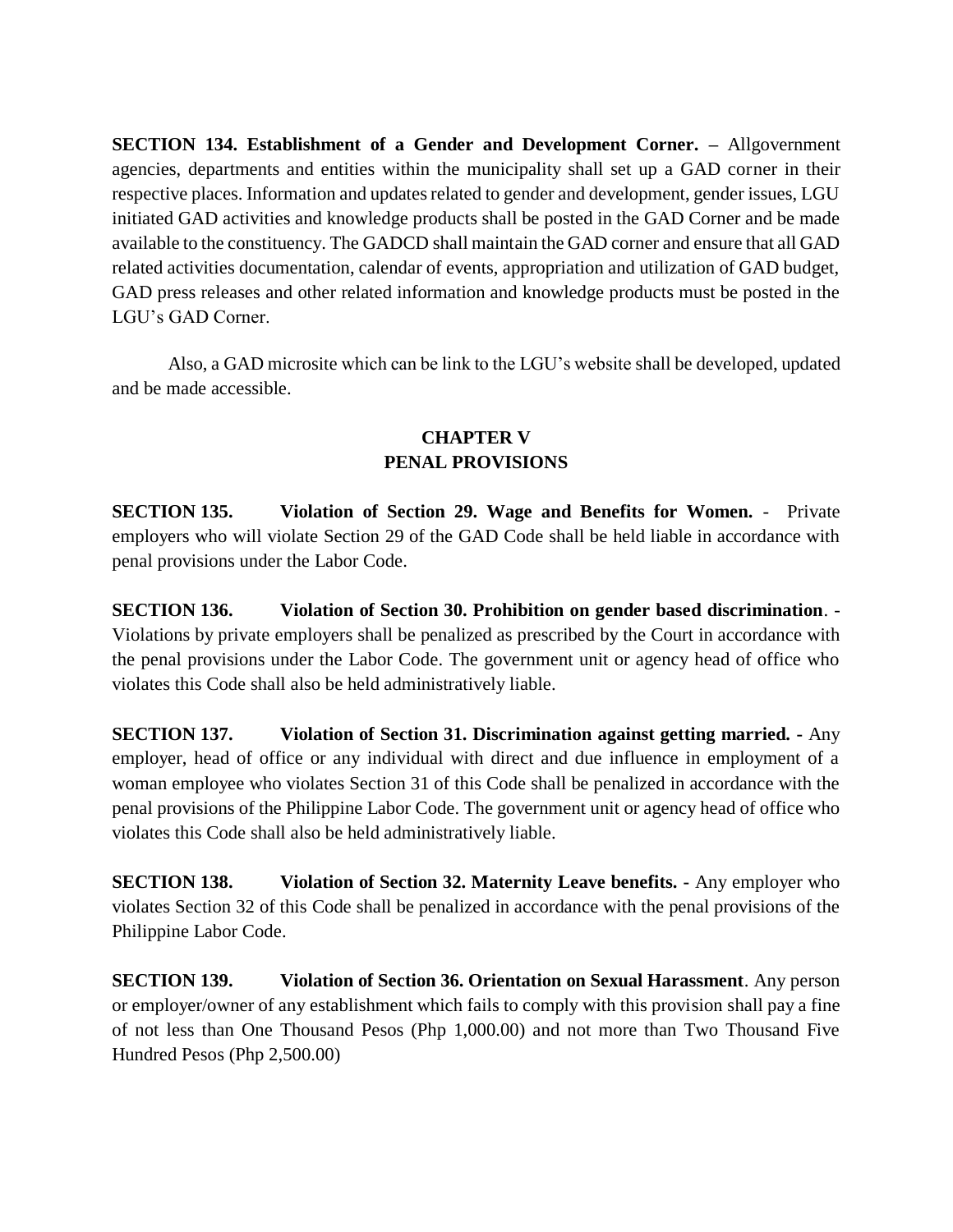**SECTION 140. Violation of Section 37.Setting up of a Grievance Machinery**. – Any person or employer/owner of any establishment which fails to comply with this provision shall pay a fine of not less than One Thousand Pesos (Php 1,000.00) and not more than Two Thousand Five Hundred Pesos (Php 2,500.00)

**SECTION 141. Violation of Section 40. Women in the Entertainment Industry. -** Violation of private employers of Section 40 of this Code shall be subjected to a fine of Two Thousand Five Hundred Pesos (Php 2,500.00) or cancellation of business permit, or both, at the discretion of the court.

**SECTION 142. Violation of Section 42. Regular Medical Routine Check-up.** Violation of private employers of Section 42 of this Code shall be subjected to a fine of Two Thousand Five Hundred Pesos (Php 2,500.00) or cancellation of business permit, or both, at the discretion of the court.

**SECTION 143. Violation of Section 43. Police Operations in Entertainment Establishment.** Police officers found guilty of violating Section 43 of this Code shall be subjected to an administrative sanction/action.

**SECTION 144.** Violation of RA 9262. - The crime of Violence Against Women and their children shall be punished under Republic Act No. 9262 or the Anti-violence against Women and Children Act of 2004.

**SECTION 145. Violation of RA 7877. -** Any person found guilty committing prohibited acts under Section 46 of this Code shall be penalized in accordance with Republic Act No. 7877 or the Anti-Sexual Harassment Act of 2005.

**SECTION 146. Violation of RA 8353. -** Penalties for committing rape shall be punished under Republic Act No. 8353 or the Anti Rape Law of 1997.

**SECTION 147. Violation of RA 9208. -** Any person found guilty of committing trafficking in persons shall be penalized in accordance with Republic Act No. 9208 or the Anti Trafficking in Persons Act of 2003.

**SECTION 148. Violation of Section 52. Commercial Exploitation of Women/Men and Girls/Boys. -** Any person or commercial establishment found guilty of exploiting women, men, girls and boys as prohibited under Section 52 of this Code shall be subjected to any or all of the following penalties:

146.1Payment of fine of Two Thousand Five Hundred Pesos (Php 2, 500.00);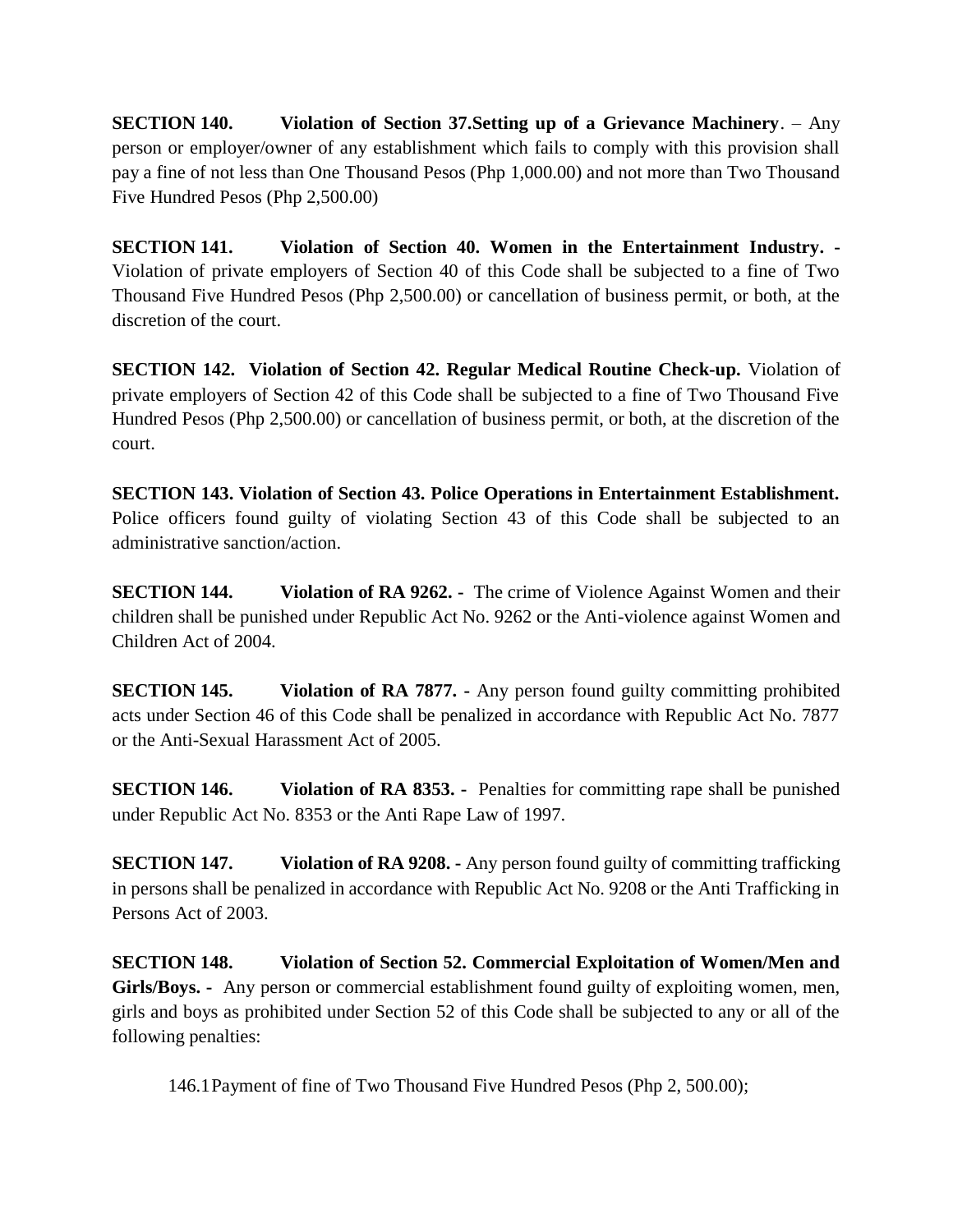146.2Cancellation of business permit; 146.3Permanent closure of the establishment; and/or 146.4Imprisonment of six (6) months.

**SECTION 149. Violation of Section 53. Portrayal of Women as Commodities. -** Those who initiate the conceptualization and implementation of beauty contests and other fund raising activities which tend to commodify, abuse, humiliate and treat other persons, especially women and homosexuals as sex objects shall be subjected to a penalty consisting of the following:

For business entities

149.1Cancellation of business permit; and 149.2Fine of Two Thousand Five Hundred Pesos (Php 2,500.00)

For representatives of agencies, departments or units of the Local Government of Bongabong:

149.3Suspension for one month without pay;

For educational institutions, charity or welfare organizations

149.4Cancellation of license to operate; and 149.5Fine of Two Thousand Five Hundred Pesos (Php 2,500.00)

**SECTION 150. Violation of Section 58.Government physicians to handle gender based offenses.** Any government physician found guilty of violation of Section 58 of this Code shall be held administratively liable and as such shall be suspended for one month without pay.

**SECTION 151. Violation of Section 95. Non-admission and dismissal due to pregnancy outside marriage.** Administrators of educational institutions found guilty of Section 95 of this Code shall be subjected to any or all of the following penalties:

- 151.1 Cancellation of the school's license to operate;
- 151.2Payment of a fine of Two Thousand Five Hundred Pesos (Php 2,500.00);
- 151.3Imprisonment of not more than six (6) months; and/or
- 151.4Penalties set forth under RA 9710

**SECTION 152. Violation of Section 114.Nondiscrimination of gays, lesbians, bisexuals, and transgenders**.- Any person found guilty of discriminating gays, lesbians, bisexuals and transgender with respect to their participation in municipal development programs and projects,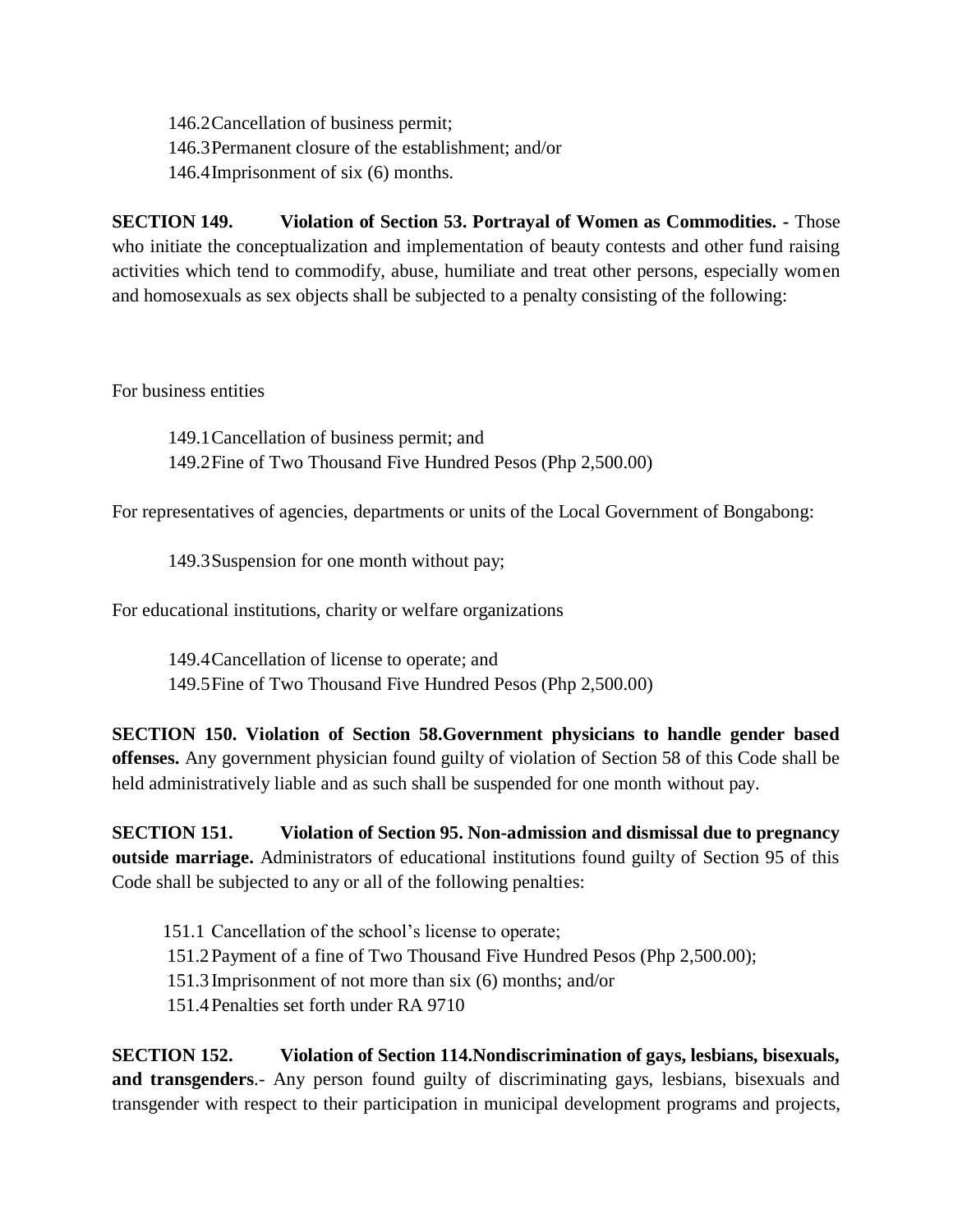and/or other family or community activities and in their access to employment, health, livelihood, education and others shall pay a fine of Two Thousand Five Hundred Pesos (Php 2,500.00) and/or imprisonment of six) 6 months.

# **CHAPTER VI –PROVISIONS FOR IMPLEMENTATION, MONITORING AND EVALUATION**

### **ARTICLE I Implementation**

**SECTION 153. Translating the Code into Plans. -** This Code shall be use as reference of the Municipal GAD Focal Point System in the formulation of GAD agenda and targets that may be reflected in the LGU's Comprehensive Development Plan (CDP), Local Development Investment Program (LDIP), Annual Investment Program (AIP) and other sectoral and development plans. Likewise, in the process of GAD Planning and Budgeting of the LGU, this Code shall serve as one of the references.

**SECTION 154. Participatory Governance. -** It shall be the role of the Municipal GAD Focal Point System, Barangay GAD Focal Point System, GADCD, civil society groups, concerned agencies, institutions and organization to ensure effective implementation of this Code.

Partnerships and linkages with various groups and institutions, civil society organizations, the public and private sectors shall be pursued.

**SECTION 155. Role of the Sangguniang Bayan.** - Prior the approval of the municipal's annual budget, the Sangguniang Bayan shall ensure translation of the provisions of this Code into programs, project and activities through budget appropriations.

**SECTION 156. Role of the Sangguniang Barangay. -** Prior the approval of the barangay's annual budget, the Sangguniang Barangay shall ensure translation of the provisions of this Code into programs, project and activities through budget appropriations.

# **ARTICLE II Monitoring and Evaluation**

**SECTION 157. GAD Code Monitoring Indicators. -** Upon effectivity of this Code, the M-GFPS with the assistance of the GADCD shall develop the GAD Code Monitoring indicators and tool which will be used in monitoring progress of implementation of this Code.

**SECTION 158. Monitoring and Evaluation Team. -** The GFPS Monitoring and Evaluation Team shall be established to monitor progress of implementation of this Code and shall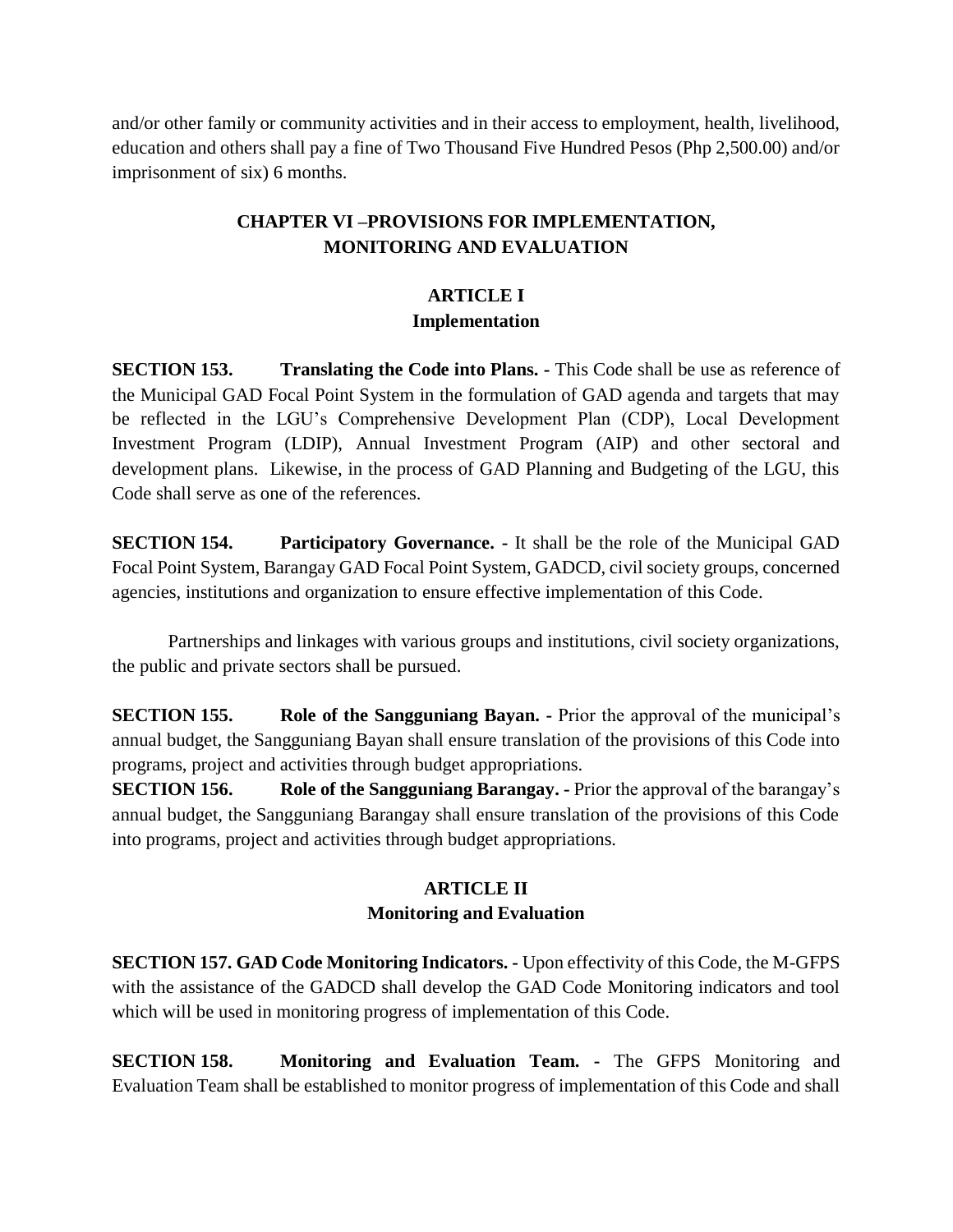submit an annual assessment report reflecting the successes, challenges and gaps encountered along the process to the Provincial GAD Focal Point System, the Department of Interior and Local Government and the Philippine Commission on Women.

Membership shall adhere to the minimum membership required as per PCW-DILG-DBM-NEDA JMC 2013-01.

#### **ARTICLE III Budget**

**SECTION 159. Annual Gender and Development Budget. -** As provided in PCW DILG DBM NEDA Joint Memorandum Circular 2013-01, RA 9710, General Appropriations Act and in Chapter II Article XIII of this Code, the municipal and barangay local government shall allocate at least 5% of its Annual Budget on GAD programs, projects and activities. The same allocation shall also be used for the purpose of effective implementation of this Code.

### **ARTICLE IV Rules and Regulations**

**SECTION 160. Formulation of the Implementing Rules and Regulations. -** Upon approval of this Code, an Executive Committee shall be created and tasked to formulate the Implementing Rules and Regulations of the Gender and Development Code of Bongabong, Oriental Mindoro. Said committee shall be composed of official representatives of various departments, agencies, institutions, women's organizations, CSOs and private sector and must be convened periodically throughout the whole duration of the formulation process.

# **CHAPTER V –FINAL PROVISIONS ARTICLE I Final Clauses**

**SECTION 161. Separability Clause** - If any portion or provisions of this Code is declared unconstitutional or invalid by virtue of national laws, the other sections or provisions hereof shall continue to be in full force and effect.

**SECTION 162. Repealing Clause** - Any provisions of other municipal ordinances which run in conflict with the provisions of this code are hereby repealed or modified.

**SECTION 163. Supplementary Clause** - On matters not provided for in this Code, existing applicable laws and their corresponding implementing rules and regulations, executive orders and relevant issuances thereafter shall also become part of this Code.